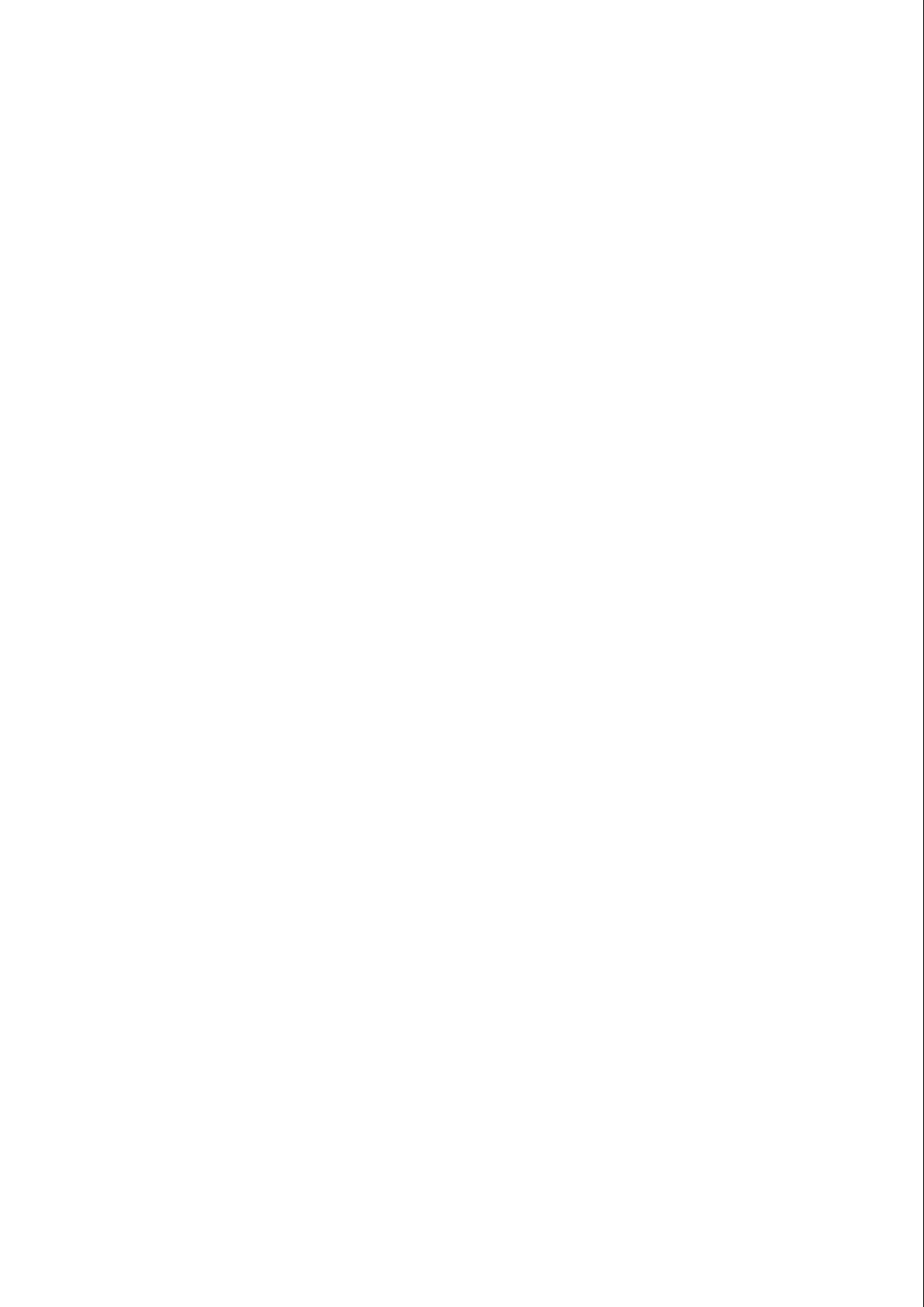# **Monitoring Russia Serbia Relations**

**I and II Report**

**www.isac-fund.org**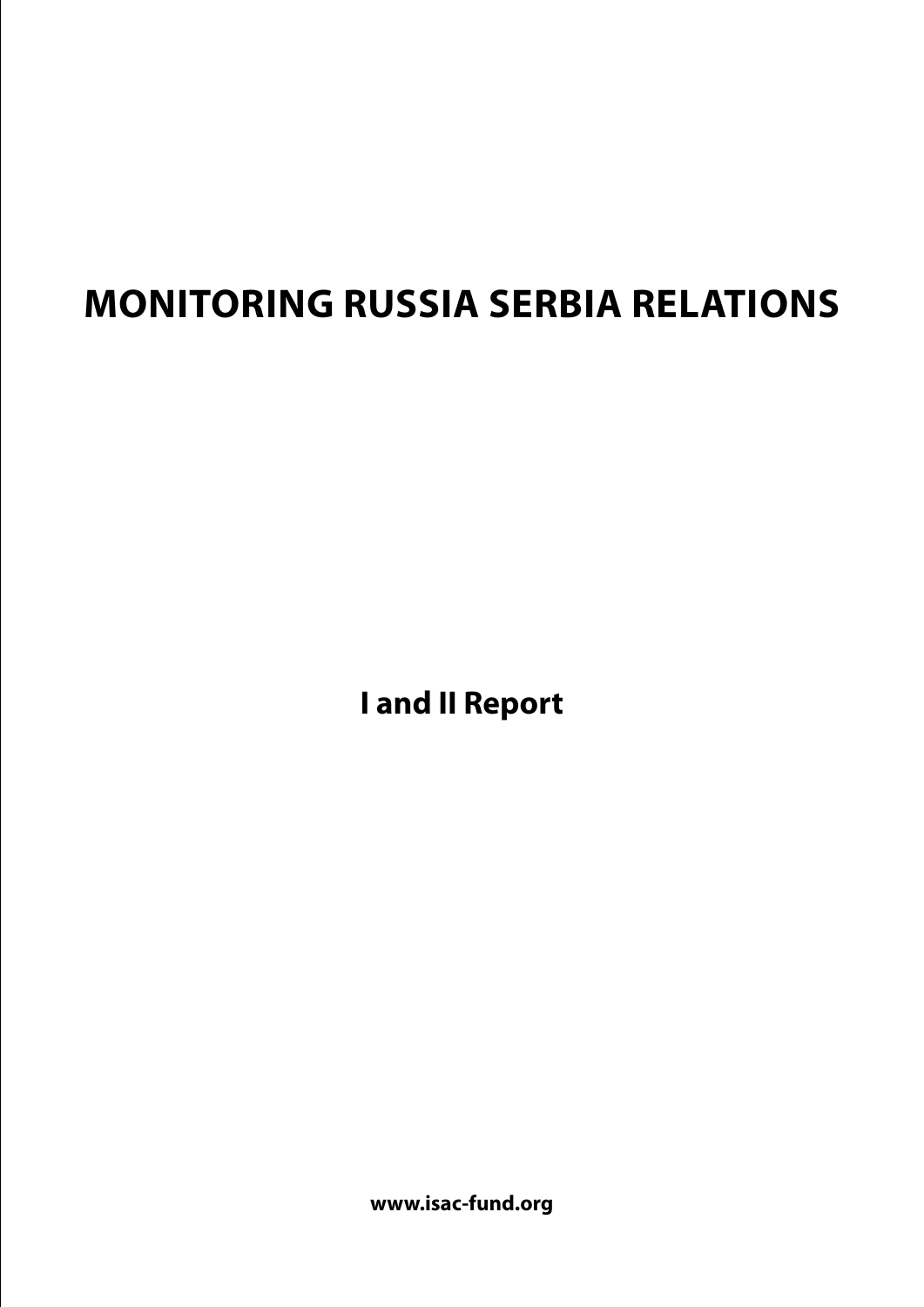### **Introductory remarks**

ISAC Fund started the realization of the Project "Monitoring Russia Serbia Relations" in September 2008. The idea for the project came from the need to comprehend the relationship between Russia and Serbia in a realistic manner which can be based on facts, from the point of view of Serbia's rational interests. The idea also came from the noticeable lag in Serbia's Euro – Atlantic integration processes. One of the reasons for such a lag is the continuation of Serbia's painful losses and political defeats, even after the democratic forces came to power. One part of the political spectrum subscribes these losses and defeats to an outside factor, independent from the position of and the situation in Serbia. Pursuant to this logic, the outside factor – finding a powerful protector, holds the key to discontinuation of these losses and defeats and compensation for such losses. The powerful protector, in a completely and historically unoriginal manner, is being found in the Russian Federation.

Serbian society attributes big significance to the "resurgent Russia", which while "on its knees" during the Yeltsin era of 1990s, ascended at the beginning of the 21st century and at the moment is grandiosely returning into the line of great world powers, if it is not there already. As a great power, this logic develops further; Russia will help its old friends – the Serbs, in overcoming all obstacles which Serbs are facing.

The goal of ISAC's project is to critically examine this assumption as well as to bring concrete information about contemporary Russia closer to the citizens and the political elites of Serbia, so that strategic decisions which they pass be based on rational decisions, subjected to analysis and revision, and not on myths of closeness of peoples, orthodoxy and "Slavic soul", which, unfortunately, even in the 21st century, influences political choices of some parts of Serbian, but also Russian society and, more importantly and more dangerously, some elites.

The following compilation of texts is an attempt to present certain aspects of the internal situation in Russia but also its foreign policy, to the Serbian public, but, above all, to examine in this context certain decisions which are passed in Serbia in connection to Russia. Srđan Gligorijević's text shows how much Serbia misses in its cooperation and integration in Euro - Atlantic structures, comparing Serbia's omission with the successful and fruitful Russian cooperation with the NATO alliance. Olga Sadovskaya's text presents the extent to which it is possible to examine decisions of Russian leaders, through free media, which are a measure of democratic development. Gregory Shvedov's text aims to provide an objective, but still a Russian point of view, on events which have significantly changed the existing state of affairs in European security structure – the August conflict on the Caucasus, i.e. Georgia, and fostered existing frictions between Russia and the West.

Of course, the most important issue in Russia – Serbia relations is the question of the "Agreement between the Government of the Republic of Serbia and the Government of the Russian Federation" on the oil – gas arrangement, could not have stayed outside of ISAC's focus. Texts of Dr. Zorana Mihajlović – Milanović, and Anatoly Pomorcev, provide well founded and elaborated critical views to the whole arrangement, although from two different viewpoints.

Finally, the text of Žarko Petrović, offers a collection of arguments to readers in support of the thesis that Serbia's political and economic alternative does not lie in the turn towards Russia which is, simultaneously, ISAC's working hypothesis within the Project "Monitoring Russia Serbia Relations"

ISAC Fund Team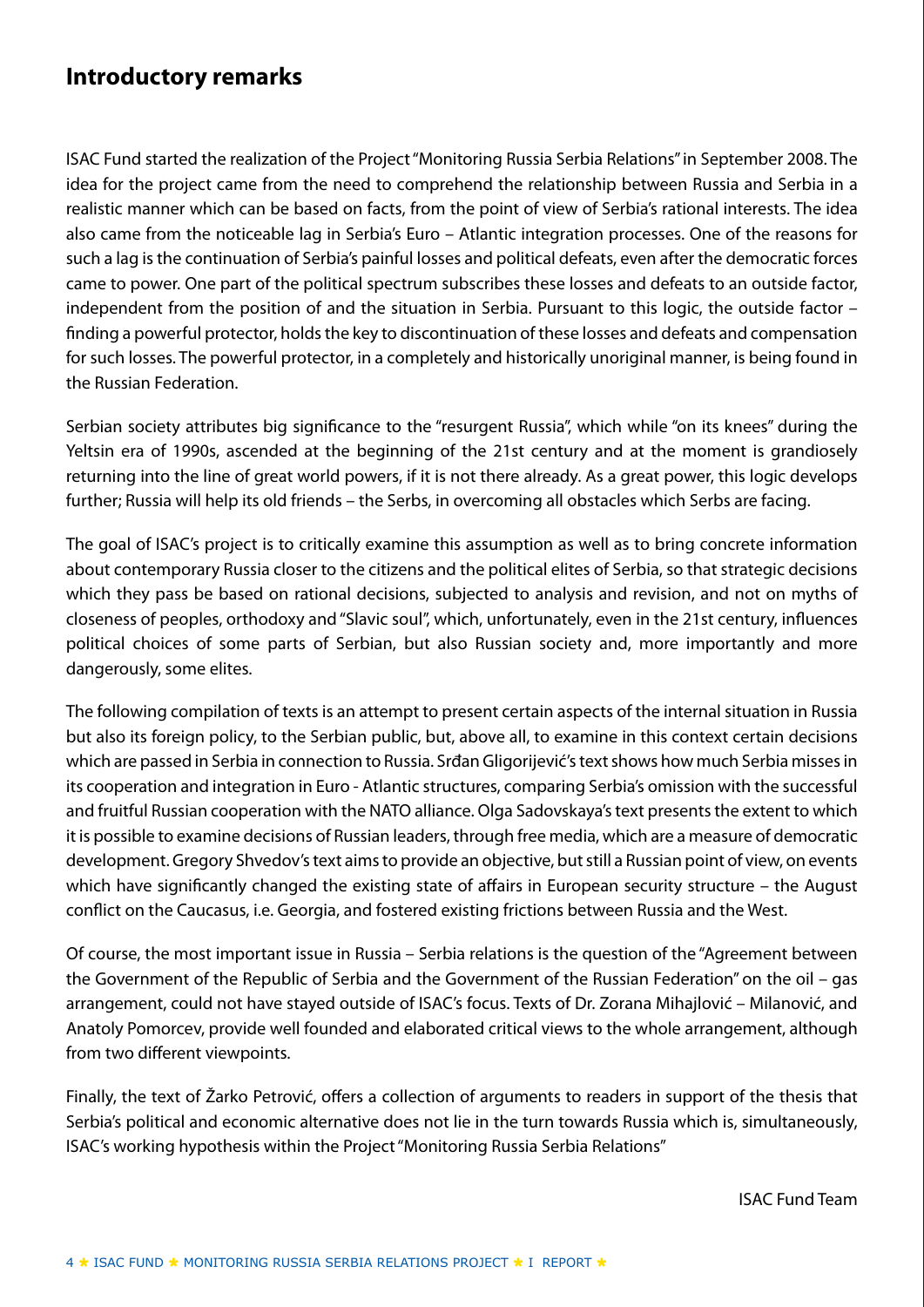# **Table of Contents**

### **PART I**

### **Serbia and Russia in Contemporary International Affairs and Security Frameworks .... 6**

| Freedom of Expression in Russia - Russian Mass Media:                                          |  |
|------------------------------------------------------------------------------------------------|--|
|                                                                                                |  |
| Freedom, Censorship or Self Control? (Dr. Olga Sadovskaya Aleksandrovna)  23<br><b>PART II</b> |  |
| Russia Serbia Energy Relations at the Beginning of the 21st Century 28                         |  |
|                                                                                                |  |
|                                                                                                |  |
|                                                                                                |  |
|                                                                                                |  |
| Serbian Energy Sector - Status and Contemporary Russian - Serbian Energy Relations             |  |
|                                                                                                |  |
|                                                                                                |  |
|                                                                                                |  |
| A View to the Perspective of Russia Serbia Relations at the Beginning of the 21st Century      |  |
|                                                                                                |  |
|                                                                                                |  |
| Economic and Social Prosperity of Serbia: Russia as an Alternative to the EU? 47               |  |
|                                                                                                |  |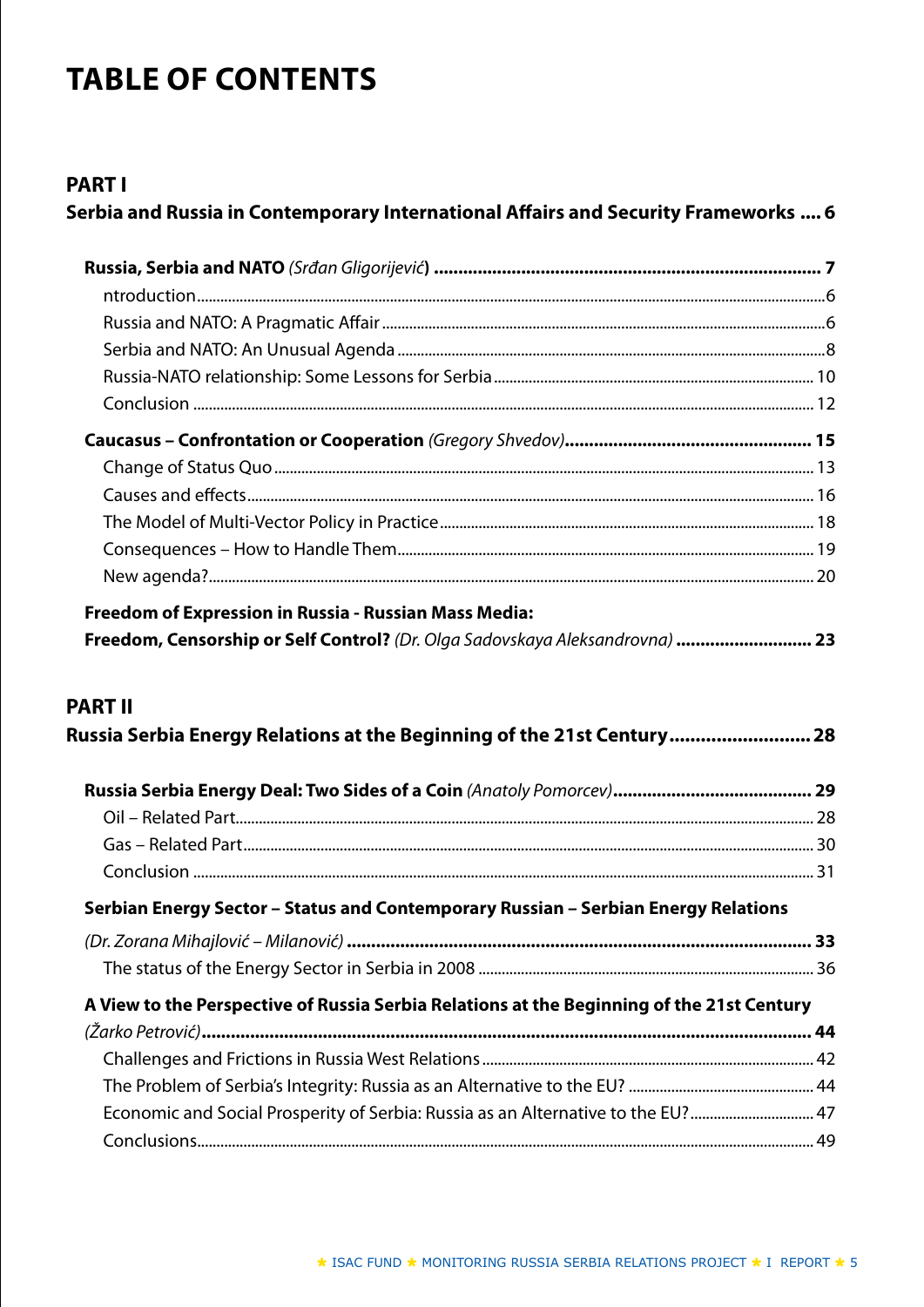# **PART I**

**Serbia and Russia in Contemporary International Affairs and Security Frameworks**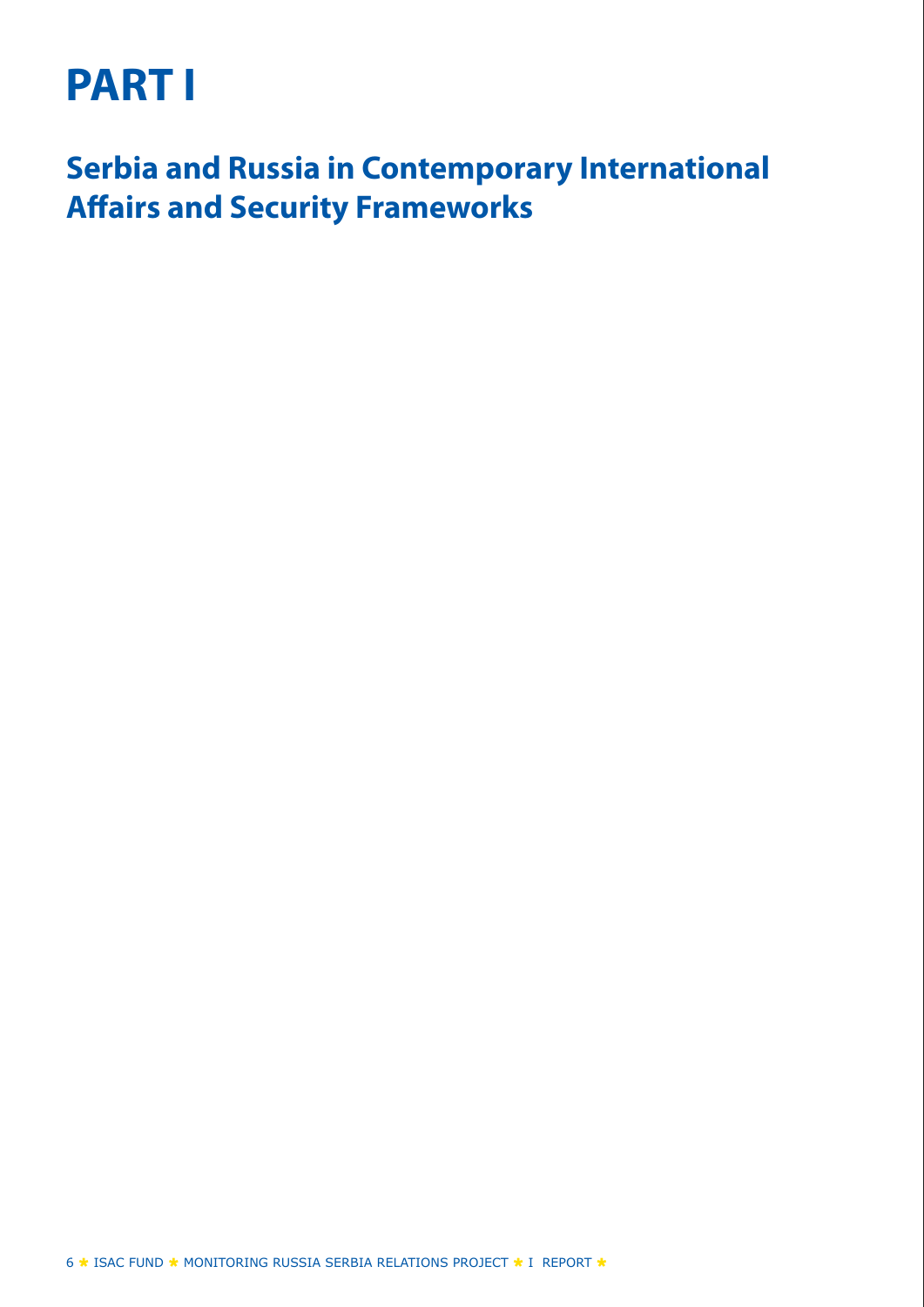### **Russia, Serbia and NATO**

*Srđan Gligorijević1*

### **Introduction**

Serbia formally joined the Partnership for Peace program (and Euro-Atlantic Partnership Council) on 14 December 2006, much later than the majority of transitional countries from Central, Eastern and South-Eastern Europe. For instance, twelve years later than Russia. The reasons for such a delay in Serbia's formal inclusion into institutions of the Euro-Atlantic Partnership were manifold: endurance of an authoritarian anti-Western regime throughout '90s, a complex legacy of decade-long armed conflicts in the former Yugoslavia (with the Hague Tribunal obligations), Serbia's unique painful experience of the NATO air campaign in 1999, and certain lack of support from the part of some Alliance's member states. Still, defining further stance towards more evident rapprochement with NATO, and eventual membership, undoubtedly stands as one of the main challenges for Serbian foreign and security policy, at the beginning of the 21<sup>st</sup> century.

Apart from the agonizing NATO bombardment of Serbia (and Montenegro) in the spring of 1999, which represents the main stumbling block in a more positive Serbian attitude towards NATO, the current unfavorable atmosphere in regard to NATO is also a consequence of ideological misperceptions, emotional judgments, notorious ignorance on nature, structure and transformation of NATO, lack of understanding of contemporary international relations, and irrational thinking. One of the most widely spread misconceptions, particularly fostered by some conservative political elites in Serbia, is that a more enthusiastic cooperation with NATO, and subsequent membership, would disrupt Serbia's relations with Russia.<sup>2</sup> Furthermore, there is a predominant prejudice in Serbia that the relationship between Russia and NATO has always been utterly hostile, and consequently lacked in any visible form of cooperation or valuable achievement.

Despite many persistent difficulties, and hitherto two serious stalemates (in 1999, and in the aftermath of war in Georgia, in 2008) Russia's relations with NATO have been advanced in a number of forms, driven by overlapping interests, common challenges and shared concerns. Although significant political differences have been influencing those relations at the high level politics, Russia-NATO cooperation is characterized by impressive practical achievements and a pragmatic approach towards a set of security and defense issues. Many of these achievements can provide a solid basis for energizing Serbia's policy towards NATO, and some of the established and pursued forms of Russia-NATO cooperation could serve as models and guidelines for a more effective Serbia's involvement with the North Atlantic Alliance.

<sup>1)</sup> Srđan Gligorijević is the Director of Analytics of ISAC fund.

<sup>2)</sup> Aleksandar Vidojevic, Srbija ne može biti ostrvo, in *DANAS*, 6 November 2007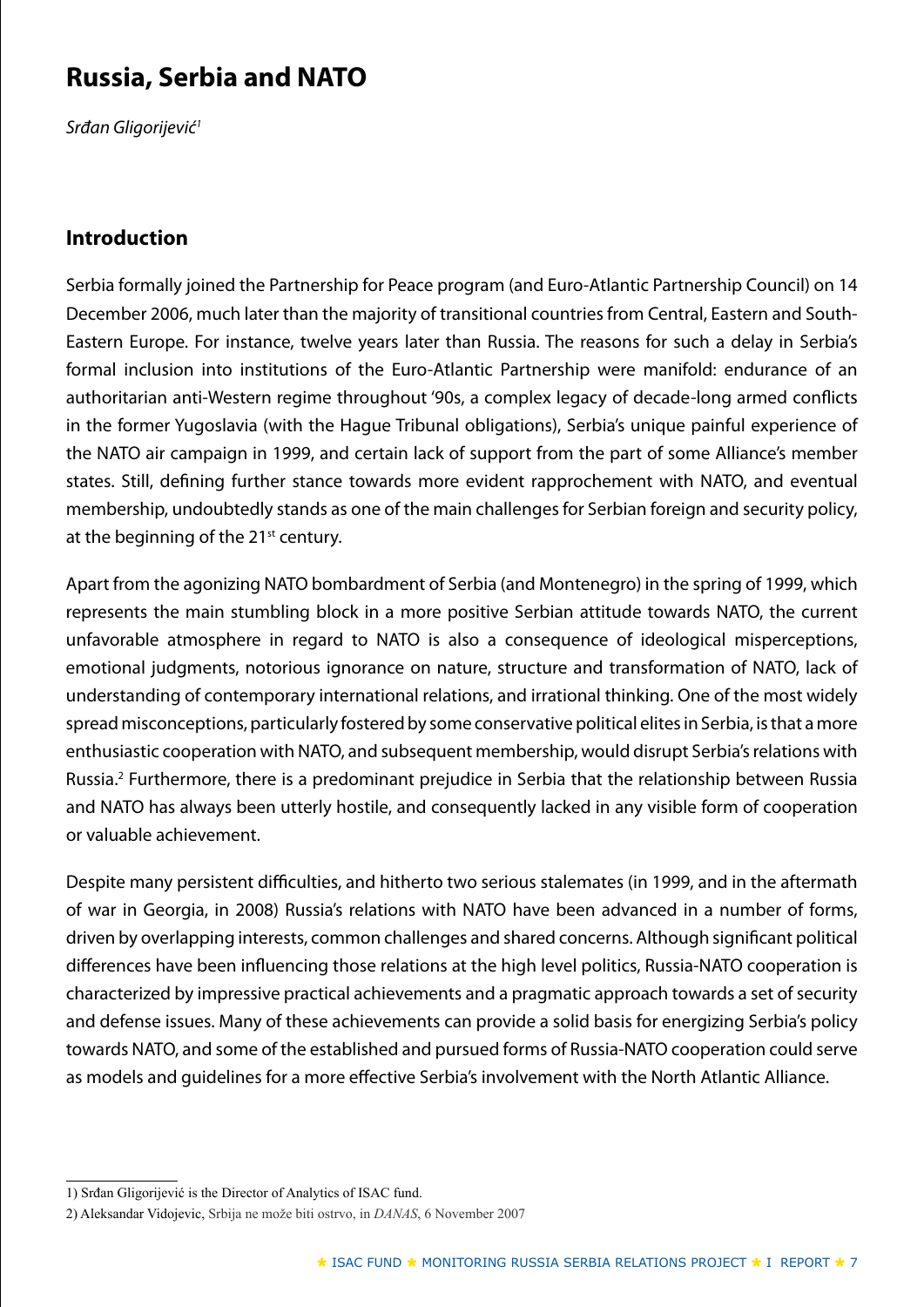### **Russia and NATO: A Pragmatic Affair**

Russia has been developing its relationship with NATO since 1991. For nearly a decade after the emergence of the Russian Federation, NATO-related issues were a key focus of Moscow's foreign policy.1 These days, Russia has outlined its position towards NATO, in the recently released (July 2008) Foreign Policy Concept. In the course of the Concept, there is a clear statement that "proceeding from a realistic assessment of the role of NATO, Russia deems it important to ensure progressive development of interaction within the format of the Russia-NATO Council in the interests of ensuring predictability and stability in the Euro-Atlantic Region".<sup>2</sup>

Cooperation between Russia and NATO formally started on 20 December 1991, at the first meeting of North Atlantic Cooperation Council (NACC). Interestingly enough, during the course of the meeting, the Soviet Union ceased to exist. Few years latter, in 1994, Russia joined the Partnership for Peace program, and in 1996, Russian soldiers were engaged in Bosnia and Herzegovina, alongside their peers from the Alliance, in the NATO-led peace support operation IFOR (Implementation Force). The next significant step towards establishing a closer cooperation between Russia and NATO was made in Paris, on 27 May 1997, when the NATO-Russia Founding Act on Mutual Relations, Cooperation and Security was signed. The Founding Act reflected the change of the security environment in Europe and emphasized the commitment of Russia and NATO to build together a long-standing peace in the Euro-Atlantic area. In that occasion, a new forum was established, under the name of the Permanent Joint Council (PJC).

This Council set a framework for cooperation, confidence building and consultations on security issues of the common interest, between the Alliance and Russia. The Council met regularly at the ambassadors level, as well as in the foreign and defense ministerial format, and if needed at the level of Heads of States and Governments.

Successful cooperation between Russia and NATO came to light in the implementation of the Dayton Peace Agreement and stabilization of Bosnia and Herzegovina. In addition, the Russian mission to NATO was established in March 1998. Nevertheless, different stances of NATO and Russia on the means of finding a solution for the crisis in Kosovo, in 1999, and the firm Russian opposition to the bombardment of the Federal Republic of Yugoslavia, brought to the Russian withdrawal from PJC, bringing the work of this body to a standstill. Nevertheless, the work of the PJC continued with several joint activities, including Russian participation in the peace support mission SFOR (Stabilization Force), in Bosnia and Herzegovina. Finally, after a very active diplomatic role in the final stage of the Kosovo crisis, Russia decided to participate in KFOR (Kosovo Force), with its military units, starting in June 1999.

Soon after, there was a revival of Russian cooperation with NATO, which was stimulated by several significant events. For example, the same day (12 August 2000) when the Russian submarine *Kursk* accident happened, NATO offered assistance in rescuing the crew. In February 2001, NATO opened its Information Office in Moscow, which purpose was to improve mutual confidence and understanding,

<sup>1)</sup> Dmitri Trenin, NATO and Russia: Sobering thoughts and practical suggestions, in *NATO Review*, Summer 2007, NATO HQ, available at: http://www.nato.int/docu/review/2007/issue2/english/art1.html

<sup>2)</sup> *The Foreign Policy Concept of the Russian Federation*, President of Russia, Official Web Portal, available at: http://www.kremlin.ru/eng/text/docs/2008/07/204750.shtml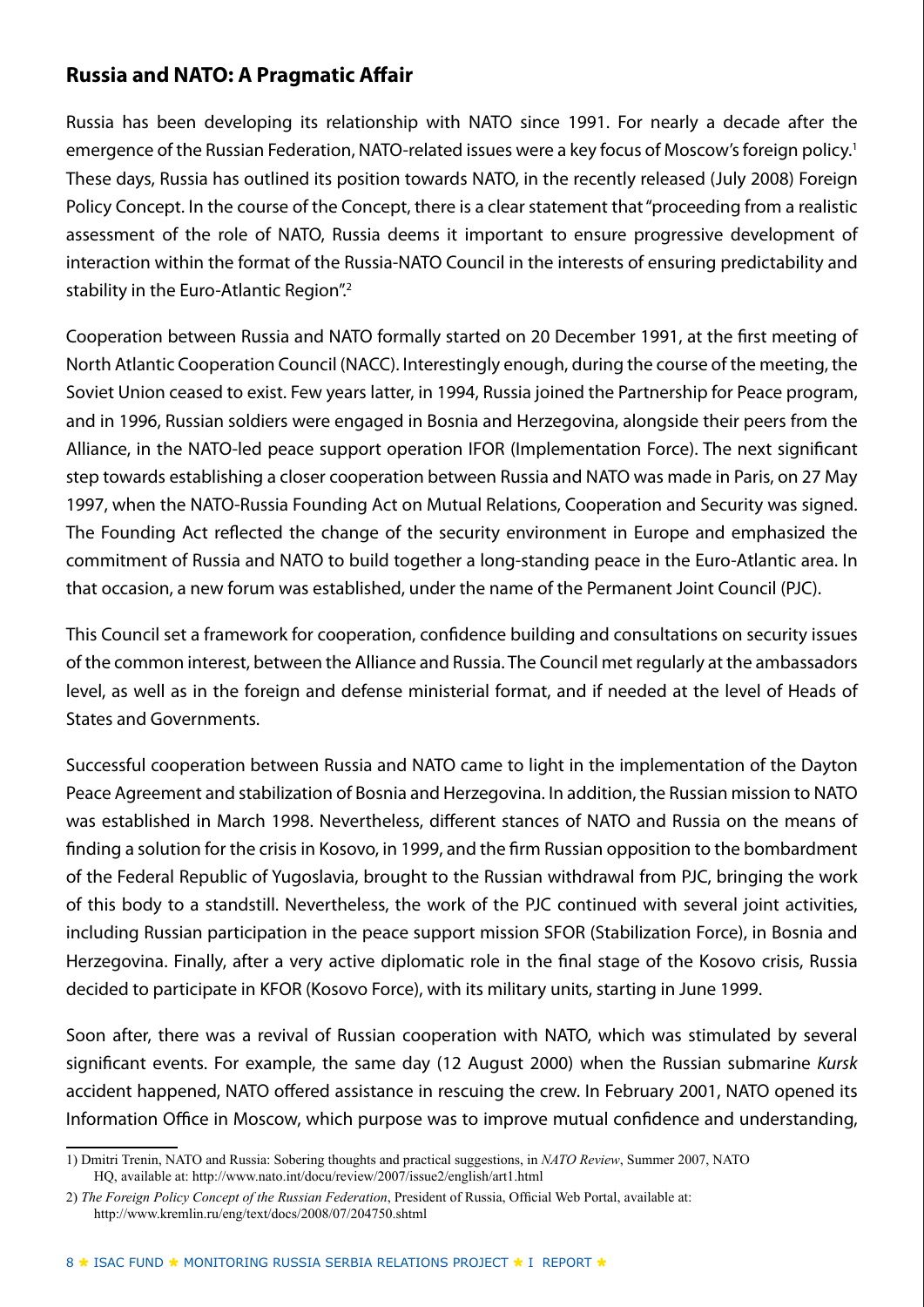informing the Russian public on NATO activities, as well as on the Russia-NATO affairs. Furthermore, in the aftermath of the terrorist attacks, on 11 September 2001, Russia opened its air space for the coalition forces heading to fight the Taliban in Afghanistan, and also made available relevant intelligence data as a contribution to the fight on terror. In accordance with a positive development of mutual relations, The NATO-Russia Council (NRC) was launched, during the NATO-Russia Summit in Rome, in May 2002.

The NRC contains 26 NATO member states and Russia, in the forum which enhances possibilities for joint dialogue and action, in areas of mutual interest, substituting the PJC. The most important characteristic of the NRC is that mutual cooperation is established on the principle of equality and consensus among all 27 states. This is the essential difference from the previous Russia-NATO relationship, in the scope of PJC, which functioned according to formula *NATO+1*.

The NRC meets at different levels: once a month at the ambassadorial level, twice a year at the ministerial level and when needed, at the level of Heads of States and Governments. Additionally, once a month there is a meeting at the level of military representatives, and twice a year at the level of Chiefs of Defense Staff. NRC meetings are chaired by the NATO Secretary General. In the scope of the NRC, some areas of cooperation have been particularly intensified: counterterrorism, non-proliferation of weapons of mass destruction, improvement of interoperability, crisis management, arms control, theatre missile defense, defense reform, civil emergencies and scientific cooperation.<sup>1</sup>

Almost simultaneously with the launch of the NRC, in 2002, the NATO Military Liaison Office was opened in Moscow, to connect the NATO Military Committee and the Russian Ministry of Defense. The same year a joint NATO-Russia Resettlement Centre started its work, helping redundant Russian military personnel return to civilian life. Furthermore, in 2003, a direct special telephone line was opened between offices of NATO Secretary General and Russian Defense Minister. In the meantime, Russia withdrew its contingent deployed in peace support missions in the Balkans. During the visit of the NATO Secretary General to Moscow, in April 2004, agreements were signed on setting up the Russian Military Branch Offices at both Alliance's Strategic Commands. During the same year, the NRC endorsed The Action Plan on Terrorism, which includes concrete initiatives to prevent, fight and handle the consequences of terrorist acts. Additionally, in 2005, NRC foreign ministers launched a pilot-project on counter-narcotics training for Afghan and Central Asian personnel.

In 2006, Russia actively joined NATO-led antiterrorist operation in the Mediterranean, *Active Endeavour*, with a frigate *Pitliviy*. During 2007, the Russian Duma, ratified the Status of Force Agreement in the Partnership for Peace program (known as PfP SOFA) and another Russian frigate *Ladniy* was included in the operation *Active Endeavour*. Moreover, in April 2008, Russia and NATO signed a document which allows land-transit across Russian territory of non-military equipment destined for the NATO-led International Security Assistance Force (ISAF) in Afghanistan. Occasionally joint exercises have been held in areas such as disaster-response, theatre missile defense and search-and-rescue-at sea. But, as a consequence of the conflict in Georgia, in August 2008, military cooperation between Russia and NATO found itself in a stalemate.

<sup>1)</sup> Robert E. Hunter et al., *NATO and Russia: Bridge-Building for 21st Century, White Paper*, RAND and Institute for US and Canada, Santa Monica, 2002, 37 pp.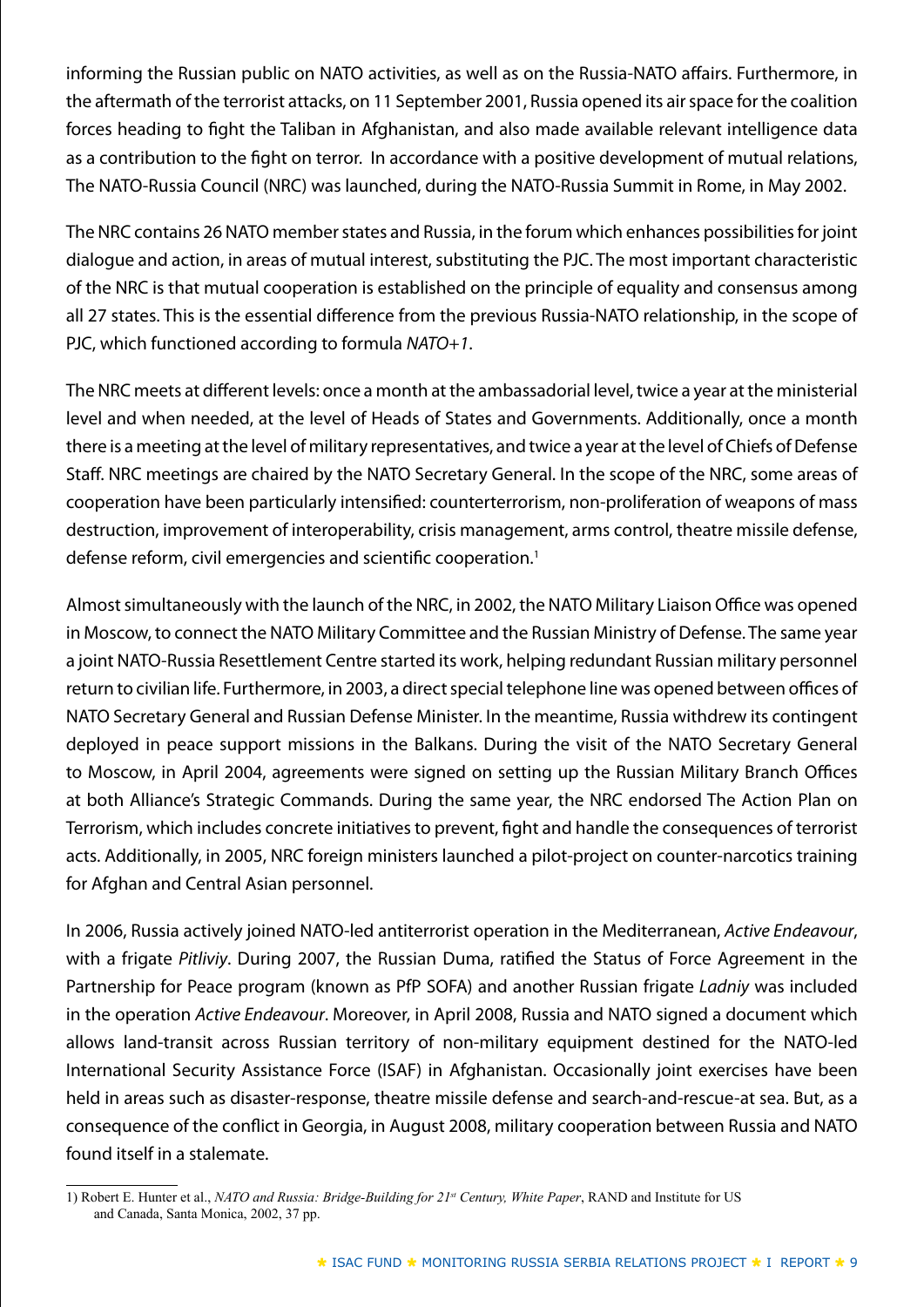### **Serbia and NATO: An Unusual Agenda**

Serbia still appears to lack a clear political commitment to move closer to NATO. The climate of cooperation is indifferent, and government efforts to address support for NATO among its population have dropped. Public support for Serbia's NATO membership, according to the survey made by *Medium Gallup*, in autumn 2007, was 28%, while at the same time 55% opposed NATO membership for the country.<sup>1</sup> In addition, there are frequent official claims in Serbia on the alleged neutrality of the country, which finds its only validation in the non-binding parliamentary *Resolution of the National Assembly on*  the Protection of Sovereignty, Territorial Integrity and Constitutional Order of the Republic Of Serbia.<sup>2</sup> Driven by the lack of the public support for NATO issue, none of the principal Serbian political parties has NATO membership on its agenda. Nevertheless, Serbia has been gradually managing its cooperation with NATO, before and after its accession to the Partnership for Peace programme. As a matter of fact, this cooperation is still very hesitant, self-limited and unenthusiastic. As a consequence of this, Serbia uses only a small piece of all the available possibilities that the Alliance offers to Partner countries. Compared with other member countries in the Partnership for Peace, Serbia is lagging far behind in making a more effective relationship with the Alliance.

The milestone in the establishing of cooperation between Serbia and NATO came after democratic changes in Belgrade in October 2000 and the clear commitment of the new Serbian government to work closely with the Alliance in seeking a peaceful resolution to the Albanian insurrection in Southern Serbia , two months latter. From that moment on, visits of high ranking civilian and military officials of the Serbian government to NATO HQ and Joint Force Command (Naples) have been realized frequently and on a regular basis. Moreover, on 4 March 2001, in a major breakthrough of confidence and cooperation building efforts and in close coordination with NATO, Serbian security forces were allowed to enter the Ground Safety Zone, the five-kilometre strip of Eastern Montenegro and Southern Serbia adjoining Kosovo, established in the aftermath of the NATO campaign, in 1999. Besides the Ground Safety Zone, its counterpart, the Air Safety Zone also experienced the phased reduction.

Moreover, flight routes over Serbia (and Montenegro) for NATO missions in the region, under SFOR and KFOR control, were established on 20 December 2002. Foreign Minister of the State Union of Serbia and Montenegro, Goran Svilanovic officially applied for country's membership in Partnership for Peace program, on 19 June 2003. Certainly, the historical event was the visit to Belgrade, by Lord Robertson, NATO Secretary General, on 26 November 2003, on his farewell tour throughout the former Yugoslav states.

The real challenge and a very important moment for the further relations between Serbia and NATO was the outbreak of violence in Kosovo, on 17 March 2004. Shocked in the first moment, by the furious campaign of the extremist-led ethnic Albanian groups, KFOR did not react rapidly enough to such intensive attacks on Serb enclaves. Thanks to the responsible action undertaken by three core persons in NATO (Jaap de Hoop Scheffer, Secretary General; General James Jones, SACEUR, and Admiral Gregory

<sup>1)</sup> *Javno mnjenje Srbije o evro-atlantskim integracijama*, Medium Gallup, available at: http://www.atlanticcouncil.org.yu/

<sup>2)</sup> *Resolution of the National Assembly on the protection of sovereignty, territorial integrity and constitutional order of the Republic of Serbia*, enacted on 26 December 2007, available at: http://www.parlament.sr.gov.yu/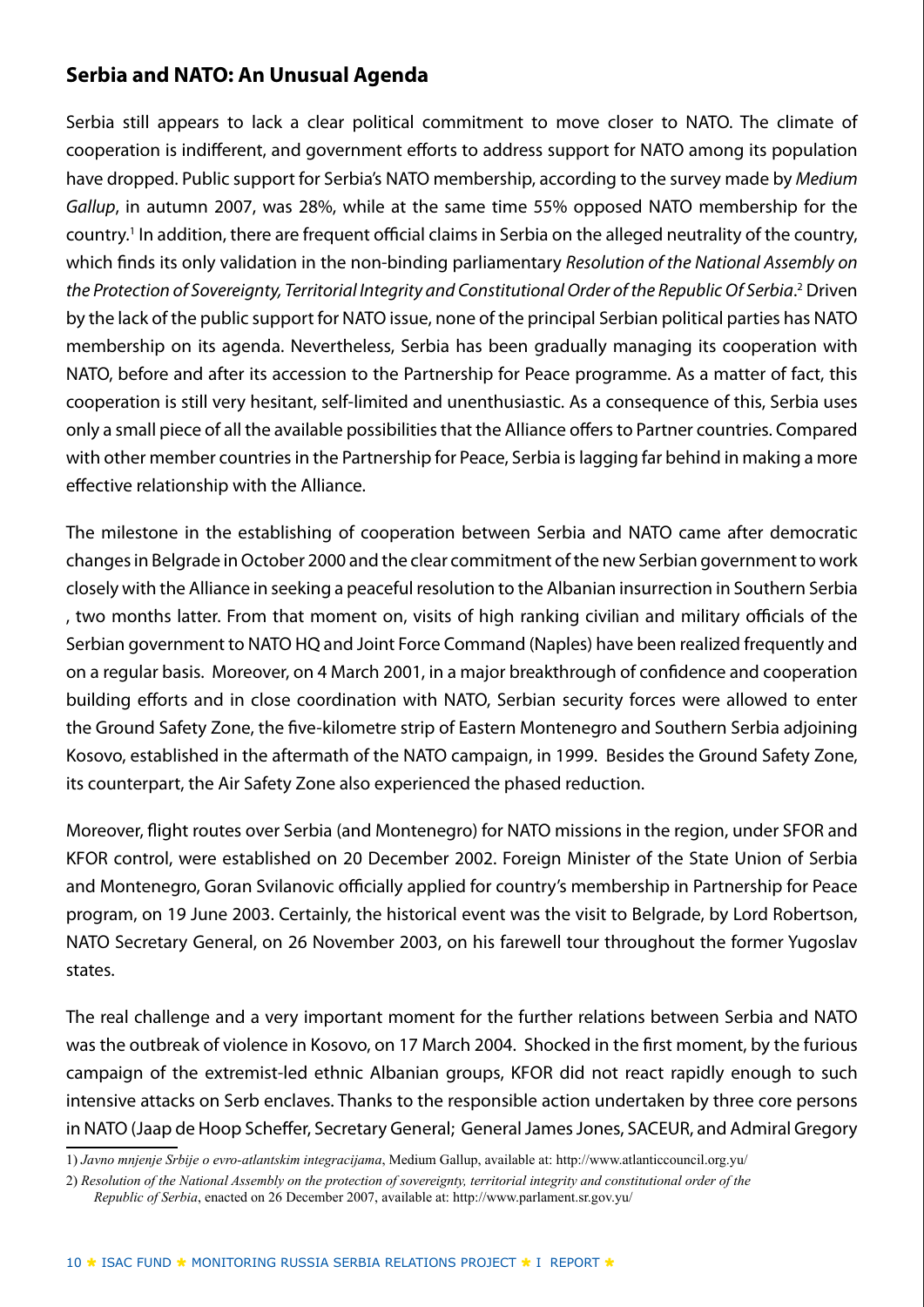Johnson, Commander of Joint Force Command in Naples) the situation was stabilized, by sending NATO reserve forces, as reinforcements of the approximately 18,500 NATO troops already operating in Kosovo at that time.

To overcome an institutional obstacle in cooperation with Serbia, caused by the delay in the Partnership for Peace accession of the country, NATO initiated the Tailored Cooperation Program, in June 2003, enabling Serbia to participate in certain activities of the Partnership for Peace program. These activities were predominantly of educational and training nature. Tailored Cooperation Program has run in three one-year cycles. In the meantime, Serbia (and Montenegro) concluded the Agreement on Transit Arrangements with NATO, on 18 July 2005, which was meant to improve the logistical flow to and between NATO's operations in the Western Balkans.

The most efficient step concerning NATO engagement with Serbia and its support to defence reform was the establishment of a Norwegian-advocated Defence Reform Group (DRG), as a joint body of Serbian (and Montenegrin) MoD and the Alliance, approved by the North Atlantic Council, starting its activity in February 2006. DRG is co-chaired by the NATO's Director for Defence Planning, and Serbian Assistant Minster of Defence for Security Policy. Activity of DRG is organized through plenary meetings and in sixteen Working Tables.

Finally, Serbia was invited to accede to the Partnership for Peace and to the Euro-Atlantic Partnership Council, in NATO Riga Summit, in November 2006, along with Bosnia and Herzegovina and Montenegro. The ceremony of signing the Framework Document, took place in NATO HQ, in Brussels, on 14 December 2006.

Following that, NATO opened its Military Liaison Office (MLO) in the Serbian Ministry of Defence, on 18 December 2006. The mission of NATO's MLO in Belgrade is to serve as a link with the military authorities of Serbia on the practical aspects of the implementation of the Agreement on Transit Arrangements between NATO and Serbia. The MLO also facilitates the implementation of Serbia's PfP program with NATO and support activities of DRG.

On 5 September 2007, Vuk Jeremic, Serbia's Foreign Minister, presented the Presentation Document, at the NATO HQ, nine months after the country was invited to join the program. Unlike the Presentation Documents of other Western Balkan countries, this one does not contain a clearly expressed intention of the country to join NATO.

Particularly important for Serbia, in regards to the improvement of relations with NATO, was the signing of the Security Agreement on the exchange of confidential information with NATO, by Serbian Defence Minister, Dragan Sutanovac, together with Jaap de Hoop Schefer, on 1 October 2008, at the NATO HQ. Moreover, on this occasion, Minister Sutanovac addressed the North Atlantic Council. By signing the Security Agreement with NATO, Serbia removed a considerable impasse in its relationship with the Alliance, which had burdened a formal and more dynamic Euro-Atlantic integration of Serbia.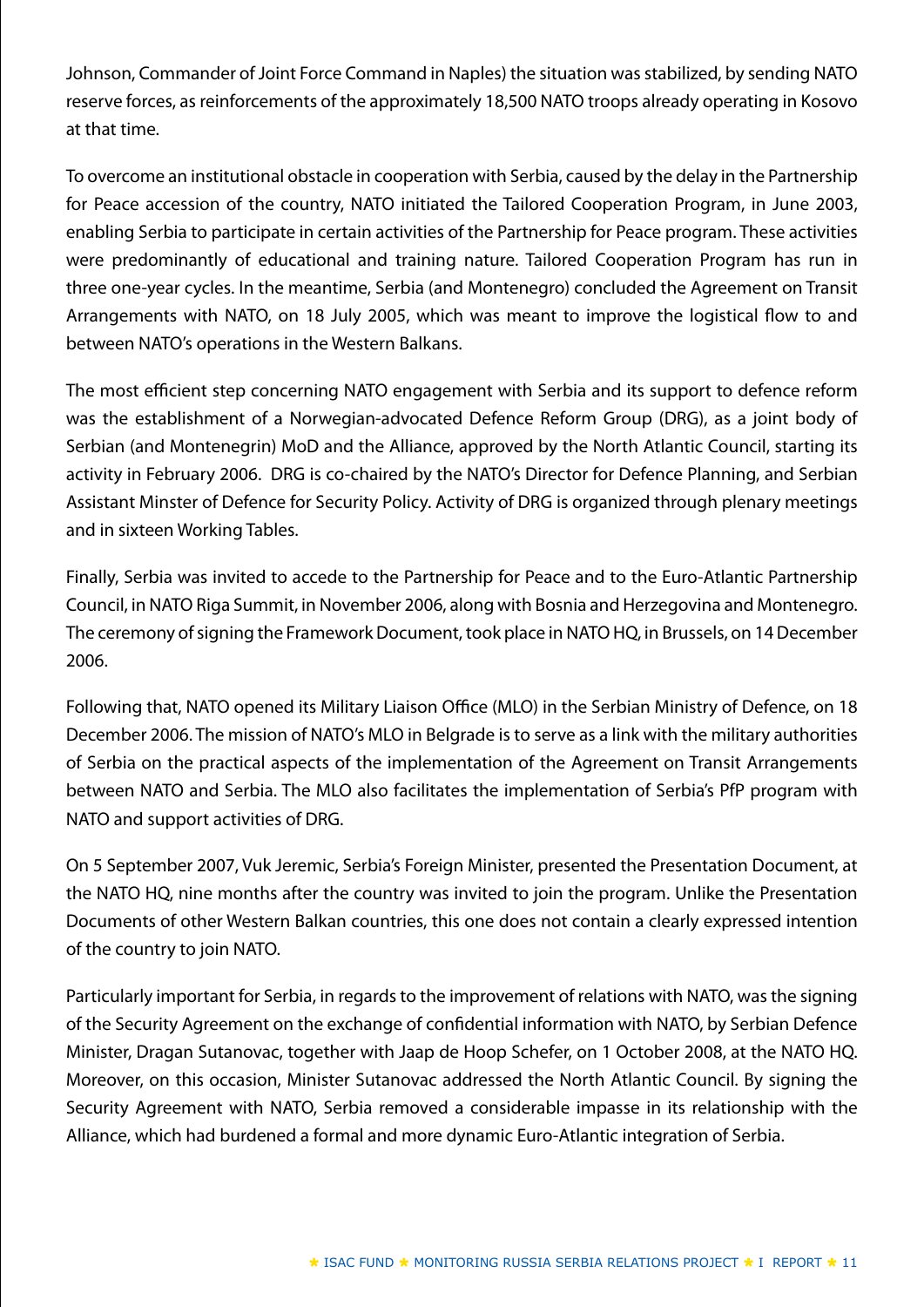Regretfully, as a consequence of a decision made by NATO Defense Ministers, during their meeting 12- 13 June 2008, to implement NATO's new tasks in Kosovo, which means assistance to building Kosovo security forces, there is a deadlock in the high-level meetings between KFOR and the Serbian Armed Forces.1

### **Russia-NATO relationship: Some Lessons for Serbia**

Although Russia and NATO have not developed, so far, a firm *strategic* partnership, they have undoubtedly developed a considerable *pragmatic* partnership. For sure, experiences from the almost two decades long process of building Russian relationship with the North Atlantic Alliance can be, to a large extent, very useful for the improvement of Serbia's relations with NATO.

Someone can be trapped into underestimating the achievements of PJC and NRC, and the entire Russia-NATO cooperation. Nonetheless, as mentioned above, there is a notable record of this relationship, which considerably evolved throughout the time, laying a firm basis for any latter development. Moreover, the fact remains that without the PJC and the NRC, relations between the two players, in last 17 years, would have been less predictable, controlled and cooperative. Hence, the result should be measured as positive, by all means.

For its part, Serbia should seriously take into consideration constructive and practical aspects of Russia-NATO cooperation, and consider the validated attainments of Russia-NATO relationship, utilizing them in the most appropriate way, according to its needs and abilities. In its engagement with NATO, Serbia should work harder to reach the level, intensity and scope of cooperation that Russia has achieved with the Alliance, to date.

It could be generally useful for Serbia to apply an approach largely present in the Russia-NATO relations: to uphold a careful management, making sure that intrinsic difficulties and obstacles are minimized, and that practical cooperation is maximized wherever possible. Despite the fact that Serbia has developed and engaged in wide-ranging cooperation with NATO, there is still room for improvement, to which some Russian experiences could be particularly helpful.

Russia has been one of the main non-NATO contributors to NATO-led peace support operations, joining IFOR mission in Bosnia and Herzegovina, from 1996, and continuing its participation in SFOR mission, until 2003.<sup>2</sup> After the deployment of NATO-led KFOR mission, in Kosovo, in June 1999, Russia contributed to it, with a contingent, remaining there until 2003.

<sup>1)</sup> General Opening remarks by NATO Secretary General, Jaap de Hoop Scheffer, Meeting of the North Atlantic Council with non-NATO KFOR contributing nations, NATO HQ, 12 June 2008, http://www.nato.int/docu/speech/2008/s080612a.html; General Ponos in Ground Safety Zone, Serbian MoD, 28 August 2008, http://www.mod.gov.yu/novi\_eng.php?action=fullnews&id=1065

<sup>2)</sup> Paul Fritch, The NATO-Russia partnership: More Than Meets the Eye, in *NATO Review*, Summer 2007, NATO HQ, available at: http://www.nato.int/docu/review/2007/issue2/english/analysis1.html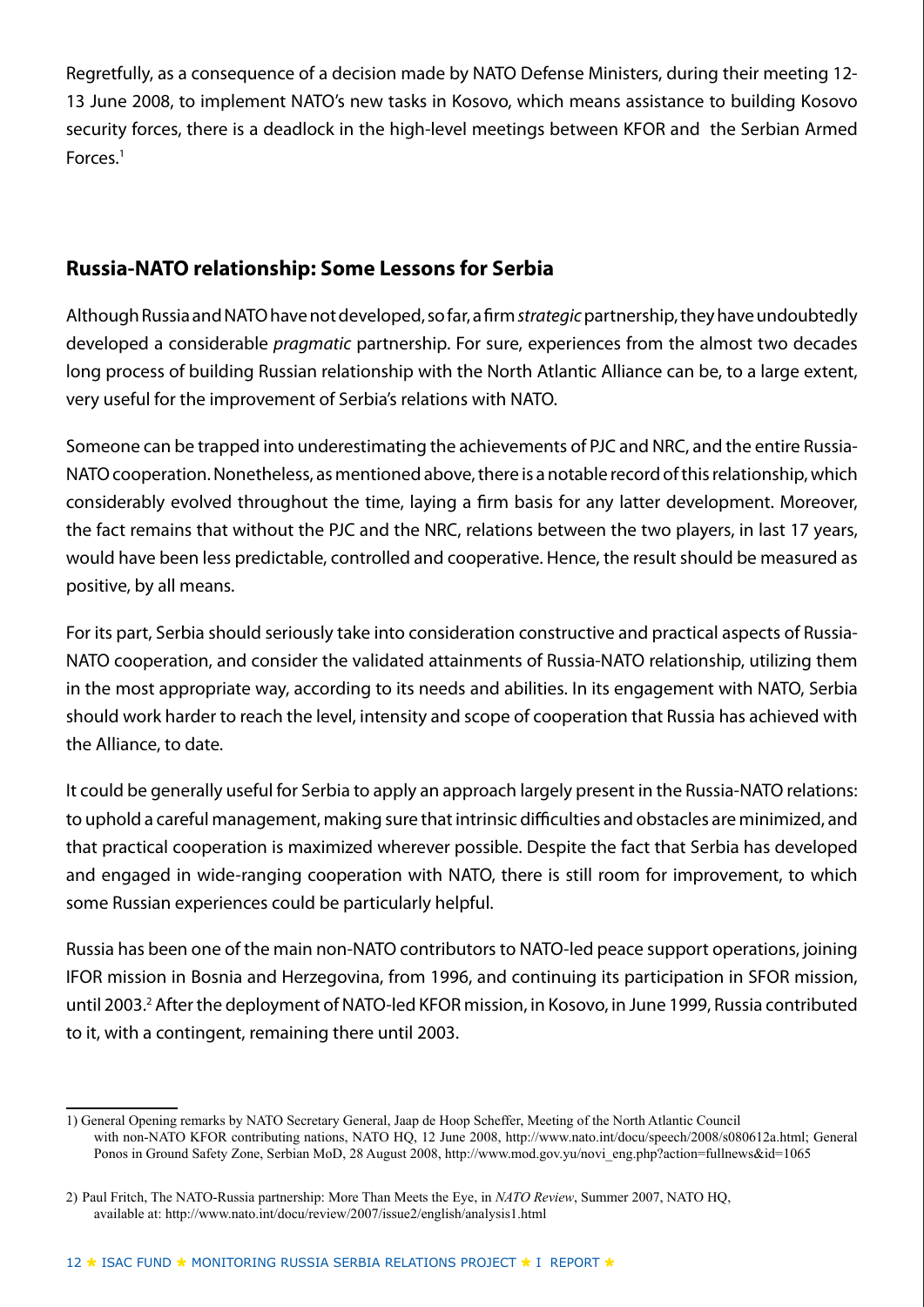Moreover, Russia became the first non-NATO state ever to contribute to an Article 5 collective defence operation, when in 2006, Russian frigate *Pitliviy* joined the Alliance's maritime counter-terrorist operation *Active Endeavour*, in the Mediterranean Sea. In 2007, another Russian frigate, *Ladniy*, was included in this operation.

Serbia still keeps an exceptionally hesitant attitude towards involvement in peace support operations. Its participation in UN-led missions is only symbolic, having several observes in Liberia and Ivory Coast and a six-member medical team in the Democratic Republic of Congo. Unlike all Partnership for Peace countries, Serbia has not recognized yet the importance of contribution to peace support operations as a prominent foreign policy tool. Therefore, it remains the only Partnership for Peace country which has not participated in any NATO-led operation so far, neither with observers, nor with troops.

Russia opened its mission to NATO in March 1998. Ten years latter, Serbia still has no established mission to NATO. On 3 November 2008, the information on Serbian Government's decision to open mission to NATO was released.<sup>1</sup> But, between this initial step and effective start of mission's work will pass some time and there are several requirements to be fulfilled. In regard to this, Serbia has still not signed the Agreement on the Status of Missions and Representatives of Third States to NATO. Delay in the making operational the national mission to NATO is a huge disadvantage for Serbia, which needs an established and full-capacity channel of communication with the Alliance, on a number of issues that essentially concern its national interests.

While NATO opened its MLO, in Belgrade, in December 2006, with an exclusively military affairs agenda, the particularly delicate relations between Serbia and Alliance require better public diplomacy, which could be pursued through a civilian part of the MLO, or a separate entity alike the NATO Information Office in Moscow. As well as in Moscow, the purpose of such an effort would be to improve mutual confidence and understanding on NATO, and informing Serbian public on NATO-related affairs.

Albeit Russia already set up its Military Branch Offices at both Alliance's Strategic Commands, in Mons and Norfolk, and have assigned its personnel to some Partnership for Peace bodies, Serbia has not seconded so far its military personnel to any of the placements in the Alliance's integrated command structure and institutions, available for Partnership for Peace countries. The same holds true for the Senior Course at the NATO Defense College, in Rome. It is a high-level six month excellence course for senior appointees in NATO and multinational staffs or NATO-related duties in national ministries of defense and foreign affairs. Russia has repeatedly sent its course members, but Serbia, though invited, has not done it so far. With this, it stays as the only Partnership for Peace country that has not have course member of the NATO Defense College Senior Course.

In 2007, the Russian Duma ratified Status of Force Agreement in Partnership for Peace program (PfP SOFA), which facilitates performing of joint exercises and training, in the scope of Partnership for Peace. Serbia has not signed this important agreement thus far.

<sup>1)</sup> Web-site of the Serbian Ministry of Foreign Affairs, 3 November 2008, http://www.mfa.gov.yu/Bilteni/Engleski/b031108\_e.html#N2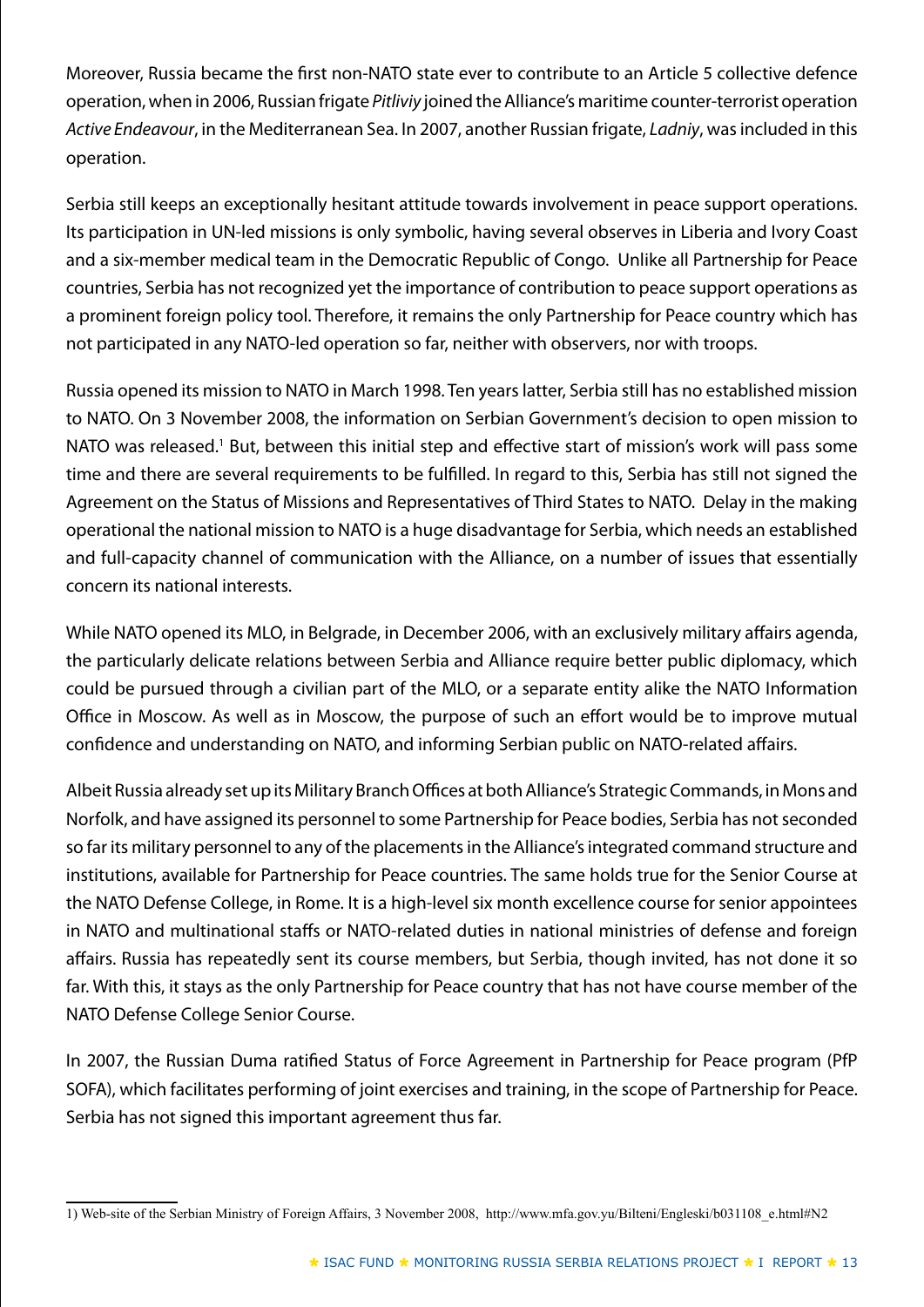### **Conclusion**

Security environment of Serbia and internal political and security circumstances do not allow Serbia to stay out of the mainstream of Euro-Atlantic integration. Only reasonable path for this country lies within cooperation, mutual understanding and inclusion into broader Euro-Atlantic community. Whatever happens, Serbia (and the region) can not escape from its Euro-Atlantic future; only its pace will determine whether this aim will be reached faster or slower. Recent developments in South Caucasus, which furthered clearer strategic determination in the Euro-Atlantic zone, together with a steadfast Euro-Atlantic orientation of all Serbia's neighbours, raises a necessity and importance for a new policy of Serbia's engagement with principal Euro-Atlantic institutions. Having that in mind, Serbia should consider Russia as a country which has been building a specific relationship with NATO, to the best benefit for its national interests. In that endeavour, Serbia can use and adapt to its own needs and abilities, the ideas, concepts, experiences and approaches that Russia so far has undergone and improved. At the same time, there should be raised awareness in Serbia on Russia's achievements, range and intensity of the hitherto cooperation with NATO. Simultaneously, there is a demand for explanation that Serbia's rapprochement with the Alliance and eventual membership cannot be detrimental for Russia, at all. For those undertakings, and for the overall Euro-Atlantic integration of the country, Serbia needs thoroughly informed decision-makers, who should take a bold step and lead, not follow somewhat mistaken public opinion.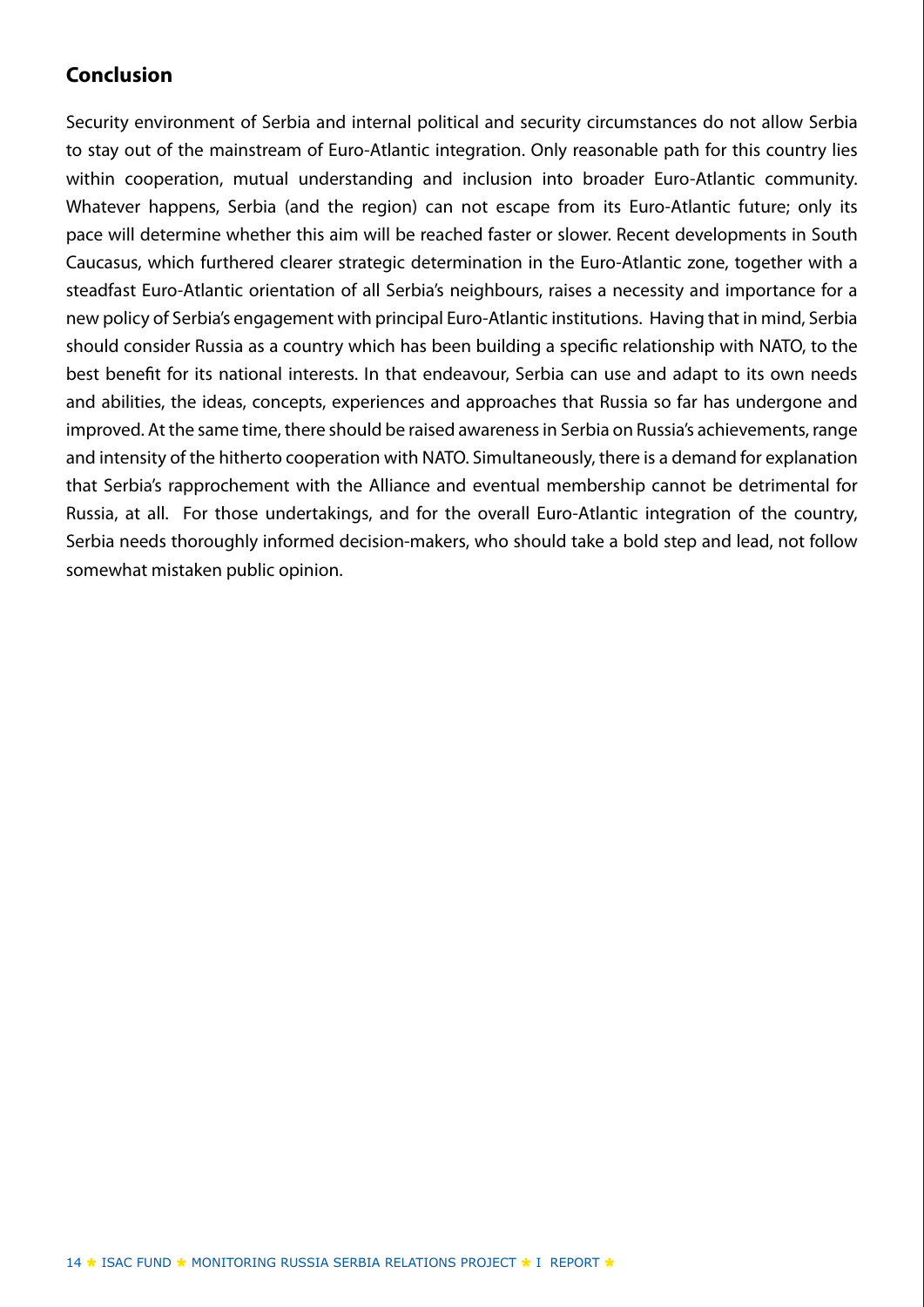### **Caucasus – Confrontation or Cooperation**

*Gregory Shvedov1*

### **Change of Status Quo**

What happened in South Ossetia and Georgia between 7-12 August? There are several viewpoints on that issue. It is obvious that the status quo in the region was not only brought down, but the map of the Caucasus, as well as respective foreign policies, had been completely changed. Let me present, inevitably simplifying, some viewpoints about those events. I would try to underline both common misunderstandings (stereotypes) and the interpretation of the events, which correspond to reality. Journalists of the 'Caucasian Knot' worked in Tbilisi, Tskhinval (and villages of South Ossetia) and in Moscow during and long before the events took place.<sup>2</sup>

What was seen from South Ossetia: Georgia attacked us again. And we have already stood up for our independence. The international community kept silent<sup>3</sup> when civilians died and when city was destroyed.4 The West openly supported Tbilisi. Russia saved us from Georgia. Although it took too long for the Russian Army to reach Tskhinval, it finally recognized our right to self-determination. We strove for it for so long. The President and his personnel escaped, and we were saved by the militiamen. Without them we would have been exterminated. Russia made clear to Georgia that it should be reckoned with. Too bad, the Russian army did not reach Tbilisi. Nevertheless, we also paid Georgia back by burning down Georgian houses in enclaves and raiding Georgia in the "buffer zone".5

The more balanced picture is as follows: regular fire<sup>6</sup> from the Georgian side intensified after Saakashvili announced a cease-fire. Civilians had to spend several days in the basements<sup>7</sup>, from where not much could be seen. Mobile communications was quite intermittent (Russian mobile operators were blocked) and the rumors about the total destruction of the capital as well as about one and a half thousand dead people spread among the population. Many residents of South Ossetia had relatives killed and almost all had friends killed, which is why stories of brutalities of Georgian soldiers were and still are

<sup>1)</sup> Chief Editor of 24-7 Internet agency, "Caucasian Knot" website: http://eng.kavkaz.memo.ru/ and Member of the Board "International Memorial". A partly translated version of this text into English can be found at http://www.eng.kavkaz-uzel.ru/

<sup>2)</sup> The author of this article in August - September, communicated with academic circles of Stanford and Harvard Universities, with experts and officials in Washington, New York and San Francisco, whilst maintaining contacts with Georgia and South Ossetia and had very close discussions.

<sup>3)</sup> Testimony of Lira Tskhobrebova, Chairperson of Association of Women of South Ossetia for Democracy and Human Rights, who survived the war in South Ossetia in Tskhinval, http://www.youtube.com/watch?v=9iyXELH1YVI , http://www.youtube.com/watch?v=qYDSUHt9O\_A

<sup>4)</sup> Story about civilians, escaping from city, was told by Larissa Sotieva (International Alert) and published by IWPR.

<sup>5)</sup> The so called "buffer zone", territory on the border of South Ossetia and Georgia, occupied by Russian troops; control over the looters was conducted carelessly, in many places Russian soldiers were looting themselves. In the state of uncertainty a number of Ossetian militants were pillaging villages and inhabitant of the region, and even journalists. For instance, journalist Margarita Akhvlediani (Tbilisi) under the threat of death was deprived of her car and equipment.

<sup>6) &#</sup>x27;Caucasian Knot' keeps a chronicle starting from 2004, including events in South Ossetia up to date, http://kavkazuzel.ru/newstext/ourannounce/id/1017941.html. Considering that military confrontation in the region lasts for very long period the use of the term "frozen conflict" seems surprising.

<sup>7)</sup> War if South Ossetia: Recollection of the Witness, 14 August 2008, http://www.kavkaz-uzel.ru/analyticstext/analytics/id/1228369.html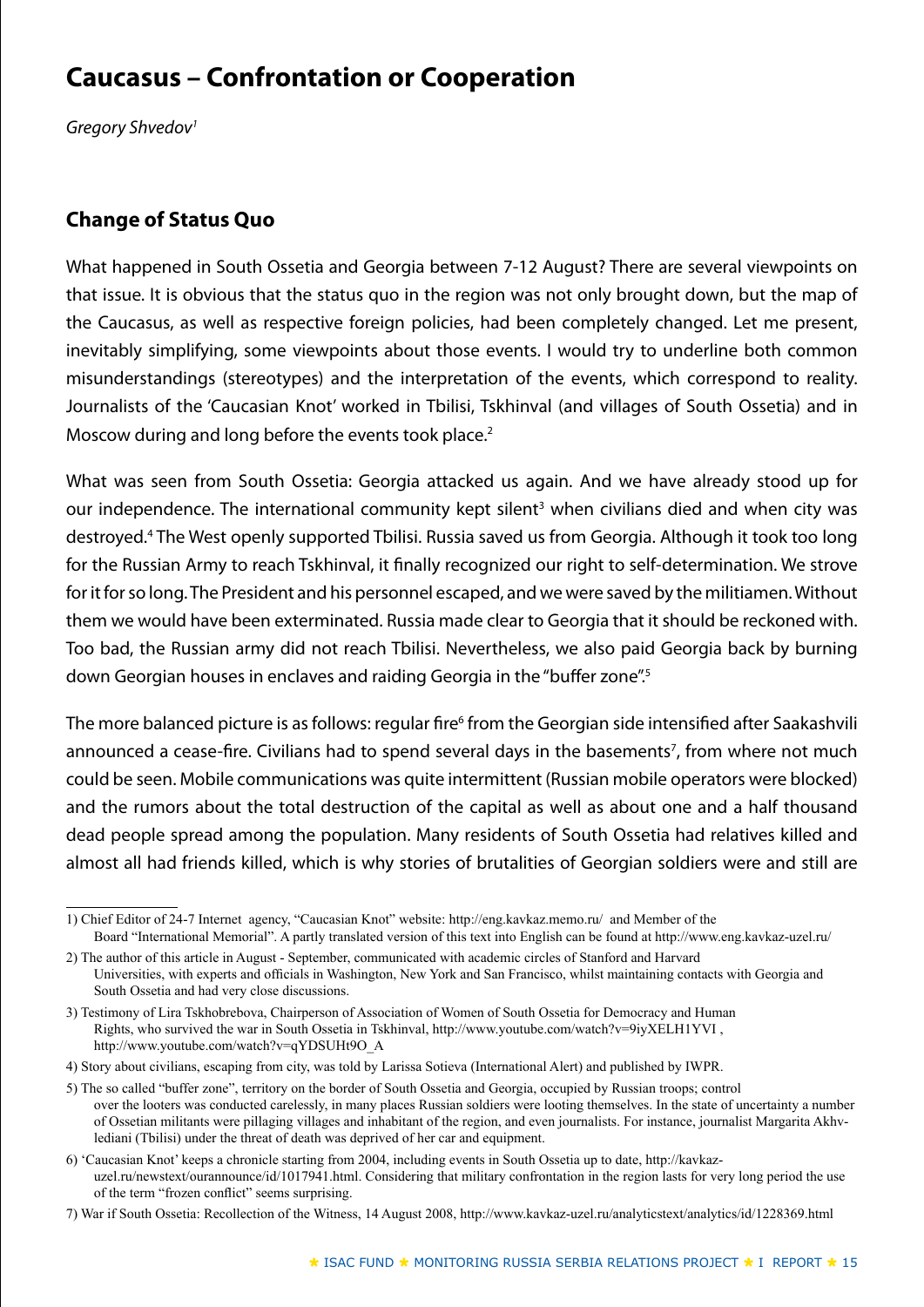widely circulated.<sup>1</sup> The President Kokoity and the majority of security, law enforcement and defense officials fled the capital (with few but very significant exceptions). The militiamen, indeed, played a key role in the war, which resulted in the increase of opposition's popularity. Georgian villages were completely destroyed and abandoned by the inhabitants. As a result of Russian military appearance, the operations were moved to the Georgian territory, which saved lives of the large part of the peaceful civilian population of South Ossetia.

What could be viewed from Tbilisi: We were restoring territorial integrity of the state, while Russia invaded our country, occupied first Tskhinval region<sup>2</sup> and then Gori region, at the same time bombing cities and killing civilians. It was moving throughout the country using Chechen troops notorious as 'punitive forces'.<sup>3</sup> By virtue of what right did Russia do so? We were subjected to information attacks, and the information was unavailable. The West did not help us. It betrayed us fearing to spoil its relations with Russia. Bureaucrats from international organizations declared their support too late, but, better later then never. President Sarkozy took the pro-Russian position. The proposed Medvedev – Sarkozy's plan is unacceptable. Cultural heritage monuments were destroyed and looting was widely practiced. Georgian houses, in Tskhinval region, were burned en masse.<sup>4</sup> But the whole nation is united, supporting the President's policy.

From a legal point of view, restoration of the territorial integrity cannot be considered as sufficient grounds for initiation of military operations. Russia and Georgia signed an agreement, according to which political (negotiation) and military bodies were created in South Ossetia (with participation of Russian, Georgian and South Ossetian peacekeeping battalions). Their work was not effective, but all attempts to create other bodies failed. Georgian side stopped participating in the work of one of those bodies (negotiation body), but did not denounce the agreement and, thereby, by the attack on Russian peacekeepers, inevitably incurred aggression. From that viewpoint, the Russian army had no need to stop in the "buffer zone". Fighters from the Chechen battalion "Vostok" did participate in the war. Bombing of Georgia was not most accurate, which resulted in the death of peaceful civilians. The national television was on, and generally the information was available, but filled with gross exaggerations. Internet resources were subjected to cyber attacks and many of them were hacked or blocked (Internet websites are mostly being read from outside of Georgia). The sense of information vacuum which was created by the Russian and Georgian media propaganda, made media impossible to trust. Enthusiasm and mobilization potential of the first days was replaced by despondency and fear that Tbilisi may be captured by the Russian Army. The opposition, including the most irreconcilable part, indeed swore allegiance to the authorities. However, unlike in South Ossetia the mobilization potential was very low.

What was seen from Moscow was so widely known, that it should be repeated here very briefly. Poor South Ossetia was subjected to a traitorous (specially launched at the time of Olympic Games in Bejing

<sup>1)</sup> This position was widely spread among the residents of Tskhinval at least until the end of November; the author of the Article personally came across this point of view.

<sup>2)</sup> Customary name for South Ossetia in Georgia.

<sup>3)</sup> Indeed, soldiers of the division "Vostok" who participated in the war, repeatedly used excessive brutality in conducting Special operations before, including one in the village Borodzinovskaya on the border of Chechnya and Dagestan.

<sup>4)</sup> Caucasian Knot managed to record testimonies of witnesses in the Georgian village Avnevi, residents of which, like those from other places, until now cannot return back after fleeing to Georgia, http://www.youtube.com/watch?v=HiFugMcYZbE&feature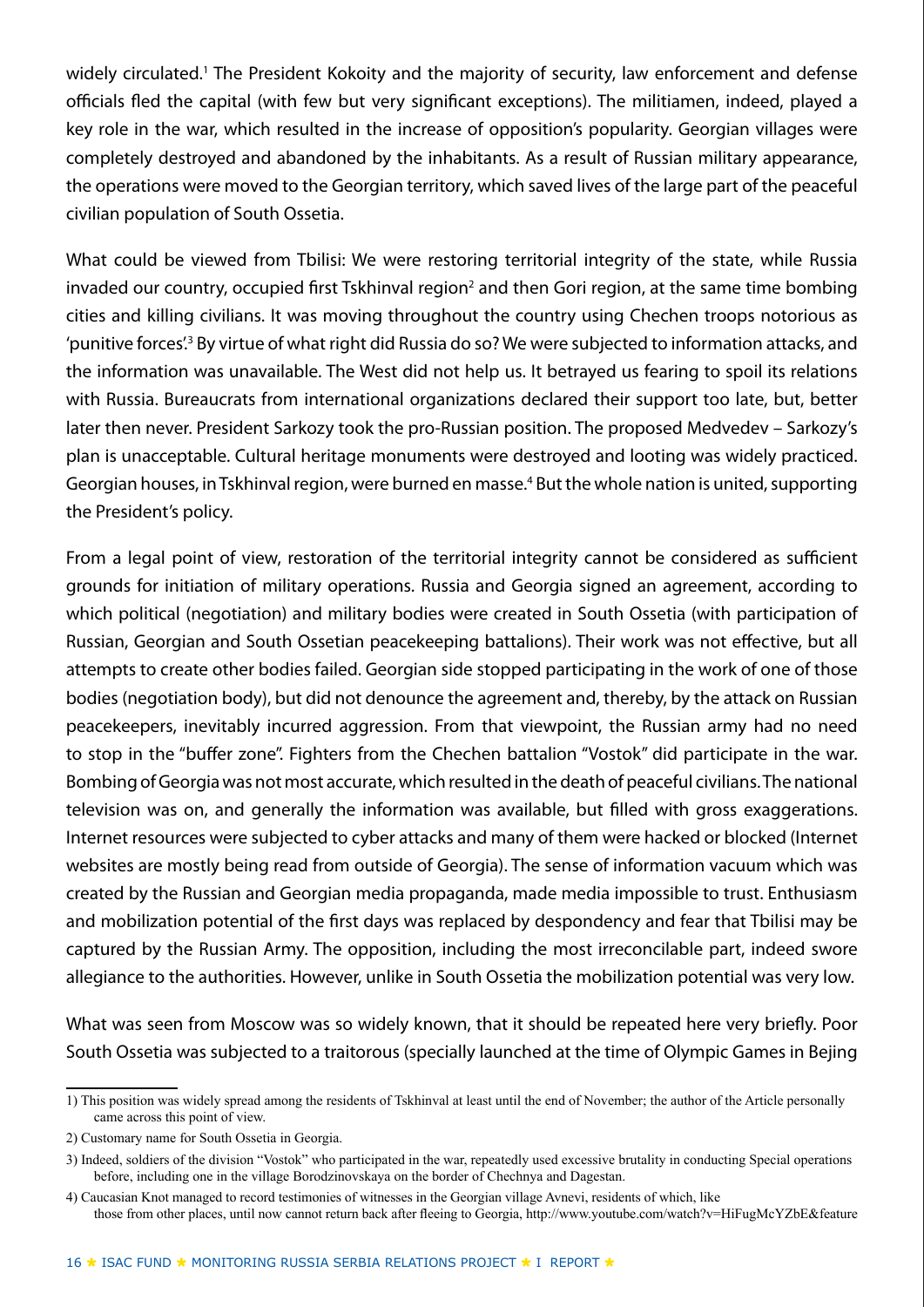and pre-election campaign in the US) attack by Georgia. Genocide of the Ossetian people, and crimes against humanity were underway.<sup>1</sup> Russia had to take a decision to conduct "peace-enforcement" operation. Putin is a real national leader who will not allow harm to come to his people. Russia showed to the whole world that it should be reckoned with; the NATO and Western trained and instructed troops ran away from Russian solders.

The objective assessment of facts was provided by the narrow circle of experts; International Society "Memorial" and Sergey Kovalev came out with dissenting statements.2 The society was divided into two uneven parts – absolute majority, including several prominent opposition leaders, followed the media propaganda and supported the pro-Ossetian position while minority took the pro-Georgian position. Practically, there was no balanced opinion, with rare exceptions of documents prepared by Human Rights Watch together with Memorial Human Rights Center<sup>3</sup>. The President Medvedev used the mobilization mood of the population to prolong the President's term in office for 50%, from 4 to 6 years. He explained the amendment to the Constitution will be applicable only to the next President's term.<sup>4</sup>

Finally, from Washington, visible was the disproportionate use of force against Georgia – the poor victim of Russian post-imperialistic syndrome, the inconsistency of the principles, declared by Medvedev with real actions on the ground, the pro-Russian actions of Sarkozy, and Europe's and even NATO's spineless position, which did not seek to impose sanctions. They did not focus on South Ossetia and this term was frequently replaced by the words "the territorial integrity of Georgia" and "the aggressor". We could even say that majority of the society considered Russia as an aggressor, who started the war.

Indeed, the position of the President Bush and the authorities in general, at the peak of the election campaign, was weak, even with clear anti-Russian statements, made by Condoleezza Rice. However, those statements did not have any consequences – and, for the first time, the weakening of the US on the international arena was so obvious. The US media presented situation mostly within the framework of the above-mentioned interpretation of the events, but also quite objectively. The information campaign in Russia was focused on the interviews with the witnesses at the beginning of the war – a young Ossetian girl and her aunt, broadcasted by a pro-republican FOX channel. They described how Georgia attacked South Ossetia and despite the fact, that a host interrupted them several times, all-inall, they had fairly long live appearance. On YouTube it was viewed by more than million users, and on Russian TV it was dubbed to demonstrate American censorship<sup>5</sup>.

<sup>1) 11</sup> August 2008 Sarah E. Mendelson, the Director of the Human Rights and Security Initiative and senior fellow in Russia and Eurasia Program at the Center for Strategic and International Studies in Washington gave already the precise arguments regarding the use of the term "genocide" and about consequences of the events in South Ossetia, http://www.csis.org/component/option,com\_csis\_pubs/ task,view/id,4748/type,3/

<sup>2)</sup> Sergey Kovalev, It Is Necessary to Stop Russian Aggression in Georgia, 17/8/2008 http://kavkaz-uzel.ru/newstext/news/id/1227343.html , "Memorial" calls to stop the war in South Ossetia, 8/8/2008, http://www.kavkaz-uzel.ru/newstext/news/id/1226843.html

<sup>3)</sup> Prepared by Tatiana Lokshina and Aleksandr Cherkasov, Human Rights Defenders: Residents of Georgian Villages in South Ossetia Are Not Protected, 11/9/2008, http://www.kavkaz-uzel.ru/newstext/news/id/1228807.html

<sup>4)</sup> Read – Putin. According to the state of affairs in November 2008 there was no doubt in the society that Putin will be the next President.

<sup>5)</sup> Precise analysis was given by Evgeniy Morozov, the founder of the news aggregator Polymeme, Russian bloggers go after YouTube, 21 August 2008, San Francisco Chronicle, cited: http://eng.kavkaz-uzel.ru/analyticstext/enganalytics/id/1227779.html. Differences in translation and original version are presented at: http://www.youtube.com/watch?v=Bm745nPZm5I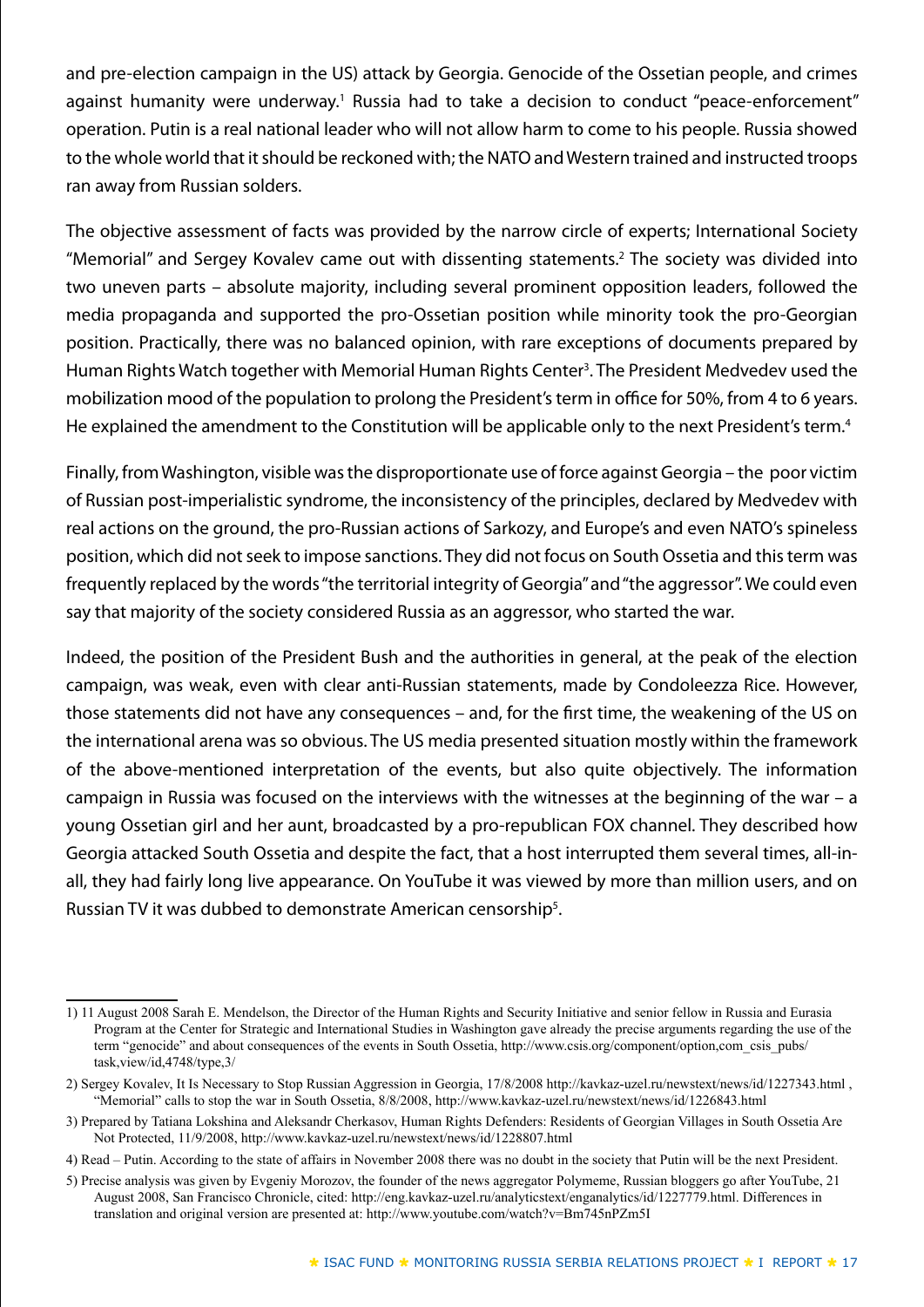The negative perception of the Russian position in that 'cyber-war' prevailed, but rare objective voices could have been heard from the US. For instance, Ethan Zuckerman from Berckman Center presented balanced analysis of the information war.<sup>1</sup>

From the very first days, discussions about the similar or the same scenarios of Russia's behaviour in the Crimea (which was given to Ukraine by Khrushev in Soviet times), and in the Baltic countries, where there are still a lot of Russian citizens<sup>2</sup> were started all over.

Even for the high rank advisors of both US Presidential candidates, McCain and Obama, that war suddenly became a part of the pre-election campaign and dozens of statements were made by both candidates. There was no significant difference in their statements. Obama underlined humanitarian and peacekeeping aspects while McCain was talking about the isolation of Russia.

What in fact happened? After the several false starts Georgia finally decided to undertake an special forces operation. That decision implied victims among civilian population and possible participation of Russia. Because of that a number of representatives of the conventional West<sup>3</sup> warned Georgia against such a decision and opposed Georgian obtaining the Membership Action Plan in NATO.<sup>4</sup> The operation by special forces failed<sup>5</sup> and the participation of Russia became inevitable. A pause, taken by the Russian authorities, allowed them to speculate with the term "genocide", which even more complicated tasks of the international community, already confused by the contradictions. A sluggish information confrontation between Russia and Georgia turned into the information war, resulted in Russia's defeat .

However, in real politics and on the battlefield Russia won an impressive victory, a bit overshadowed by its traditional allies – neither the Shanghai Cooperation Organization (SCO), nor Belarus and Armenia recognized the independence the of South Ossetia and Abkhazia. However it did not affect a new " system of coordinates", formed by Russia in August 2008, at all. Who will be able to win the game according to the new rules? Macedonia and its supporters? Sri Lanka and its diaspora? Nagorno-Karabakh and Armenia or their opponents? It's open question.

<sup>1)</sup> Misunderstanding cyber war , Ethan Zuckerman , 16 August 2008, http://eng.kavkaz-uzel.ru/analyticstext/enganalytics/id/1229078.html

<sup>2)</sup> Brilliant presentation on that topic was made by the prominent researcher Gail Lapidus at the round table urgently organized at Stanford University by Norman Naimark, Stanford's Overseas Studies Program director on 14 of August.

<sup>3)</sup> The notion of the West (Occident) started losing its meaning in the 20th century and ultimately lost it in the 21st . Can we consider Poland and Serbia as a part of the West, is there a term "Western Europe" in the political system of co-ordinates? Did Bosporus and Dardanelle stop being a border between the West and the East? The answers to these questions are obvious, but at the same time they are not used in the political realm, because the sharpest confrontation takes place not on the border of the so-called West, but inside the so-called West and inside the opposing region. That model was examined only on the example of Ancient Rome, which got under the influence of its colonies and lost its identity; the results of research on extrapolation of Rome model up to the 21st century is unknown to the author, therefore, in the present paper he uses the term "the conventional West", it implies the system of co-ordinates that is still used in 2008, but obviously exhausted itself.

<sup>4)</sup> The day before the crisis in South Ossetia, in CDDRL, Stanford University, there was organized an informal discussion by Michael McFaul (at that moment high rank advisor in Obama's election campaign) on a question regarding possible choice of Georgia – territorial integrity or NATO membership. Some participants of the discussion considered that choice as pragmatic while the attempt to reach both as unachievable utopia.

<sup>5)</sup> The real control over South Ossetia by Georgian troops would lead to blockade of the Roksky tunnel, the only passage to Russia, and, therefore, reciprocal special operation by land would be impossible.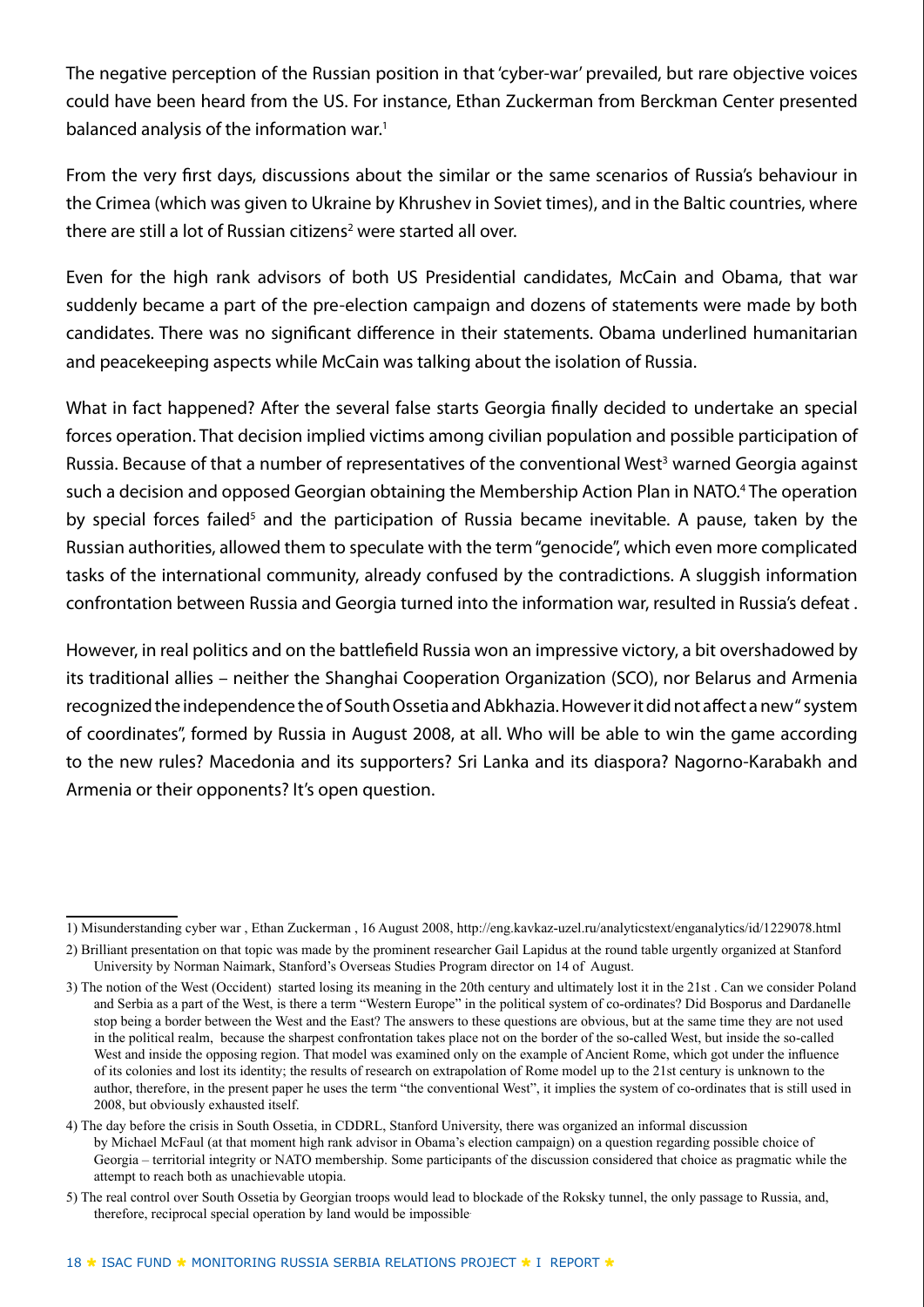### **Causes and effects**

The isolationism policy, actively pursued by both parties during the Cold War conflict, could be hardly justified at the end of the millennium. As a result of this policy, rogue states, instead of just existing, started actively cooperating with each other in 21<sup>st</sup> century.<sup>1</sup> The war in South Ossetia and Georgia gave another blow to the isolationism and, Abkhazia and South Ossetia, which gained *de facto* independence from Georgia at the end of the last century, were recognized by Russia and Nicaragua in the first decade of the 21<sup>st</sup> century. Even if the list of countries, recognized the right of Abkhazia and South Ossetia to self-determination as independent states does not look very impressive, one cannot underestimate their recognition by more than one country. The cooperation, limited to commerce and rhetoric in the past, will evidently become also diplomatic at the present. In fact, having participated in Geneva process along with other parties, South Ossetia and Abkhazia are not outcast anymore.

Kosovo became a trap for the conventional West. The recognition of Kosovo by several countries, but not by the UN, created a precedent which could not be ignored. We can already see that the opponents of the conventional West have already started, or soon will follow that example. Russian political elite considered the case only to run a discussion about the right of nations to self-determination and useless comparison of similarities and distinctions between the regions. In practice it used it as an excuse to develop a similar model.<sup>2</sup>

At the same time, the danger for the world community lies in the approach of recognizing statehood of a particular region, based on the historical principle of an unilateral will of a country. In unipolar world, destroyed by the President Bush administration,<sup>3</sup> there was still an opportunity to dominate by the positioning of these countries through the coalitions (e.g. NATO), legitimizing and delegitimizing particular decisions and even territorial entities.<sup>4</sup> However, nowadays the monopoly of such coalitions has been disrupted. Anti-American alliance of Latin American countries does not have less legitimacy to recognize a particular territorial entity than the EU or NATO member states. Russia and Nicaragua had no less right to recognition of Abkhazia and South Ossetia then France and Germany to recognition of Kosovo. Number of countries stops being decisive, with successful diplomacy it is only a matter of time.

Blurring of polarity, black and white dichotomy of the Cold War age, inevitably led to the situation when a membership in a coalition or informal group, united around such leader as the United States, does not mean lack of close relations with the leader of the opposite group, for instance, with Russia. Despite of incomparability of resources of NATO and Collective Security Treaty Organization, of EU and Commonwealth of Independent States, of GUAM (Organization Georgia, Ukraine, Azerbaijan and Moldova) and SCO, the key factor is not confrontation between the West and its opponents, but interrelations between groups and coalitions and opportunity to influence their member states.

<sup>1)</sup> Libya and Venezuela, Belorussia and Syria cooperated with Russia; unrecognized Abkhazia, South Ossetia an Transdnestria cooperated not only with Russia but also with each other, using as a model cooperation of left-wing leaders of Latin American countries.

<sup>2)</sup> Gordon Bardos (Harriman Institute, New York): "In the issue of the right of the peoples to self-determination the International community applies the policy of double standards", http://www.kavkaz-uzel.ru/analyticstext/analytics/id/1205785.html - discusses the principles of recognition.

<sup>3)</sup> Through its ineffective policy the Bush administration destroyed the primacy of the US to the extent when it is asnoticeable as hardly applicable.

<sup>4)</sup> As successful examples of such delegitimation can be considered the unification of GDR and FRG, division of Czech Republic and Slovakia, Serbia and Montenegro, etc.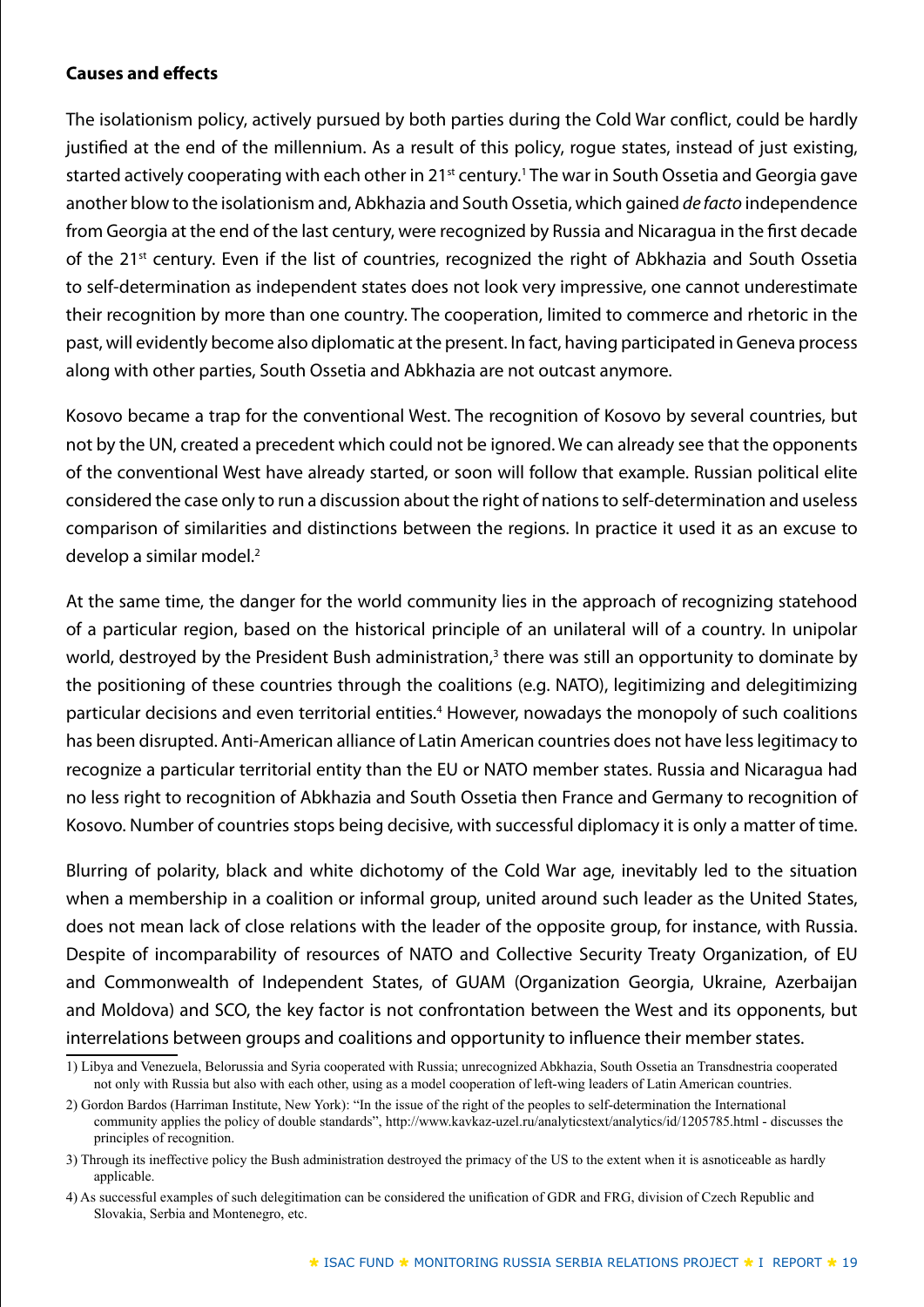During the last 7 years such powerful actor as the US demonstrated progress in Central Asian and Caucasus regions and created an image of its domination and leadership in these regions among Russian alarmists. Inaccuracy of such ideas was dispelled by the events in August 2008. Within those 5 days nothing kept Russia against the destruction of all efforts that the US made to reconstruct Georgia's statehood and to develop this region. Moreover, it was a good occasion to demonstrate Russia's skills to use close relations with the leaders of EU and even NATO member states, in support of which was indisputable for Washington.

As a result, the model developed by the US in Georgia was destroyed and no adequate reaction followed neither from the US nor its satellites. Moreover, starting from September 2007 Georgia's political system swiftly drifted towards the one of Russia<sup>1</sup> and the US had to form relations within the framework used by Russia. Failure of the US in Georgia was not a result of Russia's actions, which were predictable, but a consequence of Georgia's actions, that completed the failure of democratic development.

Such interference of influence<sup>2</sup> weakens the leading actors to such extent (US failed to make its partners to influence seriously Russia, and Russia failed to win support from its partners in recognition of Abkhazia and South Ossetia) that the potential of actors which never had any influence over the key questions or even never existed on the map 20 years ago, significantly rose. And the more these actors would direct their efforts to the development of their own agenda and interests related to all parties, the more those countries will benefit from such course.

### **The Model of Multi-Vector Policy in Practice**

Let us take, for instance, two republics of the former Soviet Union: Kazakhstan and Azerbaijan are the obvious leaders in development on the post-Soviet territory. Their progress depends not only on their profits from carbohydrate resources, but also on multi-vector policy, allowed these countries to be more successful than Georgia and Armenia with their one-vector orientation (towards the West and Russia respectively).

<sup>1)</sup> The problem concerns authoritarianism in government and limitation of freedoms, which became a reality in Russia Starting from 2000 and that were demonstrated in Georgia in the last 11 month (the author personally witnessed gross and massive violations during the presidential elections, which were followed by violations during the parliamentarian elections - Ivar Dale, Aage Borchgrevink, Norwegian Helsinki Committee/Human Rights Centre of Georgia Extraordinary Parliamentary Elections in the Republic of Georgia http://eng.kavkaz-uzel.ru/analyticstext/enganalytics/id/1217495.html). The culmination of similarities was in the legal aspect of the announcement of was in both countries, that was taken outside the legal sphere. The problem concerns the procedure of taking decision about the beginning of military operations first in Georgia and then in Russia. Foreign policy framework of cooperation with US always or almost always presumes implementations of reforms that the partner of the US should conduct in order to develop such cooperation. On the other hand, Russia does not offer its partners to make any changes and tries to find a common language with those elites that have power – in many respects, due to such policy of Russia in Belorus, Armenia and Central Asian countries, they got stable authoritarian regimes.

<sup>2)</sup> According to opinion of the famous Russian politologists, published 2 weeks before the war, the crisis in Abkhazia and South Ossetia revealed a secret diplomatic cooperation between Russia and FRG, and plan of Stainmeier -Putin is just a start of Russian-German confrontation to the policy of the US on the post-Soviet territory. "Previously, in confrontation between Moscow and Tbilisi the West defined its position by the words of American politicians and diplomats. A weak voice of Europe in duet with the US could be hardly heard. At the same time Russia was in full isolation and was acting on its own in the Caucasus" – said Andrey Serenko to the correspondent of "Caucasian Knot" – plan of Stainmeier-Putin suggests 3 steps to resolve Georgian-Abkhazian conflict", http://kavkazuzel.ru/newstext/news/id/1225857.html . Plan of Stainmeier was not implemented but cooperation, most probably will continue, due to the new political ambitions of Stainmeier.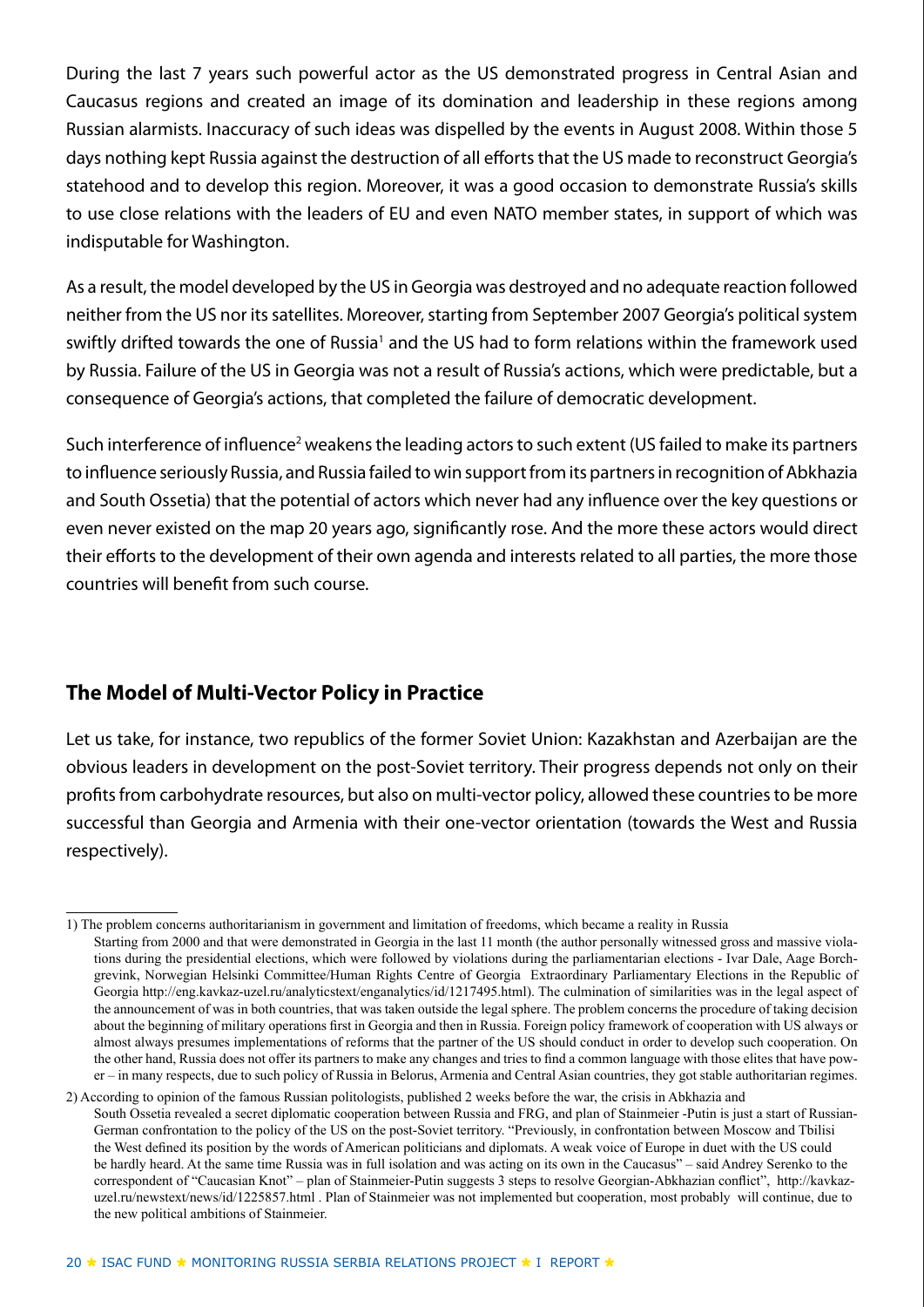Notwithstanding the significant deterioration of relations with Russia, Azerbaijan managed to maintain relations with it. That implies a possibility of close cooperation when needed by one of the parties.<sup>1</sup> The cooperation with Turkey, as with Russia, develops not only in economic and political but also in cultural2 dimensions, and it is also purely pragmatic. The US has its own agenda with Azerbaijan.<sup>3</sup> Some of the issues could be negotiable, other – definitely not. For instance, issues related to use of airports for military transportation, probably, with the purpose of power demonstration to Iran cannot, because Baku has its own interests in cooperation with Teheran, and regards them as too significant to jeopardize. At present, Azerbaijan has a stable state system, high rotation of elites on the international arena, succession of authoritarian regime, enrichment of particular social circles – one of the most stable models in the post-Soviet area. That model is very similar to the Russian model with one significant difference – its multivector policy.

So why is multi-vector policy possible for Azerbaijan and so difficult to reach in Russia? There is only one reason – Baku's interests, as well as the one of Astana, are, first of all, focused on extracting maximum benefits from internal development rather than external (in this case, example of Nagorno-Karabakh should not be considered as aggressive foreign policy). Russia puts considerable resources in foreignpolicy games trying to return to the model of Soviet domination. Its internal policy is less pragmatic and is subjected to its foreign-policy interests.

### **Consequences – How to Handle Them**

There is no doubt that, in taking decisions regarding the "peace-enforcement" operation, the Kremlin was solving its foreign-policy issues. It demonstrated force to the international community, settled problems with Georgia, and undertook an ending solution (from the Kremlin's point of view) of South Ossetian and Abkhazian issues (outside of the framework of the territorial integrity of Georgia). At the same time, while enjoying its victory in foreign policy Russia is not going to solve problems related to its domestic policy - refugees, aggravation of conflict in Ingushetia, terrorism and new wave of separatism in the Northern Caucasus, as well as the development and funding of South Ossetia. Meanwhile, inside Russia, one can observe the trends which might put in danger territorial integrity and peaceful coexistence of nations in Russia in the nearest future. In political dimension the top of the iceberg of dissent was revealed by two governors (of Tatarstan and Moscow), rich political heavy-weights. They

<sup>1)</sup> It was demonstrated by the sensational offer about the joint use of Gabala radar (http://www.kavkaz-uzel.ru/encyclopediatext/ encyclopedia/id/1193275.html ) to control Iranian airspace. It was made by the President of Russia Vladimir Putin to the President of the USA George Bush on the summit of G-8 in Heiligendamm (Germany) on 7 June 2008 within the discussion about of Air Defense System in Europe.

<sup>2)</sup> If cooperation with Turkey is natural due to the historical reasons, it is far more difficult to find common interests with Russia. Nevertheless, the Head of Religious Board of Muslims of the North Caucasus is located in mostly Shiite (like Iran) Azerbaijan (sounds irrational taking into consideration mainly Sunni North Caucasus, out of control by Central Religious Board of Muslims of Russia), and it kept close contacts with Russian Patriarch Aleksi.

<sup>3)</sup> David J.Kramer, Deputy Assistant Secretary of State for European and Eurasian Affairs on Azerbaijan. http://eng.kavkaz-uzel.ru/ analyticstext/enganalytics/id/1204355.html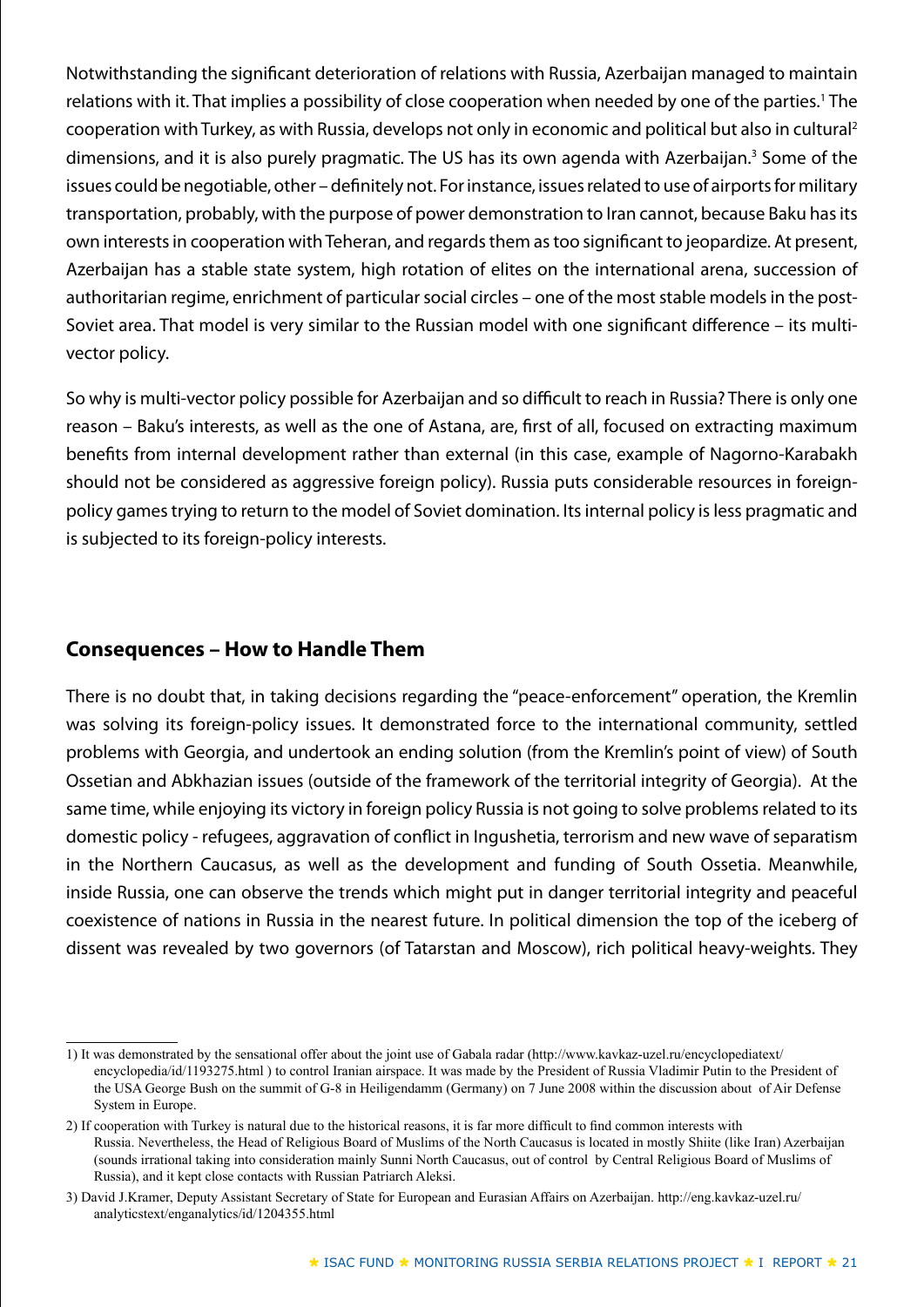made statements about the necessity to return to the model of elected governors in the regions<sup>1</sup> (Russian Federation has 86 regions). Unbelievably tough statement, made by President Medvedev in the second half of November, demonstrated that uncertainty and lack of flexibility still dominate in the President's administration. The above-mentioned statements demonstrated the readiness of influential elites to bring down Putin's achievements and to fight for regional autonomy.

In the regions, especially in the South of Russia, but not exclusively, an idea of autonomous, independent government receives wider recognition. The North Caucasus is characterized by the weak policy of the federal government which predetermines decisions on key questions, but does not have resources to control the projects implementation, even very significant for the federal government itself<sup>2</sup>. Certainly, the recognition of the right of the Ossetians to self-determination revived hopes of numerous smaller and bigger ethnic groups and peoples to create their own autonomy. Even in North Ossetian society the idea of unification of South and North Ossetia with the following separation from Russia is actively discussed.<sup>3</sup> Historically, though, it was Northern Ossetia which mostly benefited from coexistence with Russian Empire and the USSR by enlarging its territory. The developing crisis within the nations of Chechnya and Dagestan, the elites of Kabardino-Balkaria and Karachaevo-Cherkessia<sup>4</sup>, small ethnic groups inside Dagestan let us predict the growth of separatism. One should not expect quick reaction, but it is obvious that recognition of Ossetia by Russia revived even long forgotten separatism in Chechnya.

These challenges were and will be in the backyard of political interests of the Russian authorities, which are rather busy in solving more opportune tasks. Taking this factor into account, any group of interests (or a country) should cooperate with Russia in two directions simultaneously. Sovereign relationship should be built around Kremlin's foreign policy interests – in that realm the monopoly belongs to the Russian authorities. On the other hand, in maters of internal policy to develop relations with independent actors (think-tanks, media, project-based organizations, NGOs, etc.). Only relationship in these two directions will give a possibility to develop long-term partnerships based on a multi-vector cooperation with the society as a whole. The similar model (involvement of the civic potential in the interstate dialogue) was tested and is actively used within German-Russian relations, but it still has room for improvement. Saint-Petersburg – Weimar dialogue is justifiably criticized for over-representativeness of GONGO;<sup>5</sup> but it does not minimize the importance of the initial concept.

<sup>1)</sup> Elections were abolished immediately after, because of taking the hostages in Ossetian town Beslan at stunning indifference of regional political elites. The most significant change in federal principle of state system was connected to necessity of more effective resolution of conflicts (such as failure of special operation on release of hostages in Beslan). The war in South Ossetia again brought actualization of political changes – the President announced a decision about change of Constitution of the country and prolongation of the term of a president, which is interpreted as long-awaited for security block of Russia return of Putin.

<sup>2)</sup> Putin personally complained about slow execution of his order on construction of the road in Dagestan mountains (there is a military base in the district of Botlikh), but the road is still not there; after the events in August 2008 he also personally ordered organization of a quick (and expensive) project of Gazprom in South Ossetia, but paces of construction are far from the scheduled date, and criticism of ecological issues also slowed down the project.

<sup>3)</sup> Valery Dzutsev: Kosovo and duplex peace agreement in Georgian-South Ossetian conflict, http://www.kavkaz-uzel.ru/analyticstext/ analytics/id/1206777.html

<sup>4)</sup> The Balkars and the Cherkess are poorly represented in the official bodies, but the Cherkess live on the territory of several neighboring regions and even publicly declare their wish to create autonomy.

<sup>5)</sup> Governmental Oriented Non-Governmental Organizations.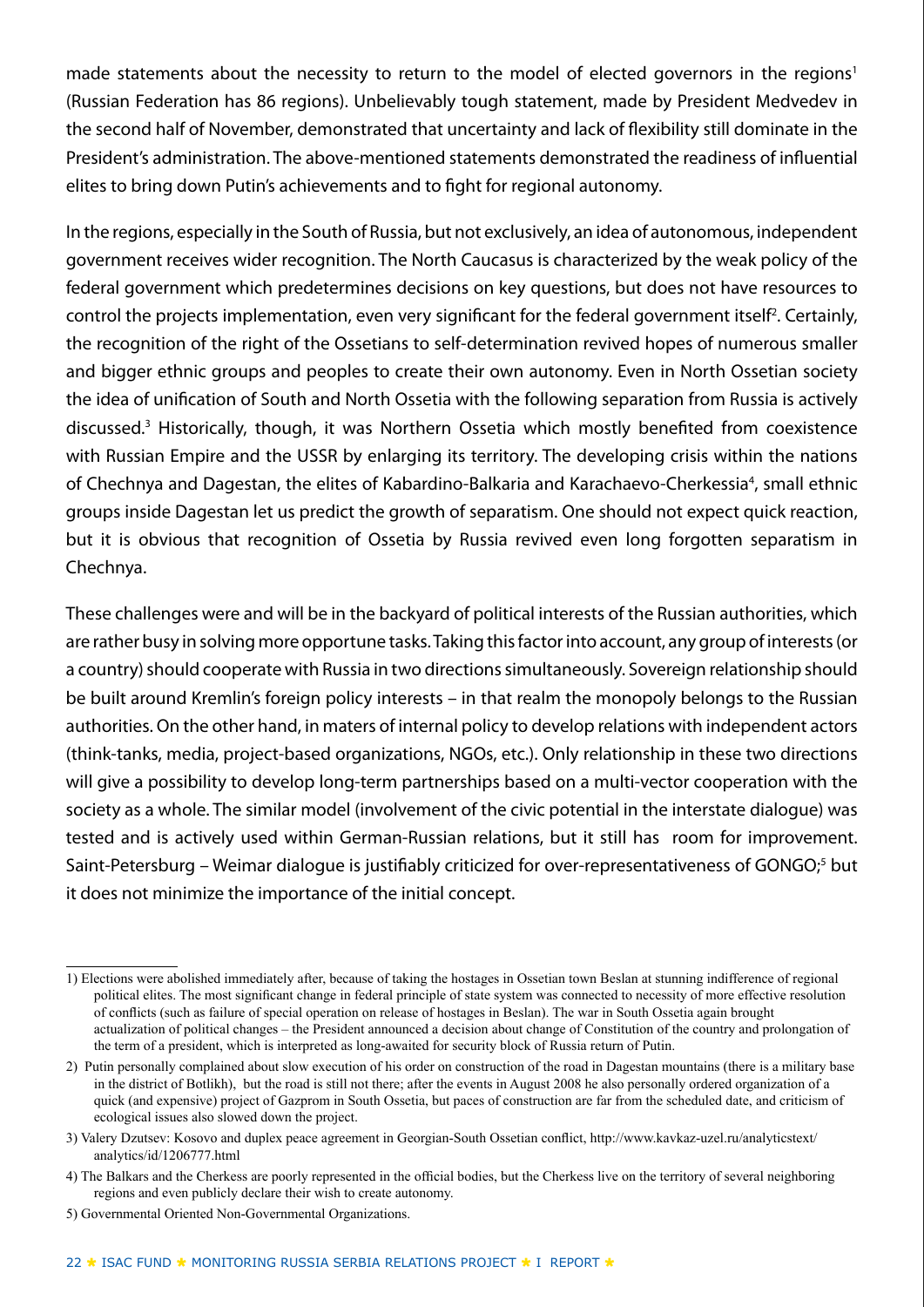### **New agenda?**

The relationship of any country (or group of interests) with Russia after August 2008 could not based on purely patriotic concept of the 'resurgent Russia' as a winner because it is just an image. The economic crisis will significantly modify that concept even inside Russia. But efficiency of decision – making process, including coercive decisions, not accidentally makes many of past partners to become hesitant. In this regard, it is appropriate to mention concepts of interpenetrative partnerships and coalitions, multi-vector approach in foreign policy and potential of new actors. All of them are applicable, first of all, to Abkhazia but also to South Ossetia, to some extent. In case if the 'conventional West' is interested in restriction of Russia's potential, including in the Black Sea area, Abkhazia may play an ideal role for sensible politicians. The isolation of non-recognition will only bring Sukhumi closer to the Kremlin's hugs. On the other hand, discussions on recognition, cooperation and active investments will lead to the exactly opposite result. According to the political scientist from Volgograd, cited above, such kind of scenario is called "a stolen victory".

Turkey did not participate actively in regional politics before, but now it made first steps towards the new agenda in the Caucasus. Windows of opportunities remain open: meetings of the high officials from Yerevan and Ankara on the football match (the role of culture should be kept in mind), the establishment of the "South Caucasus platform"<sup>1</sup>, which excluded Iran, unbelievable Russian-Armenian activity – all evidences that prove that the Caucasus "volcano" is active again. Unfortunately, it is also very visible, on the other side, in the Russian part of the Caucasus. Religious terrorism, which after Beslan hostage crisis seemed dead, strengthened again. Civil war in Ingushetia developed during fall of 2008 to the extent, when the state of emergency can be considered *de facto* announced. Therefore the instability in the North Caucasus creates situation, when such projects as Nabucco and Olympic Games - 2014 suffer from ill-conceived Russian regional policy unless, new actors are included.

The age of coalitions and alliance finished in the  $20<sup>th</sup>$  century, a new period of the multi-polar world, based on cooperation of new and old actors, is coming into a play.

<sup>1)</sup> With participation of Russia, Turkey, Azerbaijan and Georgia.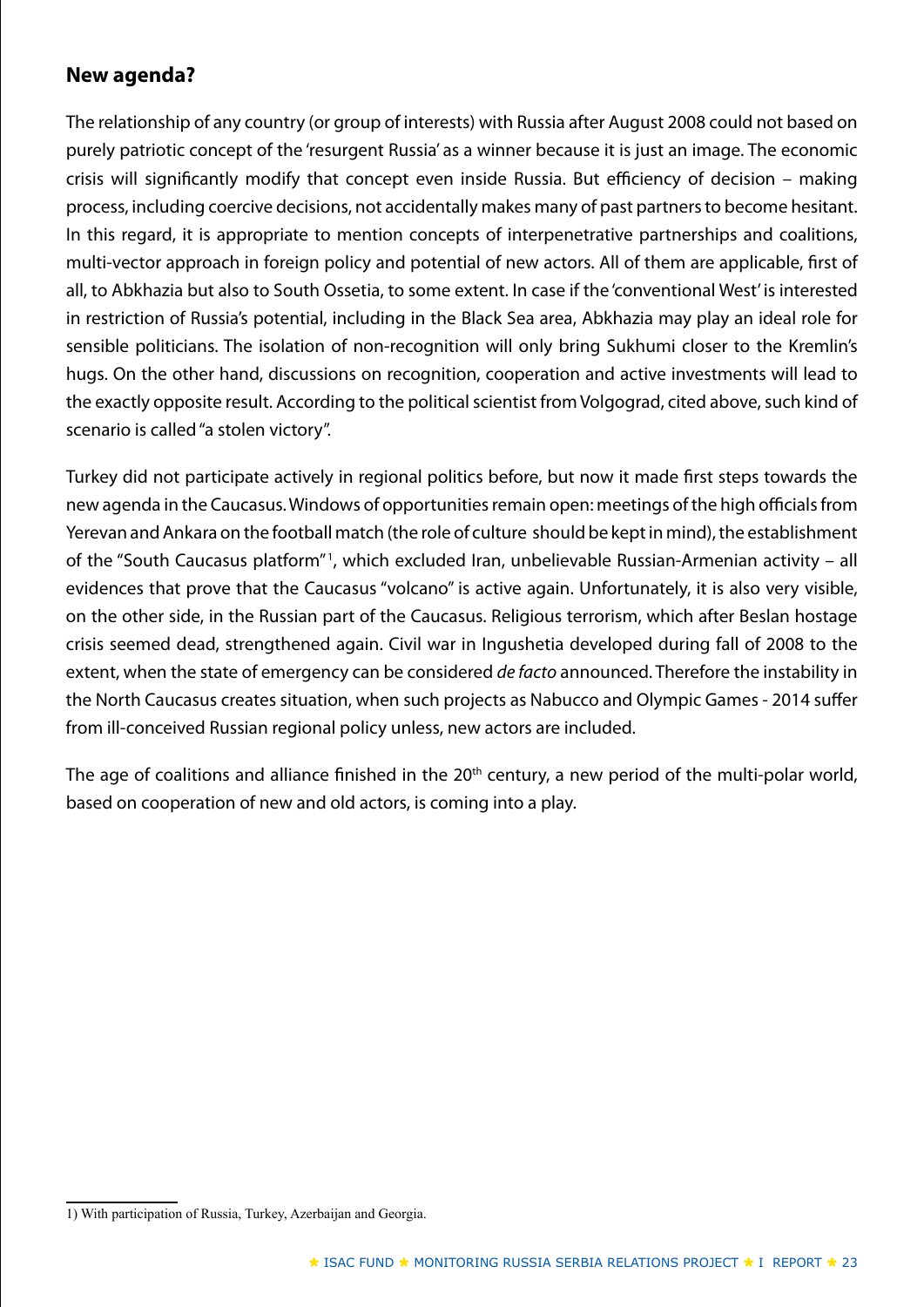### **Freedom of Expression in Russia - Russian Mass Media: Freedom, Censorship or Self Control?**

*Dr. Olga Sadovskaya Aleksandrovna1*

Today, both in Russia and abroad, two opposite views on the situation regarding the protection of freedom of expression in Russia exist. As always, one of them is optimistic and official, the other is pessimistic and oppositional.

From the Russian government's point of view, it diligently and effectively protects freedoms of the citizen to receive any information and protects the media in their effort to provide any information to the citizens. According to the Russian delegation's statement at the 13<sup>th</sup> OSCE Human Dimension Implementation Meeting, Russian media are free, independent, and objective and, as a result, impartial in covering events both inside and outside the country. To support their claim, the delegation provided statistical data, according to which there are 92,850 registered media in Russia. One hundred and fifty existing TV channels are served by more than three thousand private TV companies and only four hundred state TV companies, which, according to the Russian government, speaks of a high level of independence of information that reaches the citizens. Furthermore, the number of active Internet users is constantly on the rise and leads to a decreasing interest in printed media, a significant segment of which is partly financed by the government. All in all, the government's statistics should persuade an outside observer that nothing and nobody endangers freedom of expression in Russia.

On the other hand, representatives of the opposing opinion claim that freedom of expression in Russia essentially does not exist and that the government has total control over all radio stations, TV channels and media outlets. Moreover, lately, the government started attacking the last stronghold of freedom of expression such as blogs, analytic materials and op-eds on the Internet. According to the majority of representatives of the opposition parties and NGOs working in this field, freedom of expression in Russia almost disappeared during the last few years and the situation has sharply deteriorated since 2000. To those interested in these issues, cases of closure or attempts to close newspapers that reflected oppositional views are very familiar. For instance, in 2002 there were attempts to close one of the biggest opposition outlets "*Novaya Gazeta"* when Mezhprombank filed a claim for a significant amount from Novaya Gazeta. However, this attempt failed and the outlet survived. In February 2003 *"Noviye Izvestiya"* – the outlet expressing sharp criticizism of the authorities was closed. Often, as an example of violations of freedom of expression in Russia, one can mention cases of bringing criminal charges against journalists for critical publications against the authorities. One such case exists, famous both in Russia and abroad, which is the case of Stanislav Dmitrievsky, historian, public figure and the chief editor of the now closed newspaper *"Pravo Zashita"*, who was sentenced to three years imprisonment

<sup>1)</sup> Dr Olga Sadovskaya Aleksandrovna is the Deputy Director of the Inter Regional Public Organization "Committee Against Torture", and is Expert on International Human Rights Protection Issues.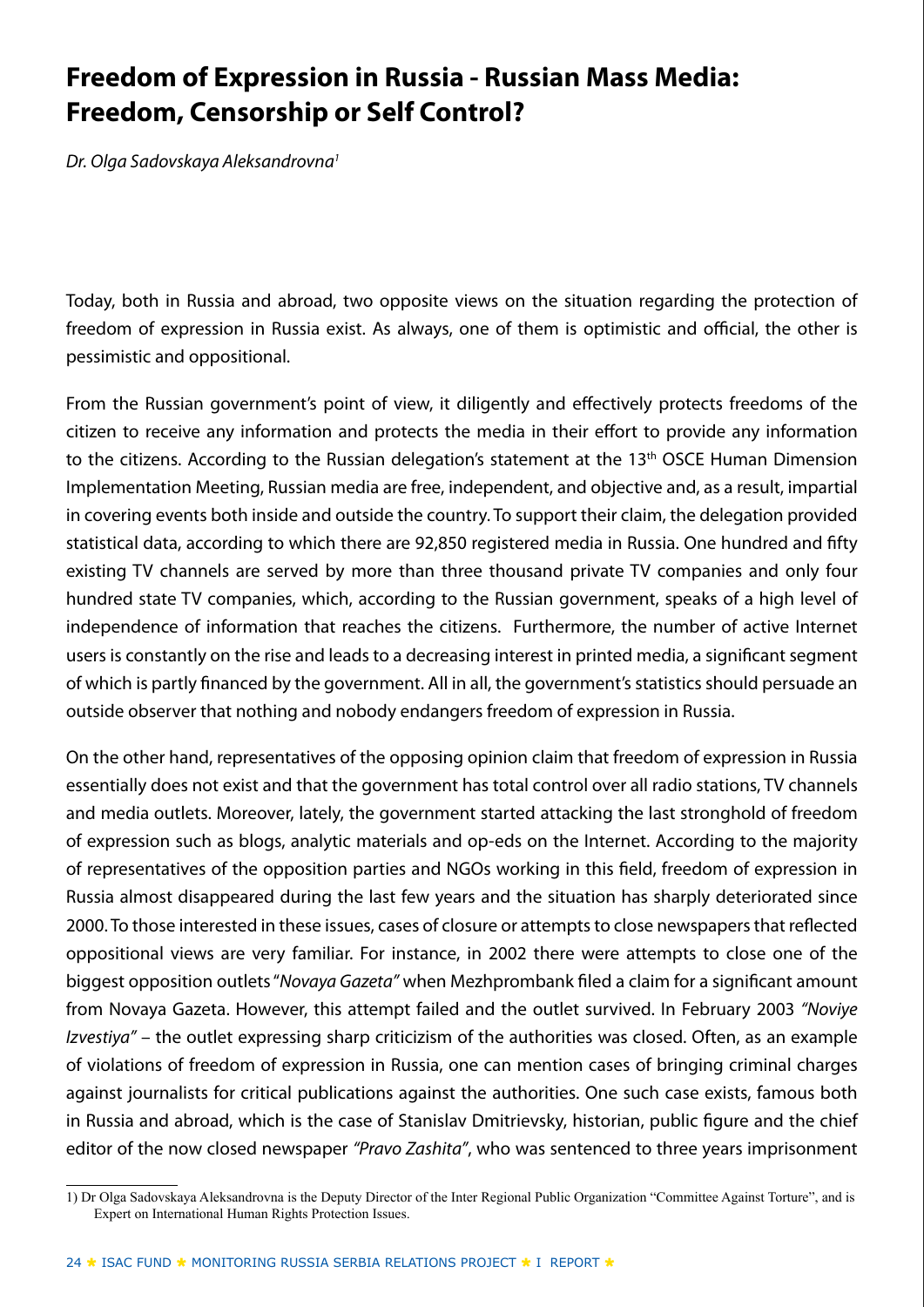with a suspended sentence for the publication of a statement addressed to the Russian people from Ichkeri Zakaev, the Vice-Prime Minister of the Chechen Republic, and to the European Parliament from Aslan Maskhadov, the President of the Chechen Republic. This publication was considered unleashing inter - ethnic hatred. The Dmitrievsky trial was conducted with violation of the principle of equality of arms, most of the documents were fabricated and almost none of the witnesses for the defense were invited, notwithstanding petitions and complaints made by the defense attorney.

Undoubtedly, these striking examples of violations of freedom of expression of journalists and freedom of citizens to receive information are more persuasive than dry governmental statistics of Internet users. However, concrete examples chosen for a particular purpose will not reflect a whole picture, and statistics also may be used by both the *pro* and *con* sides.

In principle, freedom of expression stopped being a term with unclear meaning for ordinary people in Russia. Most of the Russian citizens very well know that censorship is prohibited, freedom of media is guaranteed, and the right of every person to seek, receive, convey, produce and disseminate information freely in every way prescribed by law is protected. Still, those who would like to seek and disseminate information they consider important, will face another challenge in the term "[prohibition] prescribed by law". Officially, indeed, censorship in Russia is prohibited – there is no authority, whose permission is needed for broadcasting information on a TV channel or for publication of an article in a media outlet. Nevertheless, based on two federal laws ("On Mass Media" and "On Countering Extremist Activity") articles, interviews, TV programs and other journalistic products can be easily considered extremist (unleashing social, ethnic, racial, religious hatred, inciting violent change of government, etc.) or, in some cases, pornographic without in effect being so. The Russian jurisprudence has already faced several examples of when those who held a different opinion criticized the authorities and were thus considered extremists, resulting in their subsequent arrest and a suspension of their media outlet. One such case is the already abovementioned case of Dmitrievsky. Moreover, vague wording of these laws theoretically allows institutions to bring about criminal proceedings against defenders and colleagues of the abovementioned individuals. Vague and uncertain interpretation of the term "extremist activity"<sup>1</sup> allows for any statement or act disagreeable with the government to considered as such. Another problematic legal provision is that a norm<sup>2</sup> exists which obliges public organizations to renounce extremist statements made by their representatives. In other words, if one of the leaders

2) http://www.consultant.ru/online/base/?req=doc;base=LAW;n=76617

<sup>1)</sup> Extremist activity (extremism)

Violent change of the basis of the constitutional order and violations of the integrity of the Russian Federation; Public justification of terrorism and other terrorist activity; inciting social, racial, ethnic or religious hatred; propaganda of exclusivity, superiority or less worthiness of a human being based on social, racial, ethnic religious or linguistic origin or view on religion; violation of rights, freedoms and lawful interest of a person and citizen depending on his or her social, racial, ethnic, religious or linguistic origin or view on religion; preventing the exercising of election rights of citizens and their rights to be elected, participation in referendum or violation of the secret of voting, lined to violence or threat thereof; Preventing the lawful action of state bodies, bodies of local self governance, election commissions, public and religious associations or other organizations, lined with violence or threat thereof;

Committing an offence on motives stated in "e" article 63 of the Criminal Code of the Russian Federation; propaganda and public demonstration of Nazi insignia or symbolism or insignia or symbolism resembling the nazi insignia or symbolism to the point of confusion; public inciting to implementation of abovementioned acts or mass dissemination of extremist materials, and equally their creation or storing of the purpose of mass dissemination; public or obviously false accusation of a person holding official position of the Russian Federation or official position of a subject of the Russian Federation, in their committing in period of implementation of their duties listed in the present article which are an offence; organization and preparation of the abovementioned acts; and also incitement to their undertaking; financing of abovementioned acts or other assistance in their organization, preparation, including by means of providing instructions polygraphic and material or technical basis, telephone and other forms of communication or provision of IT services;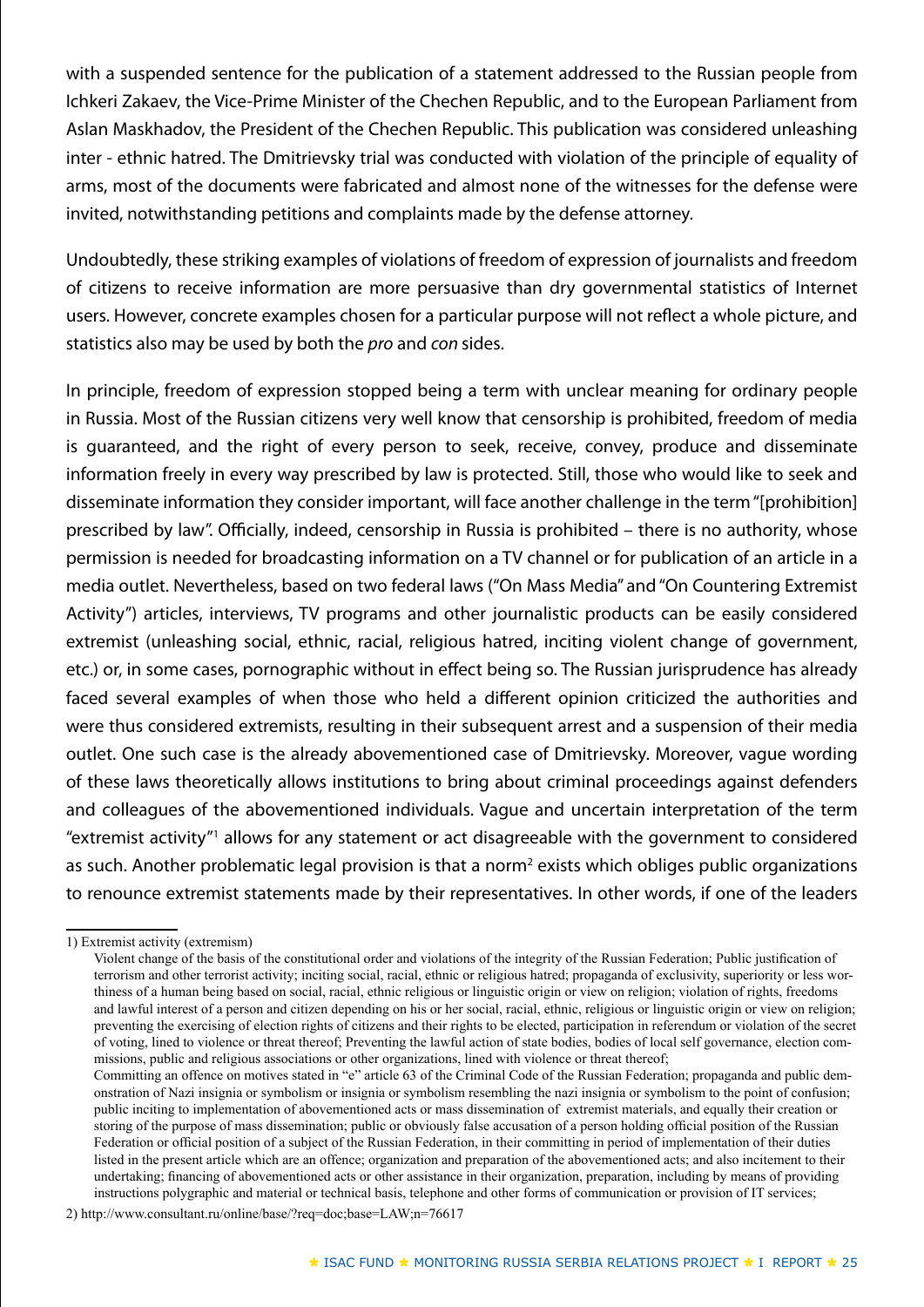of an organization, including media, makes a "public statement, inciting to carrying out extremist activity, without specifying that it is his or her personal opinion", the respective organization "is obliged to renounce the statement publicly within five days from the day when the statement was given". The same responsibility is imposed in cases when the respective leader of an organization is convicted by a verdict of the court for "a crime of extremist character". Accordingly, "if a respective civic or religious association or other organization does not make such a public declaration, this will be considered as an evidence for considering its activity as extremist".

Thus, the Russian government has a unique combination of the two federal laws which together, with a respective article of the Criminal Code, can be used selectively against particular individuals or the media.

The government also has a preventive mechanism in the form of warnings. For instance, in 2007 the Federal Mass Communications Supervision Service issued 74 warnings to Russian media for violations of Article 4 (disseminations of extremist materials) of the law "On Mass Media". Interestingly enough, according to Russian authorities, this number of warnings against the high number of mass media registered in the country cannot be considered as the government's policy of persecution of undesirable journalists. However, one should evaluate the validity of issued warnings, which are questioned by Russian human rights activists, international experts and Russian attorneys, rather than their quantity. Even though most of the given warnings have been baseless, they had not been dismissed. In case of repeated warning, the authorities have an opportunity to consider the closure of an organization, and availability of preventive warnings may effectively assist in bringing a criminal case in against a publication that is considered extremist by the authorities.

It is also impossible not to mention the fact that in Russia since 1993 more than 200 journalists have been killed. With rare exceptions, the professional activity of the deceased, who had criticized internal or foreign policy of the government or its law-enforcement practice, was the true reason for their death. Most of the killings have still not been investigated. This shows not only the lack of professionalism of law-enforcement bodies, but also demonstrates that the government is not interested in protecting journalists. Certainly, one cannot claim that the murders of opposition journalists was done by the authorities, but one also cannot refute that the state had an obligation to protect them.

According to Reporters Without Borders<sup>1</sup> – an international organization that among other things monitors protection of freedom of expression – physical violence and economic sanctions with respect to journalists and mass media are the most actual threat to freedom of expression in Russia. For example, several independent media outlets were closed as a result of unjustified tax complaints. Starting in 2007 *Rossiyskaya Gazeta* (official newspaper of the Government of the Russian Federation) regularly publishes the list of officially prohibited materials in Russia that were recognized extremist by the court. The list includes printed outlets, music albums and movies, and it is made based on the court decisions. The first list was published on 14 July 2007 and at the beginning contained 14 items. By 18 June 2008 it already contained 151 items. This is done in accordance with the federal law "On Counteraction Extremist Activity" which states that the "federal list of extremist materials is to be published regularly

1) http://www.rsf.org/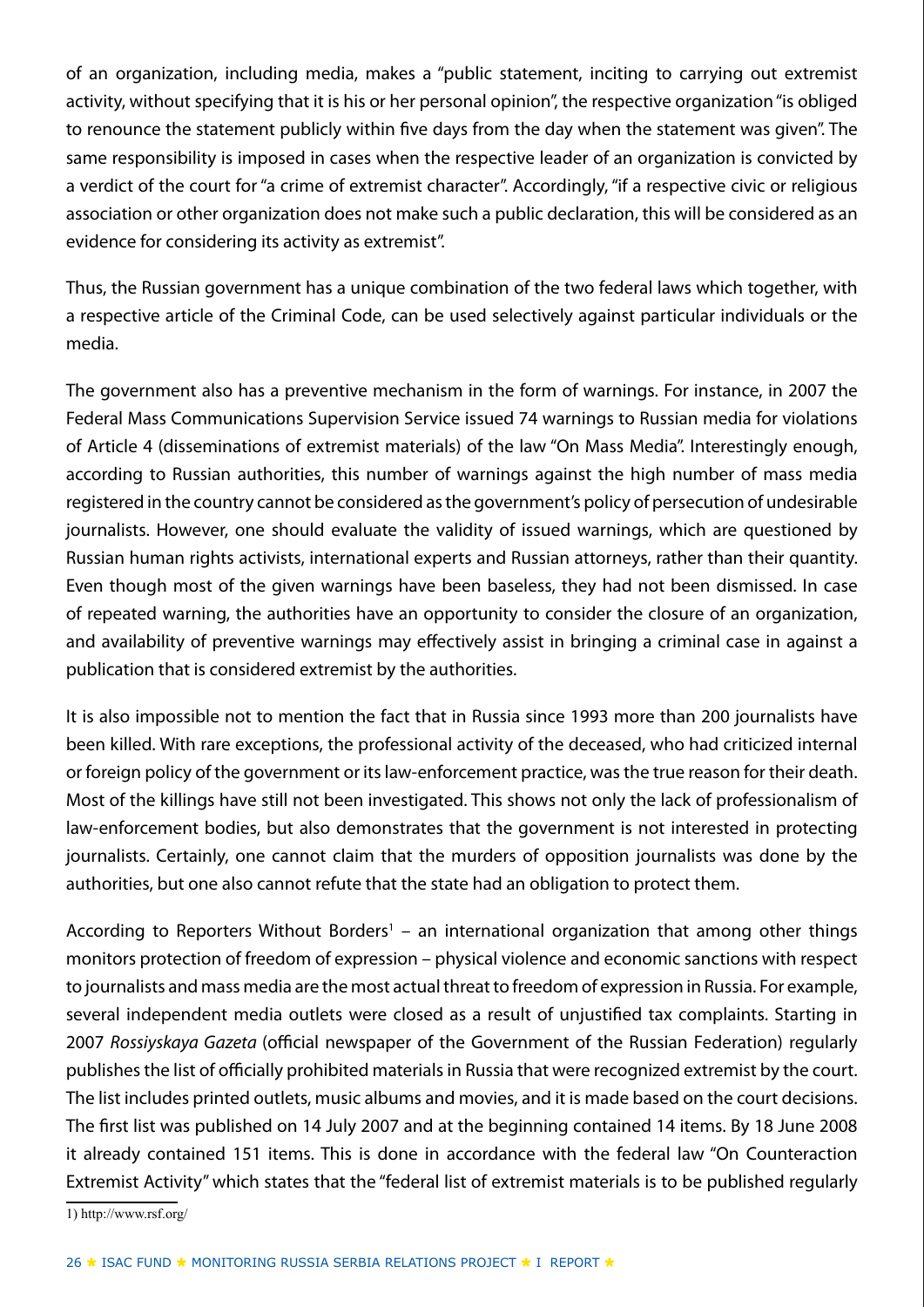in mass media". This creates a situation when mass media have to introduce internal self-regulation, *i.e.* censorship, in order to continue their activity. As a result, one more often comes across the media that instead of disseminating information, it popularizes one particular view of the state. One can talk about receiving information when a person has an opportunity to learn about different opinions regarding a particular event and to form his or her own viewpoint. One the other hand, propaganda is a message, even if stated only several times and by different people but nevertheless reflecting only one point of view. Propaganda is also not limited to state media, to whom this is part of the usual work, but is also done by theoretically independent TV channels and media outlets. Today in Russia, one can observe such a phenomenon as "pro-governmental self-censorship". Information, before going onto the air at non-governmental channels, instead of external censorship goes through internal censorship, the purpose of which is to broadcast only that information which is favored by the government. In other words, the purpose is to meet expectations and to avoid being noticed.

This phenomenon can, in many respects, explain the obvious degradation of journalism in Russia that creates even more conditions conducive for institution of self-censorship by the particular outlet or channel. However, it is impossible to assess adequately if abovementioned factors are the only reasons for self-censorship or is it also provoked by a desire to accumulate more profits by broadcasting more popular entertainment programs.

At the same time, internet remains to be a relatively control – free zone where there is a real opportunity to disseminate and receive any kind of information. There are isolated instances of pressure over bloggers who allowed themselves to sharply criticize the existing regime, but not enough to claim that freedom of expression is violated within the realm of internet as well. Unlike in other post-Soviet countries, in Russia there are no problems to create and to access websites with alternative ideas to that of state policy. Internet users can get access to information regarding the cases of Anna Politkovskaya, Dmitry Kholodov, Paul Khlebnikov and other murdered journalists, or to access articles of foreign outlets and news blocks of foreign TV channels. However, in this case the internet user has to get information independently, sometimes wasting time in search of it. This surely says something about a lower level of access to alternative information in comparison with information broadcasted on television. In many cases users do not have a possibility to understand information because it is not accessible in Russian and cannot be found in other sources. Furthermore, it is important to note that notwithstanding the state statistics which claims that there are thirty million computers connected to the internet in Russia, only a small part of the population has access to such an alternative source of information.

One of the main conditions for freedom of expression is that every person has free access to information should they wish so. It means that one should not make an effort to find several points of view on a particular event – they should be provided by the media, both state and private. Internet should not be the only source of alternative information and it is the state's responsibility to guarantee that.

Therefore, there are two main problems with freedom of expression in Russia nowadays. First, in the presence of opportunity to express one's opinion freely there is no opportunity to provide alternative information to the society. Second, even if somebody managed to provide an independent opinion or appeal to the wide audience, there is no guarantee that this action would not be considered extremist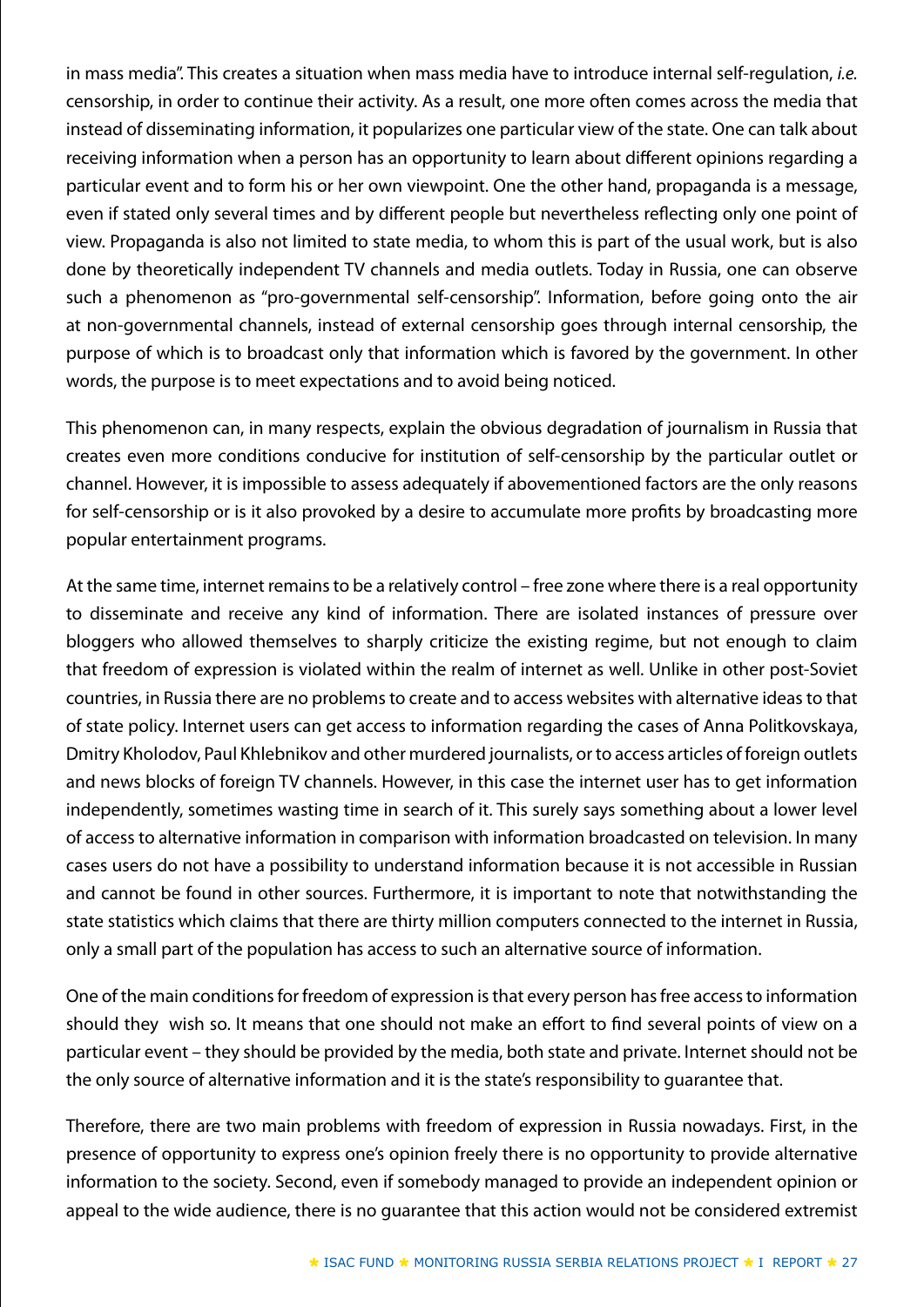or would not be restricted in any other way. On the other hand, it is also true that there is no "iron curtain" in Russia anymore, and one can find any information on any political, business, cultural or other question if needed. But the fact that it requires efforts and spending time and money to find it indicates limited access of an ordinary user to information.

Freedom of expression is never absolute and will never be absolute, because it will always have its enemies and will always have shortcomings in terms of the ability to be abused. Freedom of expression in its essence seems to remind of a horizon – a perfect line that you cannot touch but it is there. It is an ideal which is impossible to comply with, but which should be followed, because absence thereof may lead to the degradation of the society and its suppression by the state.

Today, Russia has stopped and is slowly but surely reversing in crossing off freedom of expression from the list of guaranteed rights and freedoms. But it is not only the Russian government's fault. In many respects, it is the society that is carried away with solving personal economic problems and stopped paying attention to what it sees and hears and, as a result, cannot influence the content of information. Obviously, a lack of aspiration for the protection of freedom of expression and freedom of access to information by the society says enough about its immaturity and preoccupation with more practical problems, more often of financial character. A lack of aspiration for protection of freedom of expression from the part of the state mostly indicates that it has something to hide from its citizens. It is certain now that the authorities are not going to protect freedom of expression in Russia on their own initiative. And it is also true that real opportunities for its protection exist, and in the absence of the Russian government's will, the society must solve this problem for its own benefit.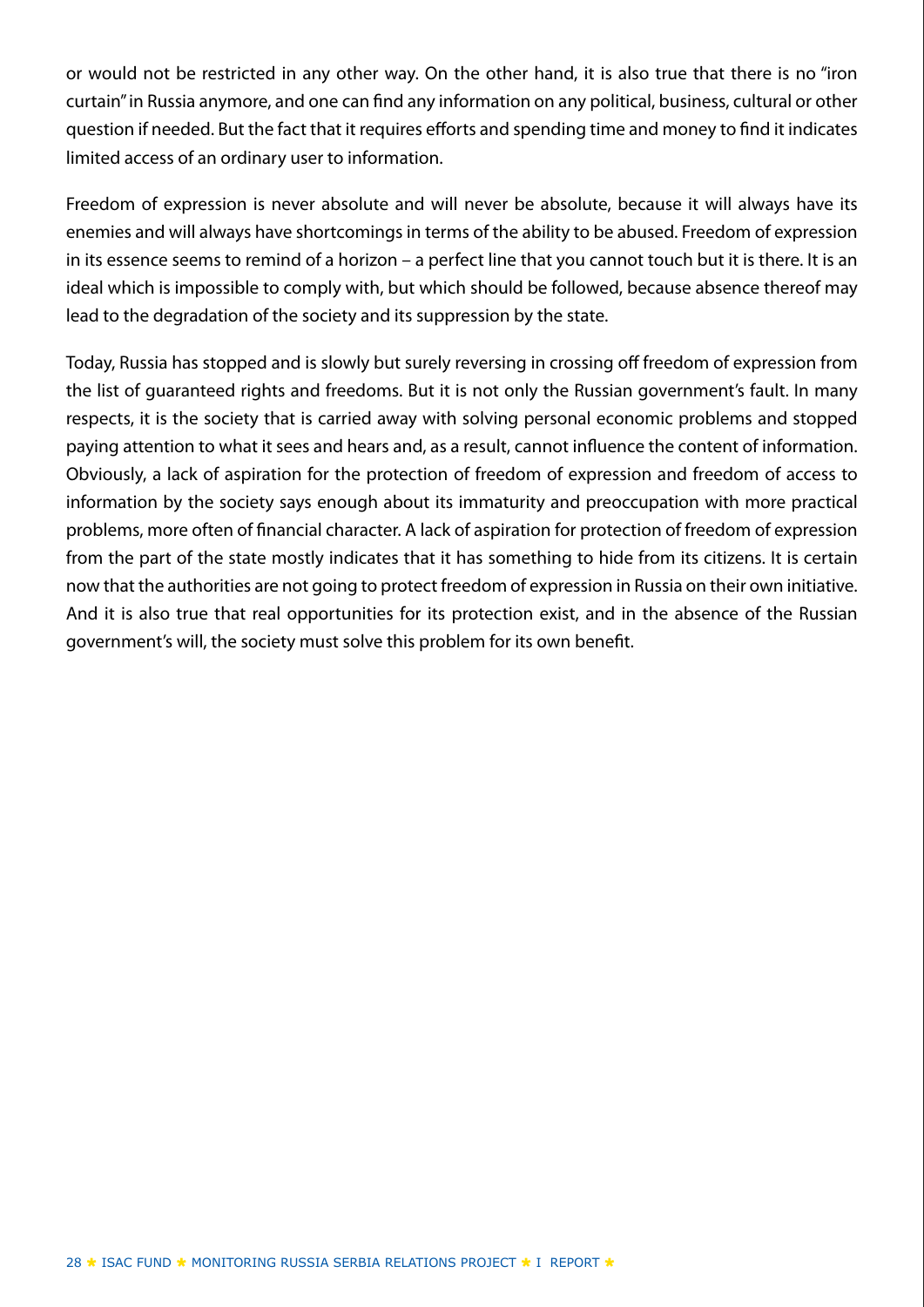# **PART II**

**Russia Serbia Energy Relations at the Beginning of the 21st Century**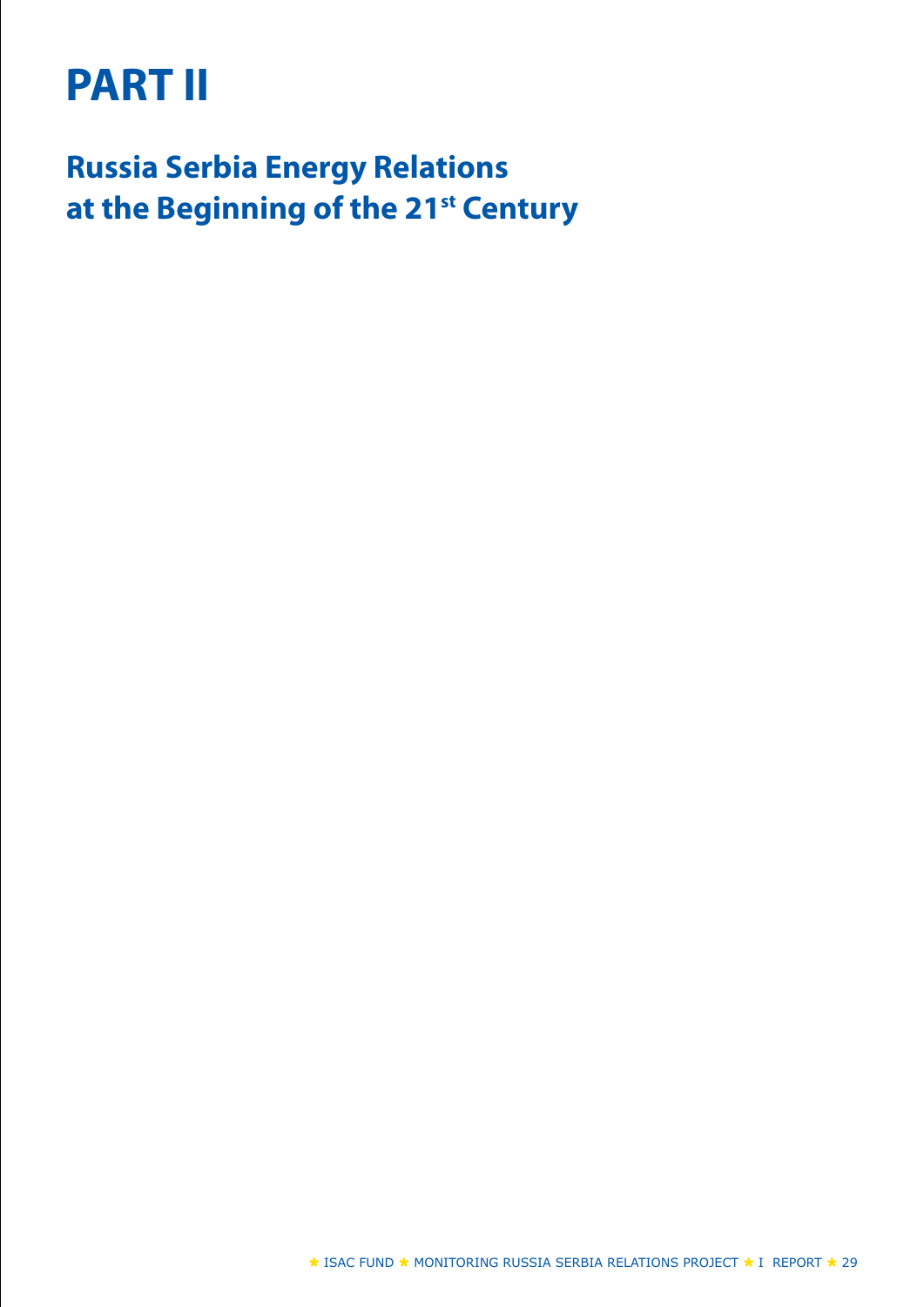### **Russia Serbia Energy Deal: Two Sides of a Coin**

*Anatoly Pomorcev*<sup>1</sup>

At the end of 2008, the governments of Serbia and Russia finally reached, after months of exhausting negotiations, an agreement on all points of the bilateral Energy Deal, which was already signed on 25 January 2008.

In accordance with the agreement, the Russian side shall soon become the owner of 51% of the shares of Serbian oil giant NIS. The new owner, company "Gazprom neft", shall make one – off payment of EUR 400 million for control over NIS, into the Serbian budget, and invest in modernization of facilities another EUR 547 million until 2012. In return, the Russian owner shall, among other things, acquire two refineries in Pančevo and Novi Sad, whose annual production capacity is 4.073 million tones of raw oil.<sup>2</sup> After production facility modernization, the two refineries' total production capacity may be increased to up to 7 million tones of raw oil annually. According to the words of a representative of "Gazprom neft", investing in the modernization of NIS is one of the priorities, since "Gazprom neft" does not have its own oil processing facilities. Apart from that, NIS's developed sales system is of serious interest for the Russian side. $3$  But the essence of the Energy Deal is not the oil, but the gas portion of the document. According to the Agreement, the Russian side, whose interests are represented by the company "Gazprom", bears responsibility for the construction of the Serbian section of the "South Stream" gas pipeline, and gas storage in Banatski Dvor. One should mention that Bulgaria, Greece, Italy, Hungary, Bosnia and Hercegovina, Austria and Slovenia all expressed willingness to join the "South Stream" gas pipeline.

Notwithstanding the positive assessment of the Energy Deal by the government and the Parliament of Serbia, signed in January 2008, the Serbian public saw constant repetition of negative aspects of this document. In the given situation it seems useful to thoroughly examine benefits and shortcomings of this agreement, in order to create its objective portrait.

### **Oil – Related Part**

One of the main arguments of those opposing the realization of this Agreement is a notion that "NIS is sold at a unwarrantedly low price", which rests on the assessment of its market value of 100% of NIS's shares, done by Diloitte agency in June 2008. According to the assessment NIS was worth EUR 2.2 billion on 30 June 2008.4

<sup>1)</sup> *Anatoly Pomorcev is analyst and journalist of RBK Daily from Moscow.*

<sup>2)</sup> NIS official data from 2004, http://www.nis.rs/

<sup>3) 500</sup> gas stations on the teritorry of Serbia and Montenegro, annual turnover of 2.5 million tones of oil derivates – NIS official data from 2004 godine, www.nis.rs

<sup>4)</sup> http://www.media.srbija.sr.gov.yu/medsrp/dokumenti/nis\_izvestaj\_trzisna\_vrednost.pdf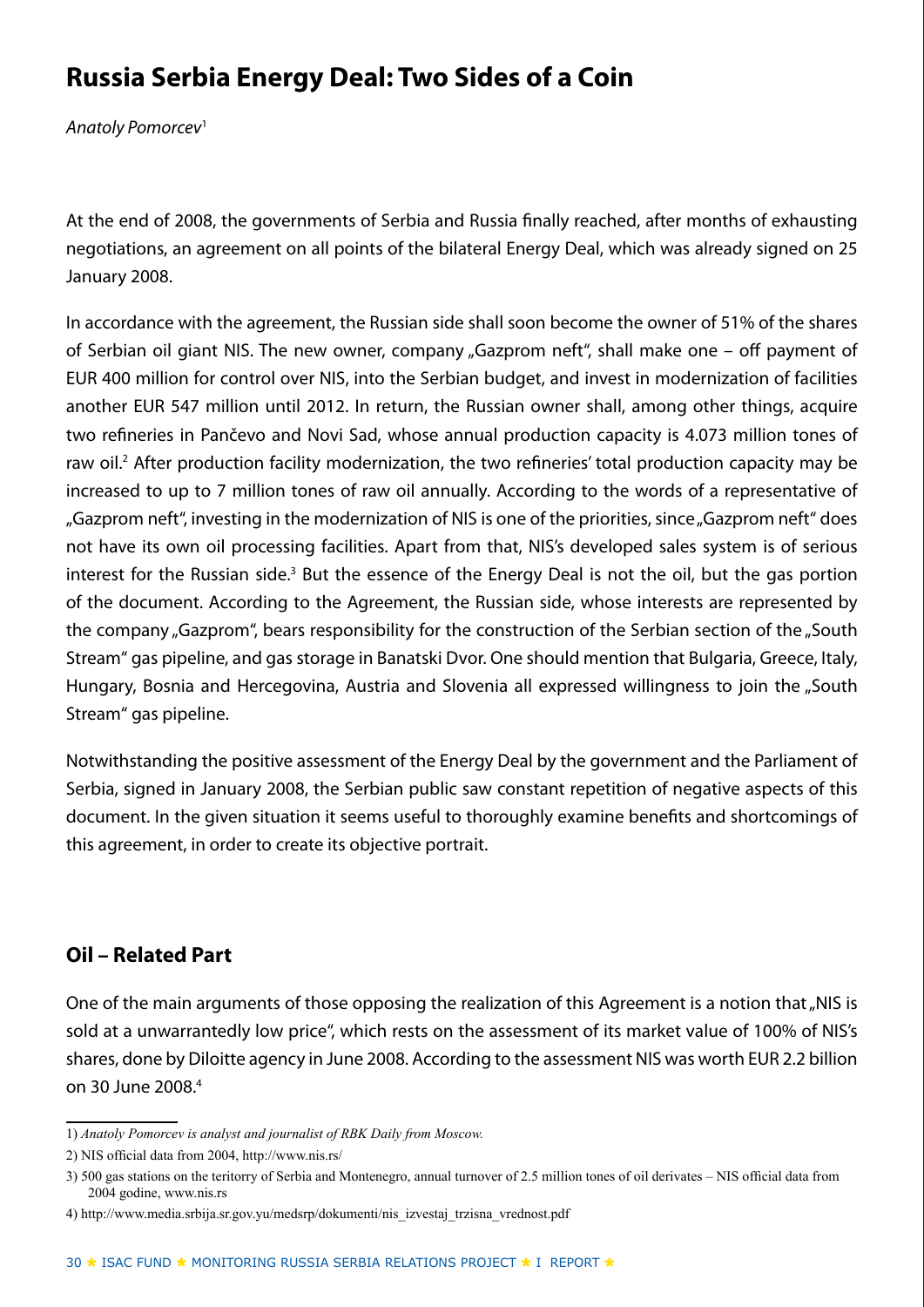Based on this assessment an image was created that selling NIS for EUR 400 million is damaging for the Serbian budget (allegedly, looses EUR 1.8 billion) and long – term economic interest of Serbia. In this regard, however, the participants in the discussion ignore several facts, countering their thesis. First, EUR 400 million is the price which was offered only for 51% of NIS's shares. Therefore, taking Deloitte's assessment into account, 51% of shares could not cost more than EUR 1.1 billion. Second, one should keep in mind that this estimate was done before the "hot phase" of the economic crisis, in times of peaking oil prices. Since then, the situation changed radically – oil prices went down five times, and, accordingly, the price of oil companies went down.<sup>1</sup> Therefore, every invoking of estimations from June 2008 simply looses every meaning. Besides, the facts that "Gazprom neft" is obliged to invest EUR 547 million in the modernization of NIS processing facilities and bear NIS debts up to EUR 10 million seems omitted from the discussion. It is, also, important to mention that the Agreement stipulates the Russian side's obligation to invest this amount regardless to the consequences of the economic crisis. If this feature of the Agreement is not fulfilled until the end of 2012, the Serbian side is entitled to annul the entire Sale – Purchase Agreement of NIS.

The next in line of argumentation of those opposing the Energy Deal is alleged loss of control over the national oil company and its immobile asset, which includes oil and gas fields on the territory of Serbia. According to the final agreement between Moscow and Belgrade, the Serbian side shall retain significant influence over the process of passing company decisions, through its representatives in Managing and Supervisory Boards, as well as a many managerial positions. Furthermore, without the consent of the Serbian side, it would not be possible to pass strategic decisions (if Belgrade controls at least 10% of shares).

During the negotiations, the Serbian side managed to extract significant social guarantees. The Agreement on sale of NIS, according to Serbian officials, guarantees that there will be no termination of staff employment until the year 2012, that salaries shall be adjusted to inflation and economic situation in the country and that the severance pay for workers who choose to voluntarily leave the company shall be EUR750 per one year of the total number of years of being employed, which is the highest amount of severance pay in the history of the Serbian privatization process. The Serbian side saw less success in the environment protection aspect of negotiations. In effect, the Russian side expressed readiness to invest in the renewal of refineries' environment protection ability, up to EUR 60 million, but the Serbian government agreed to compensate environment – related damages up to the 25% of the total amount of the Sale – Purchase Agreement (i.e. EUR 100 million). Considering that environment – related damages occur relatively frequently in the vicinity of refineries, we can conclude that the Government of Serbia will have to eliminate those consequences itself.

From all of the abovementioned, a conclusion could be made that the sale of NIS brings more good than harm to the Serbian side. The Serbian budget, formed in the conditions of world economic crisis, receives EUR 400 million in cash, and another guaranteed EUR 547 million, shall be invested into the

<sup>1)</sup> For instance LUKOIL shares have from 14 September until 15 November lost 49% of its market value, http://www.lenta.ru/articles/2008/11/19/ compare/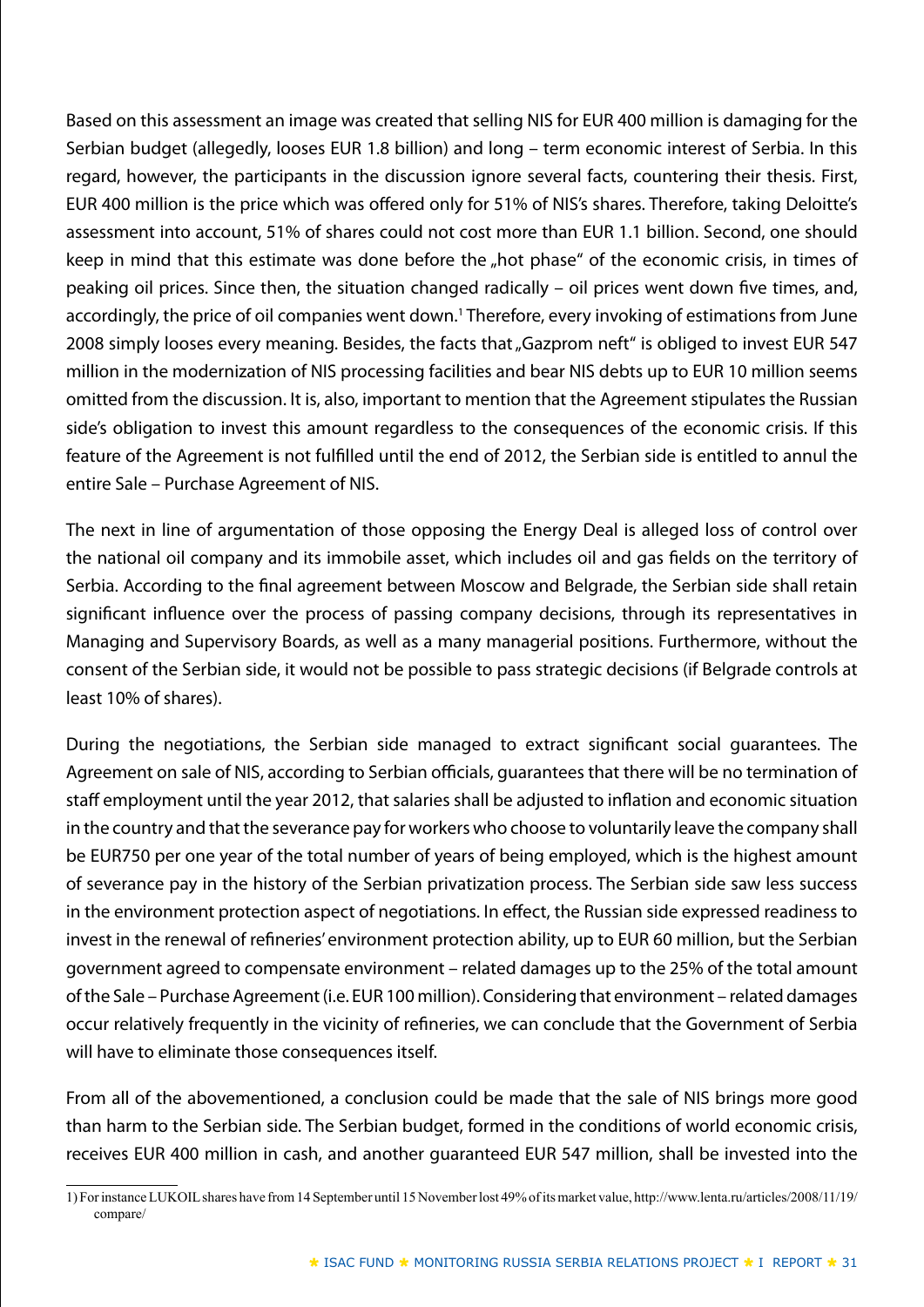modernization of obsolete facilities of Serbian refineries over the next three years. Upon the completion of the modernization program, Serbian refineries shall be able to produce fuel in accordance with EU standards. The increase in production volume will give Serbia an opportunity to become exporter of oil derivates, for the first time in its modern history. One can consider somewhat negative the temporary decrease in the capacity of oil production, due to the necessary works on the modernization of the facility and equipment.

The Russian side acquires the developed sales network and powerful basis for production of oil derivates, which, still, requires investments for the purpose of modernization. "Gazprom neft" receives possibility to process its oil on the territory of Europe, which, in all accounts, could be used as a spring board for further penetration into the European market. One should mention that the Russian oil companies already have positive experience in doing business in the region. This is relevant for refineries in Bulgaria (owned by LUKOIL), and in Republic of Srpska (owned by "ZARUBEZHNEFT"). There are no signs that "Gazprom neft", the third oil company in Russia, will fail to transform NIS into the modern and effective holding.

### **Gas – Related Part**

According to the Agreement, a part of the "South Stream" gas pipeline shall run through the territory of Serbia, with 400 km in length. Furthermore, "Gazprom" shall have to finance and conduct works on building of the gas storage in Banatski Dvor. The feasibility study for the gas pipeline and the map of its route (according to the most recent information) shall be completed by 2010, and the strategy of the construction of the gas storage – until 2009, after which the construction of both facilities shall start. One should mention that the framework Agreement, signed in December 2008 does not contain precise financial and economic guarantees in its text, which does not afford Belgrade the possibility of petitioning any international arbitrage in case of breach of the Agreement. But, this Agreement, as well as the Agreement signed in January 2008, contains more political guarantees, backed by the authority of the former and incumbent President of the Russian Federation, Vladimir Putin and Dmitry Medvedev. Knowing the specific system of the Russian Government, we can claim that these sort of guarantees bear more weight than any classical economic or financial guarantees. Notwithstanding this, the Russian side formal guarantees shall be provided upon the completion of the feasibility study in 2010.

We consider unfounded claims of possible abandoning of the "South Stream" by Russia. It should be mentioned that, apart from Serbia, Italy, Bulgaria, Greece and Hungary, are a part of the project, and Austria and Bosnia and Herzegovina, Slovenia and Croatia expressed their interest in it.<sup>1</sup> The realization of this project is not connected only to Serbia, and thereby, Moscow's abandoning of its obligations to Belgrade, would mean crumbling of the entire project and annulment of much more serious obligations. The probability of this in today's conditions equals to zero. After the modernization of the gas storage Banatski Dvor, the capacity of the storage shall be 300 million m3 of gas, which will give Serbia

<sup>1)</sup> http://top.rbc.ru/economics/29/04/2008/162134.shtml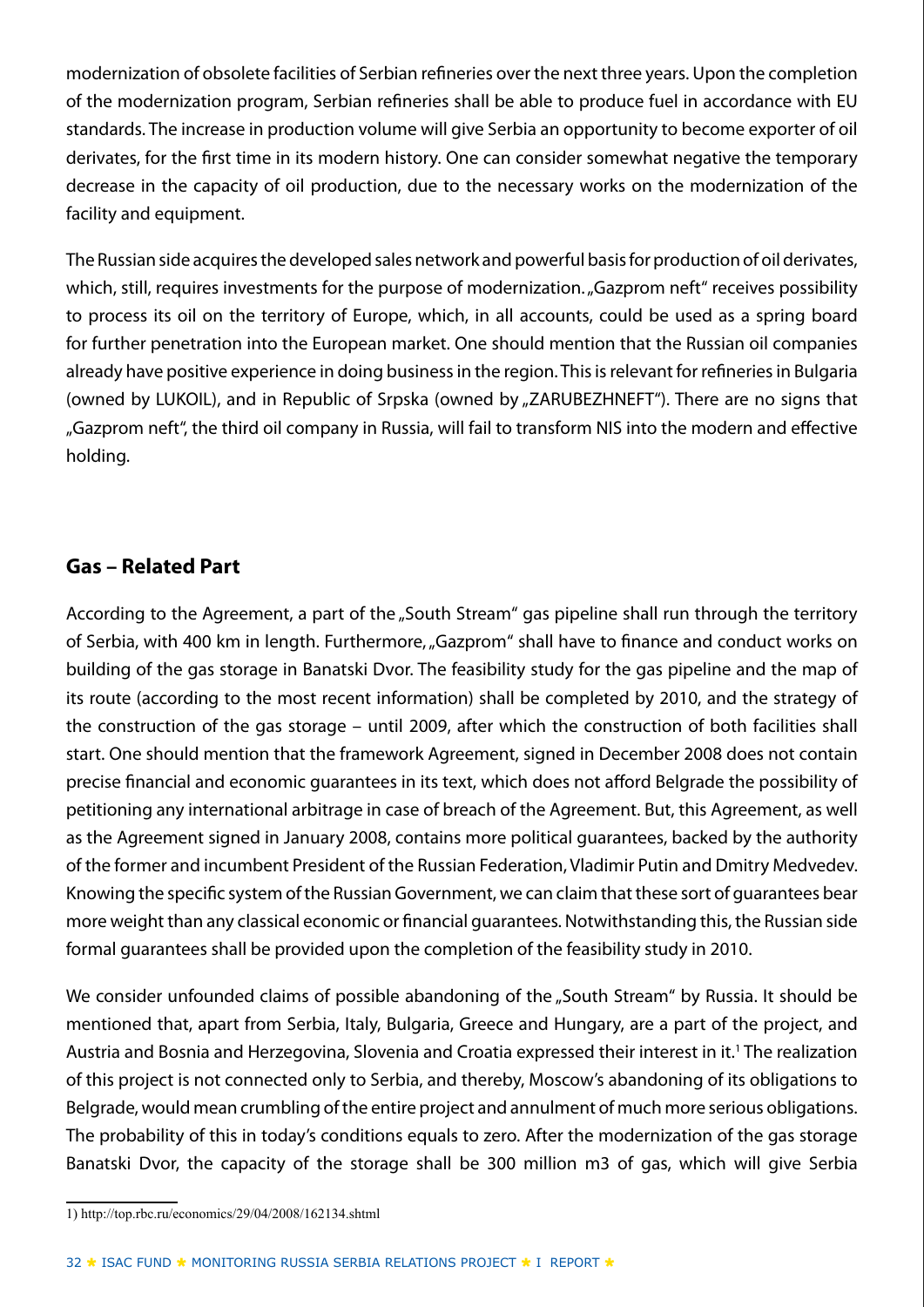opportunity to form operational reserves, in case of interruption of the gas supply in extraordinary circumstances. The working volume of the storage is 10% of the total annual gas consumption in Serbia and this quantity gives opportunity of stable supply of consumers in a certain period of time.

It is obvious that the conclusion of the Gas Deal have several positive consequences for Serbia, the first of which is opening of several thousand jobs. The total financial calculation of the project upon construction of the Serbian part of the "South Stream" and gas storage is estimated to, at least, EUR 2 billion. Considering that at least half of the contractors shall be Serbian firms, we estimate that at least EUR 1 billion, over several years, shall be directly injected into the Serbian economy. Russian firms, operating on the territory of Serbia, shall also spend on its territory significant financial means and the construction of the gas pipeline will require, among other things, modernization of Serbia's road infrastructure.

The operational start of the gas pipeline is projected for 31 December 2015 at the latest. The gas pipeline will secure first hand supply of gas to Serbia, giving Belgrade the possibility to renounce services of Hungarian company "MOL", which charges EUR 70 million annually for the transit of the Russian gas to Serbia.<sup>1</sup> Furthermore, with the beginning of exploitation of the gas pipeline, Serbia itself receives a role of a transit country. Bearing in mind that Serbia's own gas demand does not exceed 3 billion m3 annually, the minimum possible capacity of the Serbian part of the "South Stream", defined by number 10 billion m3 annually. Therefore, the transit of additional 7 billion m3 of gas to EU consumers and consumers in the region could bring up to EUR 150 million per year in the Serbian budget.

In the opinion of the former Minister of Energy of Serbia, Aleksandar Popović, the relative cheep Russian gas could play an motivating role for the Serbian industry, whose development slowed down due to the shortage of energy sources. The development of gas network in central and south Serbia will receive additional impulse, which will positively affect the living standard of the local population. One should not disregard the political effect of the start of the gas pipeline  $-$  "South Stream" turns Serbia into a serious regional player and affords status of the energy center of the Balkan region to Belgrade. The assumption that Brussels may "be angry" at Belgrade due to Serbia's rapprochement with Russia does not seem to have merit: it is known that several EU countries will participate in the construction of the "South Stream" gas pipeline, and the final consumers of the Russian gas in Italy and Austria will not give much thought to over which countries the gas arrives to them. According to the "Gazprom" analysts' assessment, in the next five years, the EU will spend approximately 200 billion m3 of gas, and "Gazprom's" projects, including the "South Stream", will contribute to meeting these demands.

It should be noted that the volume of gas production at "Gazprom" sources is constantly growing - from 512 billion m3 per year in 2001 until 548 billion m3 in 2007. Therefore, the argument that "Gazprom" will not have enough gas to fill the "South Stream" in 2015 seems unfounded. During the last few years, the Russian company started exploitation of the nine new gas fields, whose total capacity is estimated to 195.7 billion m3 of gas per year, and in 2015 the total production of gas will reach 610 – 615 billion m3.2

<sup>1)</sup> http://www.danas.rs/vesti/ekonomija/tranzit\_ruskog\_gasa\_donosi\_zaradu\_od\_70\_miliona\_dolara.4.html?news\_id=148828 2) http://www.gazprom.ru/articles/article20015.shtml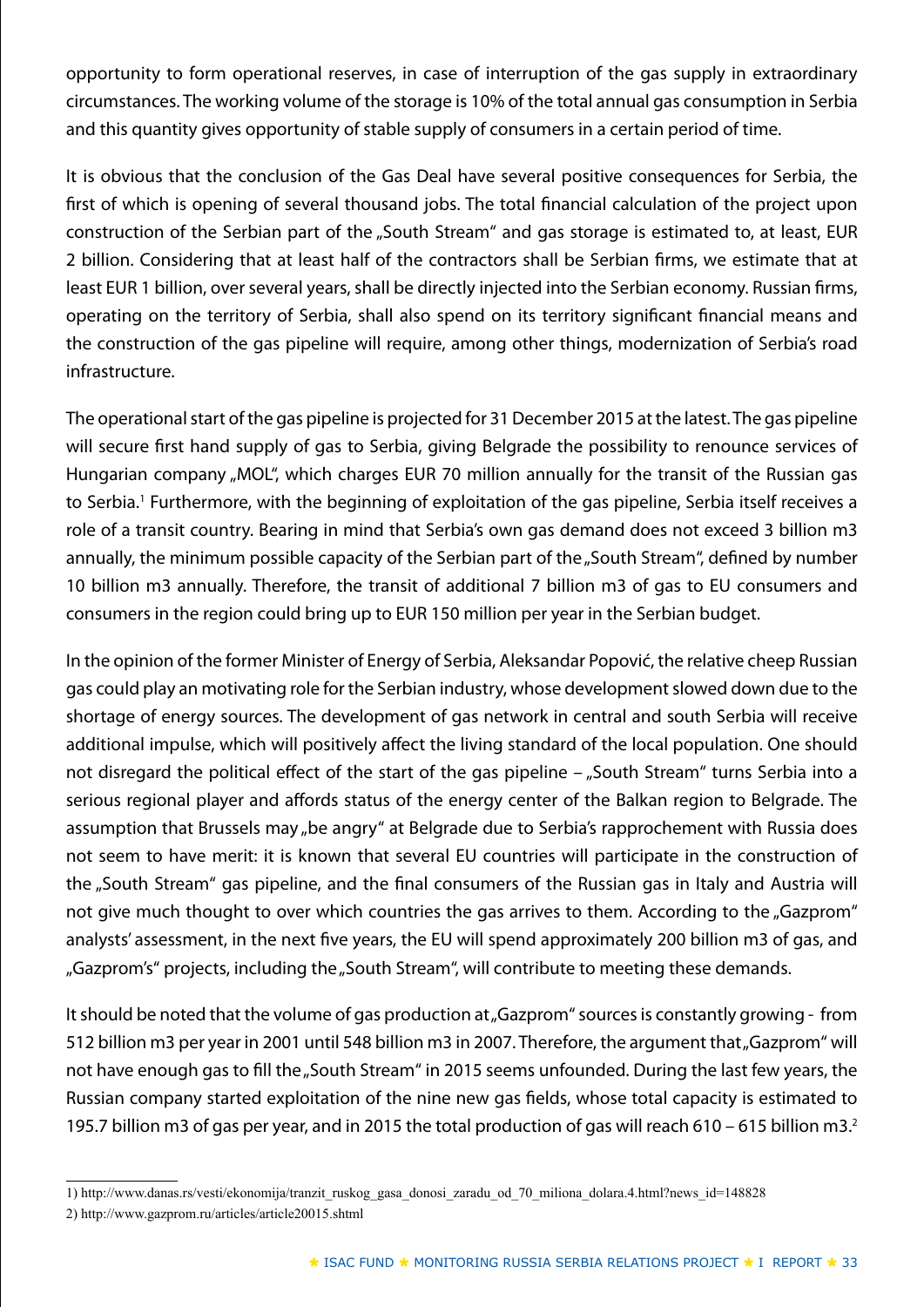### **Conclusion**

It is obvious that the Energy Deal, signed between Russia and Serbia in December 2008, shall positively influence Serbian economy. Serbian Oil Industry, over which Belgrade will not loose control, shall receive necessary investments and possibility to take role of the key player in the regional market of oil derivates. The Government of Serbia will receive EUR 400 million in one – off payment for shares, resolve the question of modernization of NIS and secure certain social guarantees to workers of this company. The construction of the gas pipeline and gas storage will guarantee a certain level of energy security to Serbia, increase its political and economic potential, which is very important in light of the intensified dialog of Serbia's accession to the EU. Russia shall, from its side, acquire production capacity in one of the European countries and foster its economic presence in strategic region of Europe.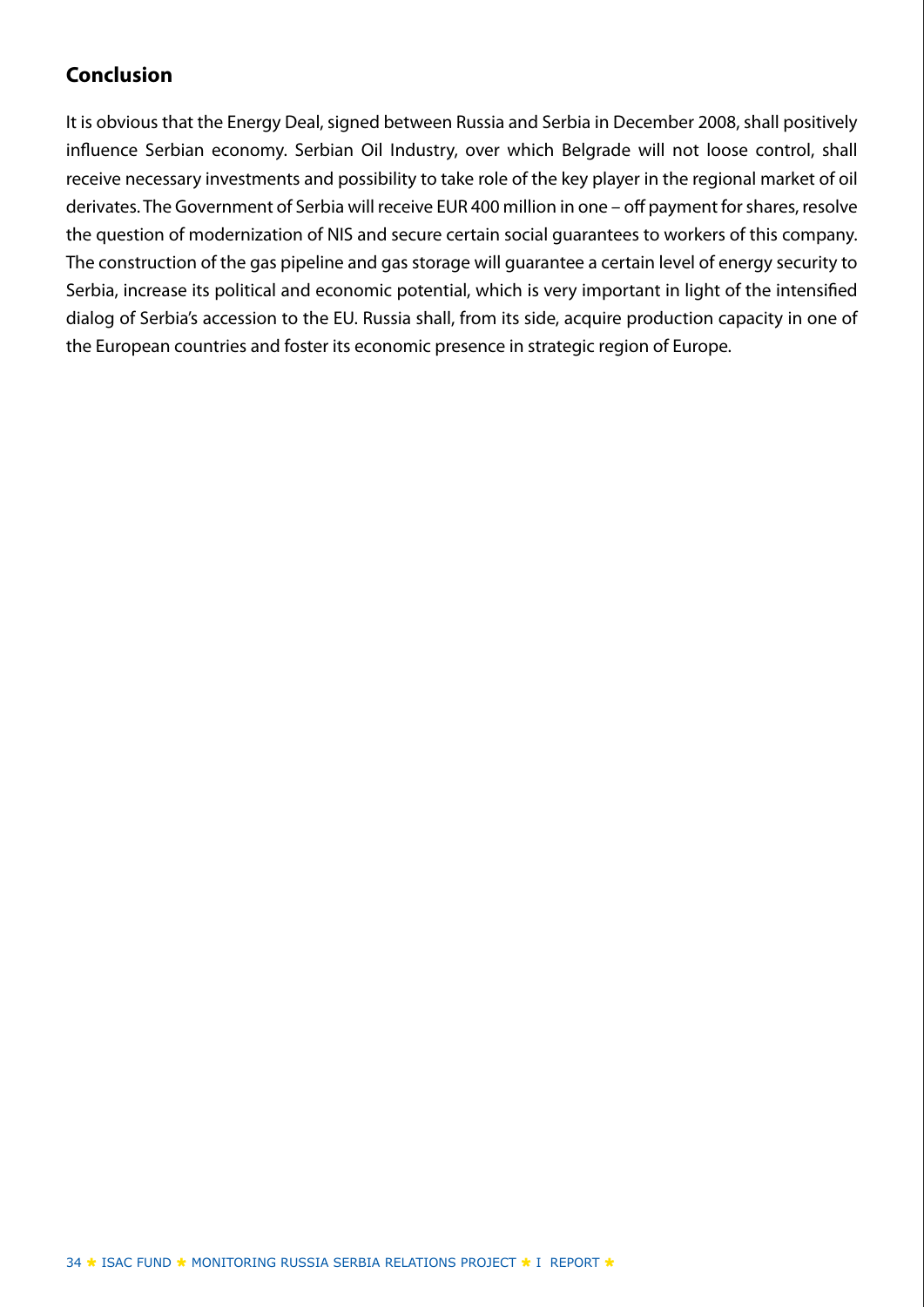### **Serbian Energy Sector – Status and Contemporary Russian – Serbian Energy Relations**

First Report within the Framework "Monitoring Russia – Serbia Relations Project"

*Dr. Zorana Mihajlović – Milanović1*

Serbia and its energy sector are on the transit route from the East to the West, in the central part of the Southeast Europe. The region of Southeast Europe (Albania, Bulgaria, Bosnia and Herzegovina, Croatia, Macedonia, Romania, Serbia, Montenegro and UNMIK – Kosovo) is located at the crossroads of all relevant energy transit corridors, thereby making this significant East – West link much more efficient and cost effective. Although it saw a difficult period since the 1990s, marked by substantive economic and political changes, often resulting in conflicts, civil and religious wars, the most part of the region has seen a road of recovery since the mid 1990s, and a gradient development trend. Countries of the region have already completed or are in the final phases of transformation, relocation and restructuring of capital sectors, especially energy sectors. In Serbia, these events are yet to take place, starting only in the next two years.

Given that the energy sector in the region is at its turning point, both due to the new development – investing cycle and due to the new model of market and profit oriented principle, events in the Serbian sector will directly influence the energy blueprint of the region. The region's accelerating development and GDP growth has seen an increase in energy demand, averaging at 1% (1991 – 2001). The combination of reducing availability of infrastructural facilities (aging) and increased energy demand, resulted in the deficit in securing sufficient quantities of energy since 2001. Until the year 2012, average annual energy demand growth will be 2.3% (2002 – 2012), which means that 4,500 MW of new facilities (or around  $\epsilon$ 5 billion of investment) will need to be built. By 2025, 15,000 MW of new facilities will have to be built, while 11,500 MW will have to come from revitalized facilities (estimated to be €35 billion). Precisely due to the lack of new energy facilities and investment, regardless of how well the strategic position is, the Southeast Europe region is a potential lagging point of energy flow. The need for organized, faster and joint solution of this problem resulted in the European Union's initiative, and acceptance thereof by the countries of the Southeast Europe, on drafting and signing an Agreement on Establishing South East Europe Energy Community between the countries of the South East Europe (signed in Athens 25 October 2005, ratified by the EU and came into force on 01 June 2006). This is the first document on energy with a binding status, signed between countries of the South East Europe and the EU. By ratifying this agreement, an obligation to create a legislative framework for establishing a unified and integrated energy market (the EU and 9 partner countries) was announced. The goals of the South East Europe Energy Community of countries are: creation of conditions and attracting new investments in the energy sector (especially electricity and gas), so that the network is safe; creation of the unified electricity market (allowing cross border trade and link with the EU market); increase of the security of the offer and strengthening conditions for the unhindered environment protection with regards to the energy offer of the region.

1) Zorana Mihajlović – Milanović is a Energy and Energy Security Advisor from Serbia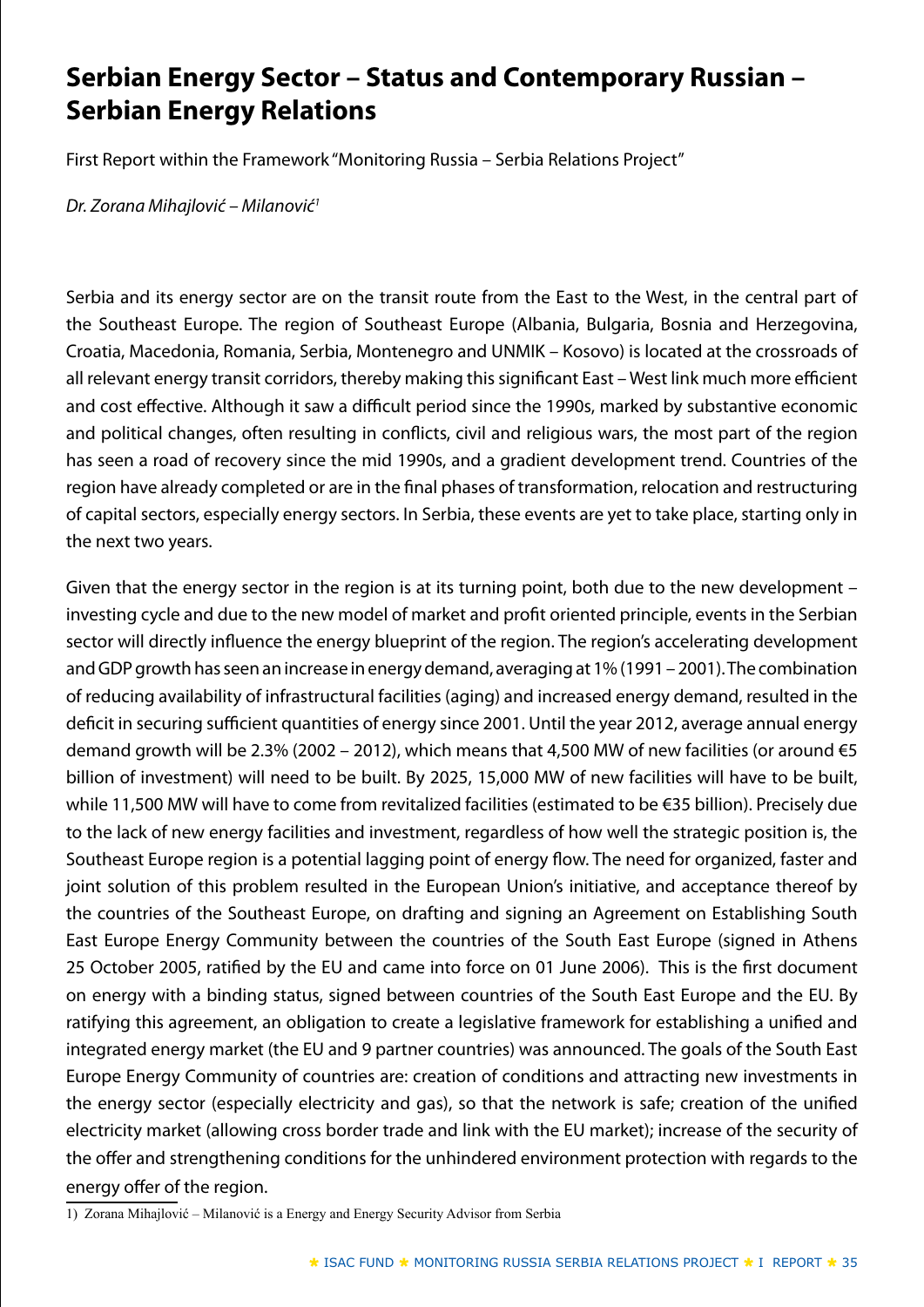### **The total energy supply and consumption of the South East Europe Energy Community (Mt oe)\***

|                           | Energy<br>supply | Local<br>Production | Net Import | Import dependency<br>ratio,% | Final<br>Consumption |
|---------------------------|------------------|---------------------|------------|------------------------------|----------------------|
| Albania                   | 2,4              | 1,2                 | 1,2        | 51                           | 2,1                  |
| Bosnia and<br>Herzegovina | 5                | 3,3                 | 1,6        | 32                           | 3                    |
| Croatia                   | 8,9              | 3,8                 | 5,2        | 58                           | 7,1                  |
| Macedonia                 | 2,7              | 1,5                 | 1,2        | 45                           | 1,7                  |
| Montenegro                |                  | 0,6                 | 0,4        | 40                           | 0,8                  |
| Serbia                    | 16,7             | 11,4                | 5,3        | 41                           | 9,7                  |
| Kosovo-UNMIK              | 2                | 1,2                 | 0,8        | 40                           |                      |
| <b>Bulgaria</b>           | 18,9             | 10,2                | 9,1        | 48                           | 9                    |
| Romania                   | 39,6             | 28,7                | 12         | 30                           | 26,1                 |
| Total                     | 97,2             | 61,9                | 36,8       | 38                           | 60,5                 |

\*t oe – tone of oil equivalent, energy unit, as the amount of energy produced through the combustion of one tone of raw oil.

### *Source: Energy in the Western Balkans, IEA, 2008*

The development of this energy market is coordinated by the European Commission, which gives energy sectors of the region "one foot" in the EU.

Serbia is a member of this energy market, which it confirmed by ratifying the Agreement (July 2006, Official Gazette of the Republic of Serbia 62/06), i.e. by promulgation of the Law on Ratification of the Agreement on Establishing Energy Community.



Serbia's share in the energy offer in the region is 17.2%, and Serbia holds a 16% share in its final consumption. Considering each type of energy source Serbia stands out with producing 30% of the coal in the region. In second place is hydropower with 23% and in fourth place is raw oil at 23.4%, in the region.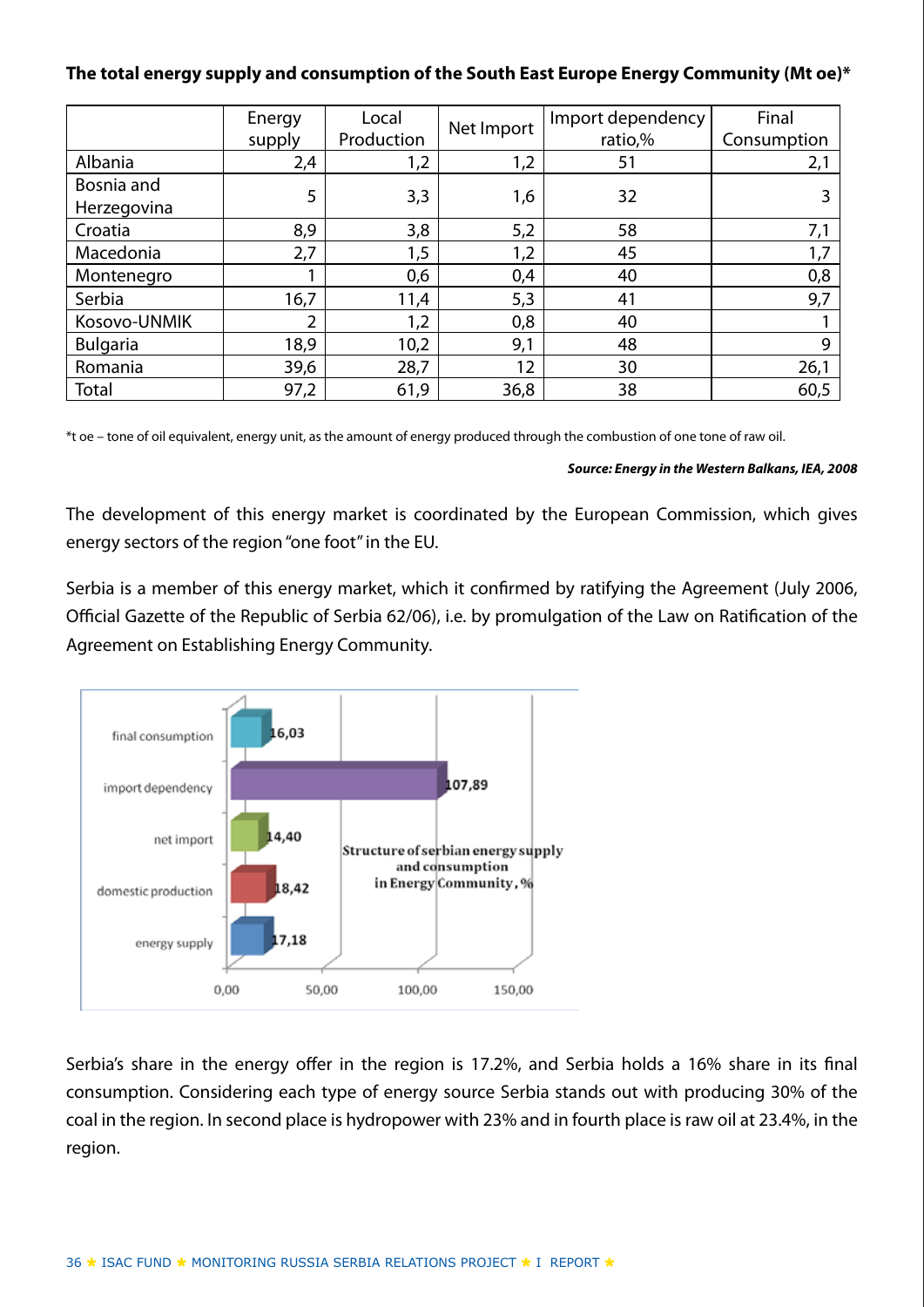For this reason, the challenges before Serbia are significant, and the responsibility of the political and economic elites is increased.

Since the democratic changes in Serbia (2000) little has been done in the energy area. Apart from passing the Law on Energy four years later (2004), Strategy of Development of Serbia's Energy until 2015 (2005) and Implementation Program (2007), establishing Regulatory Agency and Agency for Energy Efficiency, nothing essential was done for restructuring and increasing efficiency. Besides, due to the discrepancies with EU directives, Law on Energy is in the process of being amended and Strategy of Development of Energy is obsolete. The state has not been a good entrepreneur in most of the energy sector, especially in the economic activity of public enterprises, which are still highly inefficient and mostly accumulating losses (estimated loss of the public enterprise "Electric Power of Serbia" for 2008 is 20 billion dinars or around €240 million). From 2000 – 2008 the price of electricity in Serbia increased by 540%, while the salary increases were less than 100%. In spite of that, losses are piling up, consumption is growing (9% for the period 2002 – 2008 and 23% for the period 2008 – 2015) and new facilities are not being built. Capital energy facilities were being built until the mid 1980s and the period of disinvesting, which then started, lasted ever since. Citizens of Serbia have, through the increase in prices of electricity over the years financed the inefficiency and corruptive practice within the enterprise "Electric Power of Serbia" – EPS, instead of financing new electric generating facilities.

The state's failed action is also visible on the example of the Serbian Oil Industry (NIS) enterprise. In order to control oil and oil derivates market, that is to say give an opportunity to NIS to employ its processing facilities and modernize refineries in Pančevo and Novi Sad, the state introduced a Decree in 2001, regulating export and import conditions of oil and oil derivates (Official Gazette of the Republic of Serbia 92/2007). The Decree on Conditions and Manner of Import and Processing of Oil prohibited import of basic derivates of oil, except in cases when the stability of supply of the domestic market is jeopardized, when NIS is allowed to make an emergency import. In order to secure additional funding, the oil-processing price was substantively higher than in the region. Thereby, NIS has been subsidized with €160 million annually for the past eight years. Considering that in spite of all this, NIS today is still "at the beginning", without technologically modern refineries, without investments, eight years older, with a lower quality of oil derivates than those in Europe, and with a need for investments of around €1.2 billion, it is clear that the money provided to NIS ended in channels of corruption. For the last eight years NIS could have built another modern refinery, could have participated as an investor in oil enterprises of the region and could have become a true leader.

Apart from that, in the first years since 2000, the state had no clear strategy of restructuring and ownership transformation of NIS, which lead to the managers of this enterprise, blessed by their political leaders, to undertake the privatization of various parts of NIS by means of direct sale negotiations. Through signing different memos on cooperation, Agreements on Long – Term Cooperation, strategic partners have been putting forward their interest and management tried to, without public eye, transform parts of NIS (in some cases several times over).

In order to resolve this situation, the state managed to, through a tender procedure, select a privatization advisor for NIS (Merrill Lynch and Raiffeisen International AG) in 2005. Although the advisor laid down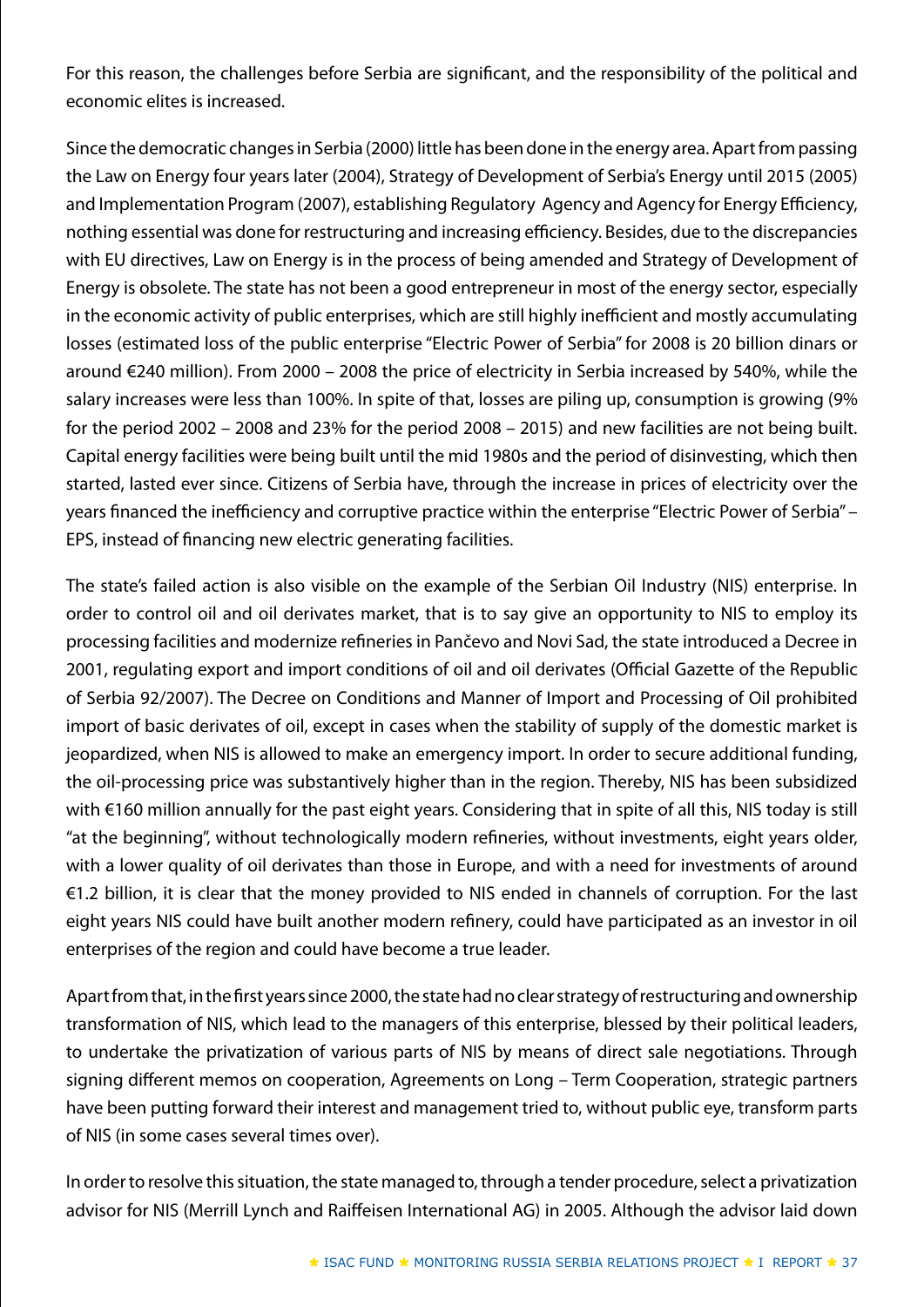strategy of privatization, by means of tender, in three consecutive phases and although the government of the Republic of Serbia adopted this strategy, only several months later, the government decided to sell NIS by direct sale of majority of shares (51%). This behavior is not only the failure of the government, but signaled that there is no clear position or strategy of energy sector development. Furthermore, this has been a clear signal to investors that other decisions by the government could also be changed overnight, and without a clear rationale.

Generally speaking, absence of tenders, direct negotiations, increase in corruption practices in base sectors, especially the energy sector, are serious obstacles and an aggravating factor for future development of energy not only Serbia, but also in the region. The result is an inefficient sector, without necessary investments and an atmosphere for their attraction and realization.

### **The status of the Energy Sector in Serbia in 2008**

Serbia is a country with no big fossil energy potential. The reserves of good quality oil and gas are symbolic and make less than 1% of the total of Serbian reserves of fossil energy, while coal reserves make the other 99%, which are dominated by the low – calories lignite.

### **Reserves of fossil fuels in Serbia, Mt oe**

|                             | Recoverable | Geological |
|-----------------------------|-------------|------------|
| Coal with Kosovo            | 2.741       | 3.883      |
| Oil and Gas                 | 20          | 60         |
| Total                       | 2.761       | 3.943      |
| <b>Total without Kosovo</b> | 773         | 1.091      |

Source: Strategy of Serbia's Energy Development until 2015

Apart from the poverty in sources of energy, Serbia's balance account indicates an increased tendency of energy dependence, both of primary energy (oil, gas, coal) and of secondary energy (electricity). The total energy import dependency has since 2004 been higher than the one projected for 2015 (35.9 – 38.4%, depending on the scenario or slow or accelerated pace of economic development). The energy import dependency has been 42% in 2008.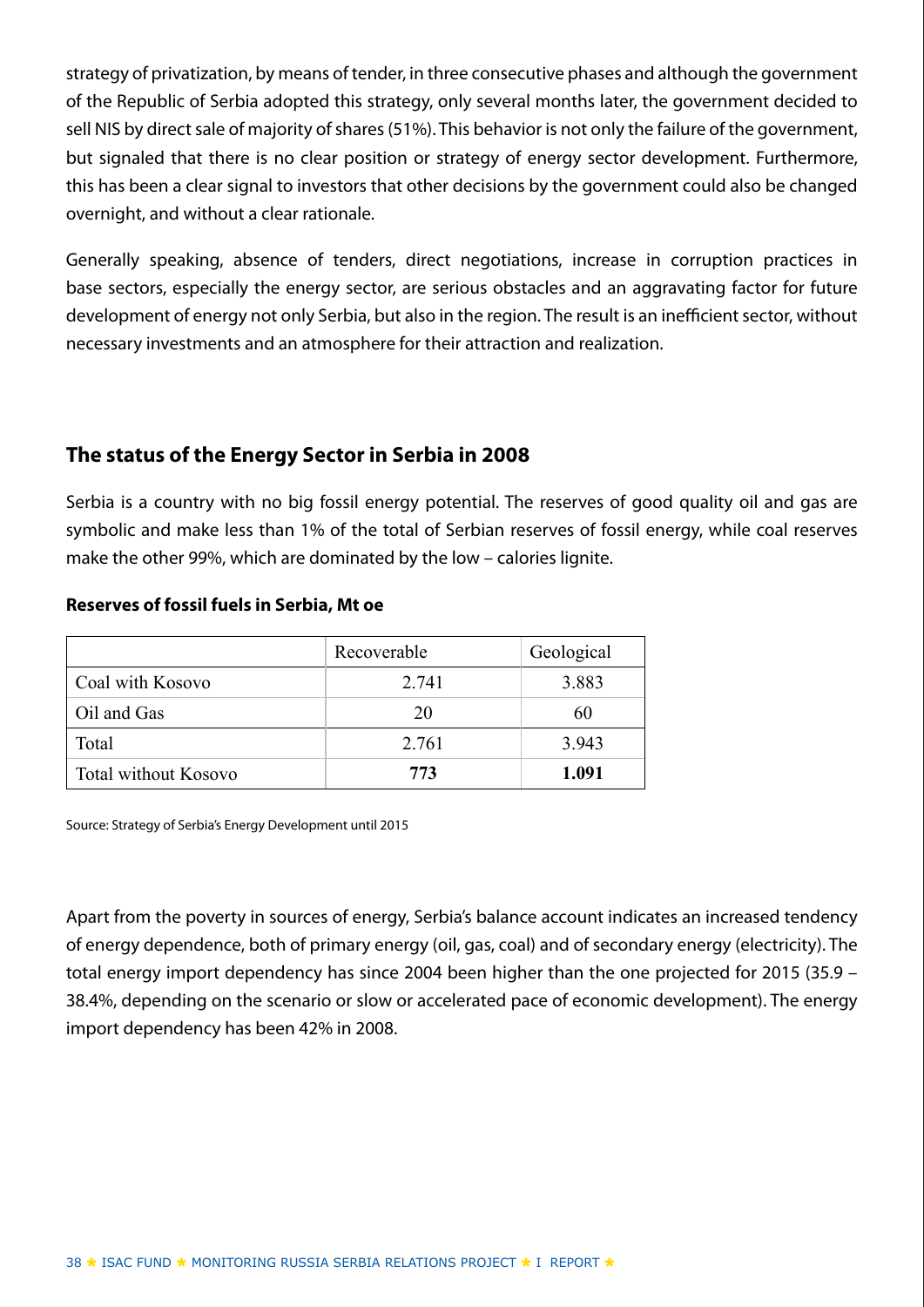

The final energy consumption will rise until 2015 to 22%, with an annual average of 3 – 5%, while the domestic production will effectuate a slower pace (from 20% upwards), with an annual average growth rate of 1.75%. The sectoral balance shows that until 2015 the sharpest rise will be in import of electricity (329%), coal (142%), natural gas (43%) and oil (14%). The projection of final consumption (2015/2006) per energy source shows the highest increase in gas consumption 156% and coal of 77%, but also the rise in consumption of oil (29%) and electricity (22%).



Gas will very much be in demand in Serbia. Its wide use is declared one of the priorities of the Strategy of Energy Development, and operationally envisaged by the National Action Plan, which sets gasification of at least 400,000 households and increase of gas consumption in the electricity production (for over 300%). Precisely for this reason, projects undertaken in this regard must be done in a public and transparent manner through tenders and public announcements.

The vulnerability, insufficient investments, and absence of any control of realizations of strategies gave birth to a myriad of problems – which now represent points of great concern for the Serbian energy sector: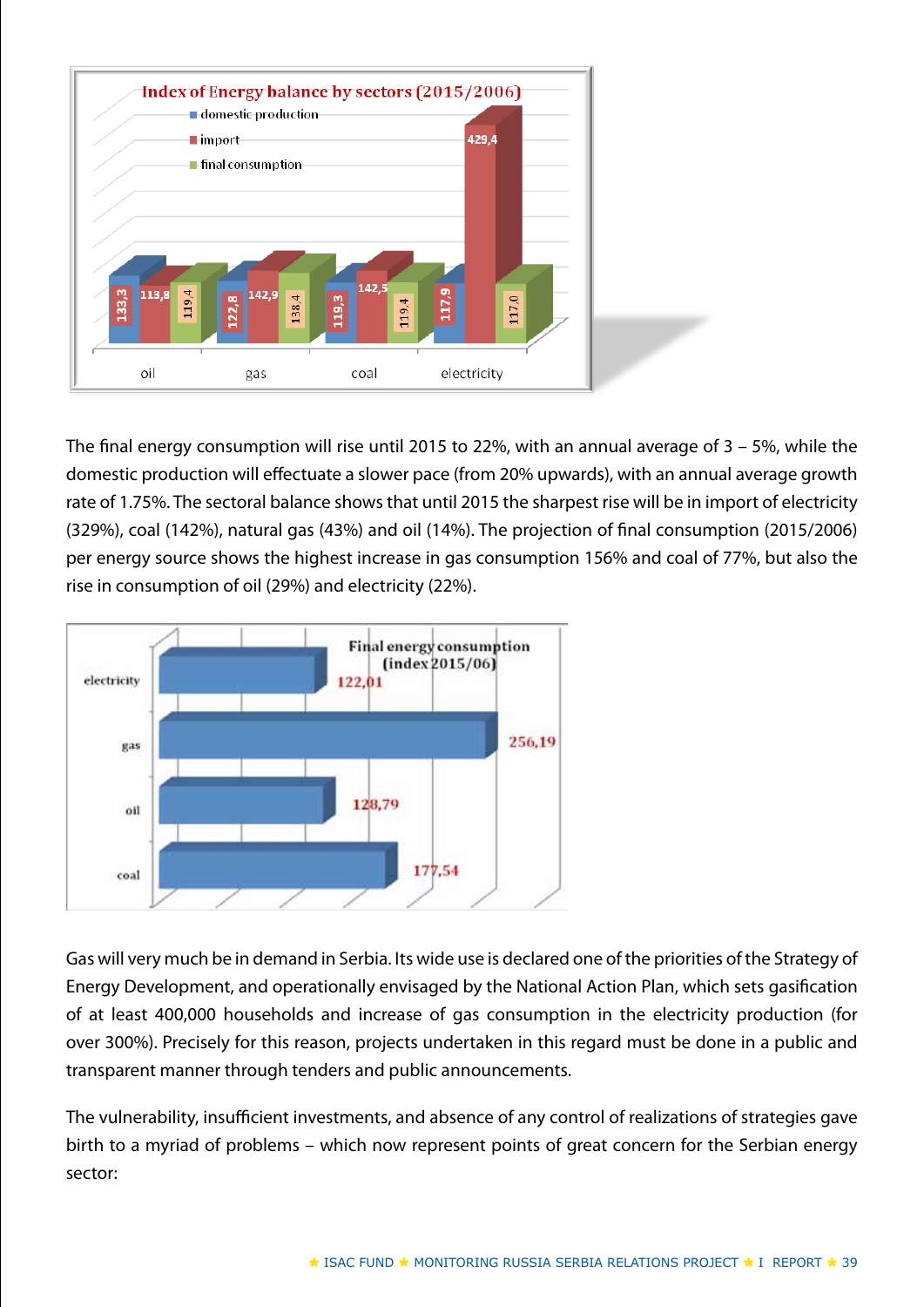### **Critical Points in the Serbian Energy Sector in 2008**

### *Gas Secto*r *Oil Sector*

- 1. Low reserves of domestic gas (9% of consumption in Serbia, import is 91%);
- 2. Growth of gas consumption by 57%, while import of gas will grow by 73% (for the period 2015/2003);
- 3. Growth of losses in transit and distribution of gas by 69% (2015/2003);
- 4. Underdeveloped gas infrastructure: 1. One way of inflow of gas (Russia – Ukraine – Hungary (Horgoš) – Serbia), 2. Disproportion in development of the distribution network and degree of gasification of the North (95%) compared to central and south part of the country (under 45%);
- 5. Disparity of prices of other energy sources which causes fluctuation in consumption and use of gas.
- 6. Non-transparent procedures and realization of projects of gasification of Serbia;
- 7. The loss of the status of buyer of gas directly from the producer (the Russian Federation), but instead introducing an intermediary in the acquisition;
- 8. Jeopardized energy stability due to the lack of operability of underground storage facility in Banatski Dvor, potential capacity of 850 mil m<sup>3</sup>/annually
- 1. Crude oil reserves estimated to last for at least 40 years (50 mil t oe);
- 2. Domestic oil production satisfies 20% of consumption in Serbia ;
- 3. Growth of oil consumption by 27%, import of oil will grow by 15% (for the period 2015/2003);
- 4. Engine fuel consumption will increase for about 72% (2026/2007);
- 5. Obsolete infrastructure and technology especially of reprocessing facilities;
- 6. Low usage of oil processing facilities of only 46.5% due to the obsolete technology. (Pančevo and Novi Sad);
- 7. Insufficient investing in domestic research and oil production as well as in concessions abroad;
- 8. Shortcomings in fair competition and relationship between private sellers of oil derivates;
- 9. Failure to use tar sands as a way to obtain synthetic oil. Estimated reserves are 2 billion tones, out of which 200 million tones of oil could be obtained;
- 10. Monopoly and favoring the state oil company NIS, both by means of a Decree on Prohibition of Import of Derivates, and by means of permissions for the potential emergency import of derivates;
- 11. Disparity between the quality and price of oil derivates in Serbia (quality at the lowest and price at the highest level in Europe);
- 12.

### *The Sector of Electricity Renewable Energy Sources and Heating Energy*

- 1. Not using renewable energy resources estimated to be 3,83 mil tons annually;
	- 2. The structure of potential renewable energy sources points to the dominance of the biomass potential (63%), sunlight (16,7%), potential in small streams (10,4%); geothermal sources (5,2%) and wind (5%);
	- 3. lack of legislative procedure and by- laws in this area (the Decree on Status of Selected Producers, motivating measures, amendments and to the Law on Energy, Decree on Minimal Share of Electricity produced in RES – Renewable Energy Sources and cogeneration);
	- 4. No laws on rational use of energy and motivating measures of the state and Fund for Energy Efficiency;
	- 5. Impossibility to control public enterprises which produce and transport heating, controlled by the local self – governing bodies, although they directly influence the energy balance of the country;
	- 6. Lack of strategy of development and use of congenerative facilities which would at the same time produce heating and electricity, thereby increasing energy efficiency and secure sufficient energy sources;

- 1. The growth of consumption of electricity by 22%, and import of over 400% (for the period 2015/2003);
- 2. The dominance of low calorie coal lignite in electricity production;
- 3. Higher losses in transport and distribution of electricity (for only four years 2008/2002., increased by 64%), compared to the region;
- 4. Impossibility to dispose of energy reserves of coal in Kosovo and Metohija basin, as well as electricity generating facilities (thermo power plants, coal mines, distribution network) on that territory, since 1999 (coal reserves in Kosovo and Metohija are 2<sup>nd</sup> in Europe and 5<sup>th</sup> in the world;
- 5. Stalemate in the construction of electricity facilities of more than 18 years;
- 6. Monopoly on electric producing activity directly influencing growth of expenses and prices as well as lack of investment;
- 7. The state lack of interest in establishing and developing electricity market notwithstanding the fact that it would positively influence the competitiveness of the economy;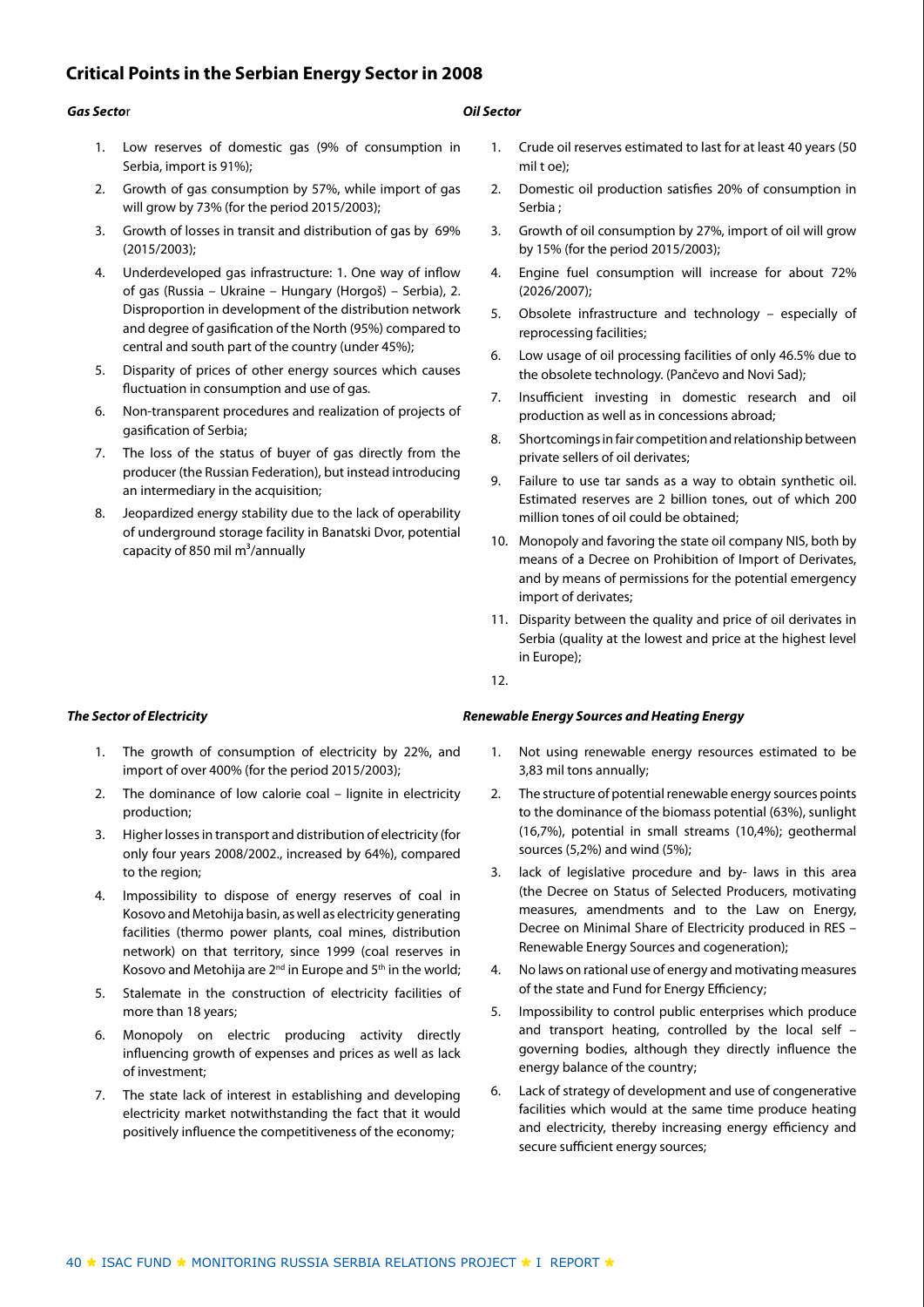The situation in which the Serbian energy sector finds itself in today, changes, pertaining to the restructuring, privatization, and adhering to relevant EU directives, on one hand and sustaining energy stability on the other, are imminent. Full transparency and openness of the process is necessary. Without that, and all signs lead to the conclusion that openness and transparency will be reduced, the monopoly of the Republic of Serbia, which exists in energy sector, will be replaced by a monopoly of another state and several of its enterprises. This not only jeopardizes all principles of the market economy, but it will also became a limiting factor in the development of the energy and thereby all other sectors in the country. This also sends additional signal to others in the region and potential investors on the insecurity of their investments in Serbia.

Keeping the Russian Federation's gas wealth in mind, as well as decades of Serbia's relying on this supplier, it is not illogical to continue purchasing gas from this country for the energy sector. What is unusual, though, is to hand over almost an entire energy sector, by means of direct deals (agreements on strategic cooperation) without tenders, to Russian companies. The responsibility lies, of course, on the Serbian side, which has not clearly defined routes, criteria and ways of developing energy sources, and which was not even able to respect its own decision (the Government of Serbia – Decision on Transformation of Ownership of NIS), or which, due to its own inaction, lost partnership status in the JugoRosGaz company, an intermediary in gas supplies for Serbia since 2007.

Perhaps the biggest responsibility lies in the deliberate deception of the public, by the political establishment, which, by means of threats, blackmails and creation of public fear of jeopardized energy stability i.e. lag in energy supply, justifies its untransparent sale of Serbian energy sector.

Historically speaking, Russian capital entered Serbia four decades ago, when it participated in the construction of 6 (out of 12) turbines of Hydroelectric Power Plant Đerdap 1. Until today they delivered over 200 billion of kWh of energy, which completed their working life span. The problems connected to the initiation of revitalization of the blocks on the power plant are serious, have already existed for several years and threaten the energy stability of the region. Since 2001, negotiations on starting this business are ongoing (revitalization work has been agreed in 2002 with Russian company OAO "Siloviye Mashini" Moscow, worth \$100.7 million), and for paying off Russian debt to Serbia. Constant changes of conditions by the Russians are delaying signing of the contract but also the start of work.

Also, after the year 2000, Russian oil company LukOil purchased 79.5% of capital in company Beopetrol, dealing with trade in oil derivates, for the sum of  $\epsilon$ 207 million ( $\epsilon$ 117 million +  $\epsilon$ 87 million projected investments within 5 years +  $E$ 5 million for the social program). Unfortunately, the promised investments by LukOil in Beopetrol did not take place, with LukOil justifying this due to incomplete ownership documentation – regardless of the fact that it knew of this problem before purchase. By justifying this, the Privatization Agency has deprived the Serbian budget for €30 million in contractual fine!

The only continuing relationship with the Russian side is in purchasing gas, with Serbia stipulating necessary amounts of gas from Gazprom (Gazexport) annually. However, events from the last several years in this regard, resulted in a serious affair, which according to media and public speculation, the political leadership were involved.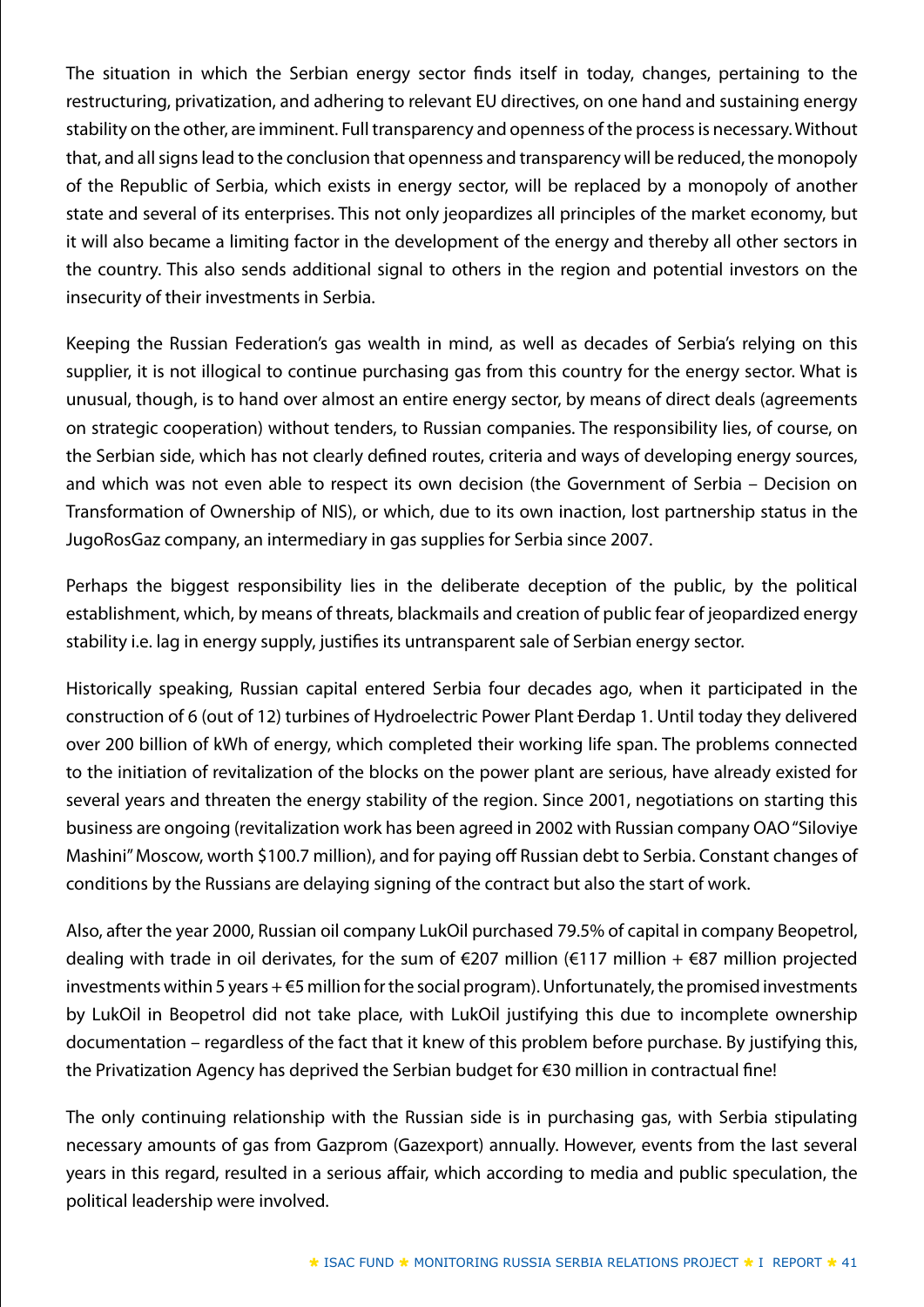The JugoRosGaz (JRG) company changed its ownership structure miraculously, resulting in the majority ownership of foreign partners (25% public enterprise for gas operations Srbijagas, 25% Centrex Vienna, and 50% Gazprom). The existence of joint company JRG in Serbia brought a myriad of problems which will be felt in the future.

- 1. It was founded by a bilateral agreement in 1966 as a joint stock company with 50-50 participation by the Serbian and Russian sides, for the purpose of gasification of Serbia and building a regional gas pipeline Niš-Dimitrovgrad and trade in gas. By 2001, in partnership with the Serbian side, a section of Niš-Pojate (MG 9), which is also a section of regional gas route MG 10 Niš Dimitrovgrad was built.
- 2. By its own inaction, Serbia lost partnership in this enterprise and lost ability of equal status both in owning the regional section and future gasification of East and South Serbia;
- 3. By acquiring the status of an enterprise performing work of general public interest in January 2007 (by the Minister at the time whose mandate expired) JRG became parallel enterprise to the Public Enterprise Srbijagas. This way Serbia, without following procedure and criteria and without fair competition, and above all without strategy on ownership transformation of gas works, opened up through the back door, competition in the most profitable share of gas business.

Since 2007 (1 January 2007), JRG has become an intermediary in the gas supply to Serbia (annual amount of gas is around 2.3 billion m<sup>3</sup>), and the profit which this intermediary acquires is around  $\epsilon$ 30 million annually. Although there were discussions in the Serbian media since 2006 about existing and potential problems around JRG, only upon parliament passing the decision to increase the price of gas (October 2008) did the opposition parties in the National Assembly, and in the public, re-open this issue. This time the issue is expected to be resolved after research and proceedings of the Commercial Crimes Division of the Ministry of the Interior and the Republic Prosecutor.

Beside the current scandal over an intermediary in the gas supply, the battle in Serbia seems more like a political struggle more for the purpose of acquiring additional political points, rather than the application of clear and rational thinking connected to the *Agreement between the Government of the Republic of Serbia and the Government of the Russian Federation on Cooperation in Oil and Gas Enterprises* (signed and ratified in Moscow in January and in Belgrade in September 2008).

Considering the current laws in Serbia, which regulate conditions and the way of performing energy related activities, the arrangement with the Russian Federation is in conflict with it (as well as with *acquis communnantare* EU). Regardless of the fact that Serbia is still not obliged to apply all EU relevant laws, the direction of Serbia towards the EU, singing the Stabilization and Association Agreement and the Agreement on South East Energy Community, should have been a valid reason not to engage in such arrangement. On the other hand, it is exactly Serbia position of holding 'one foot in the EU', which was one of the reasons of the Russian side to, (without obligation to obey too many rules and EU standards) enter the EU space from one, still not covered route.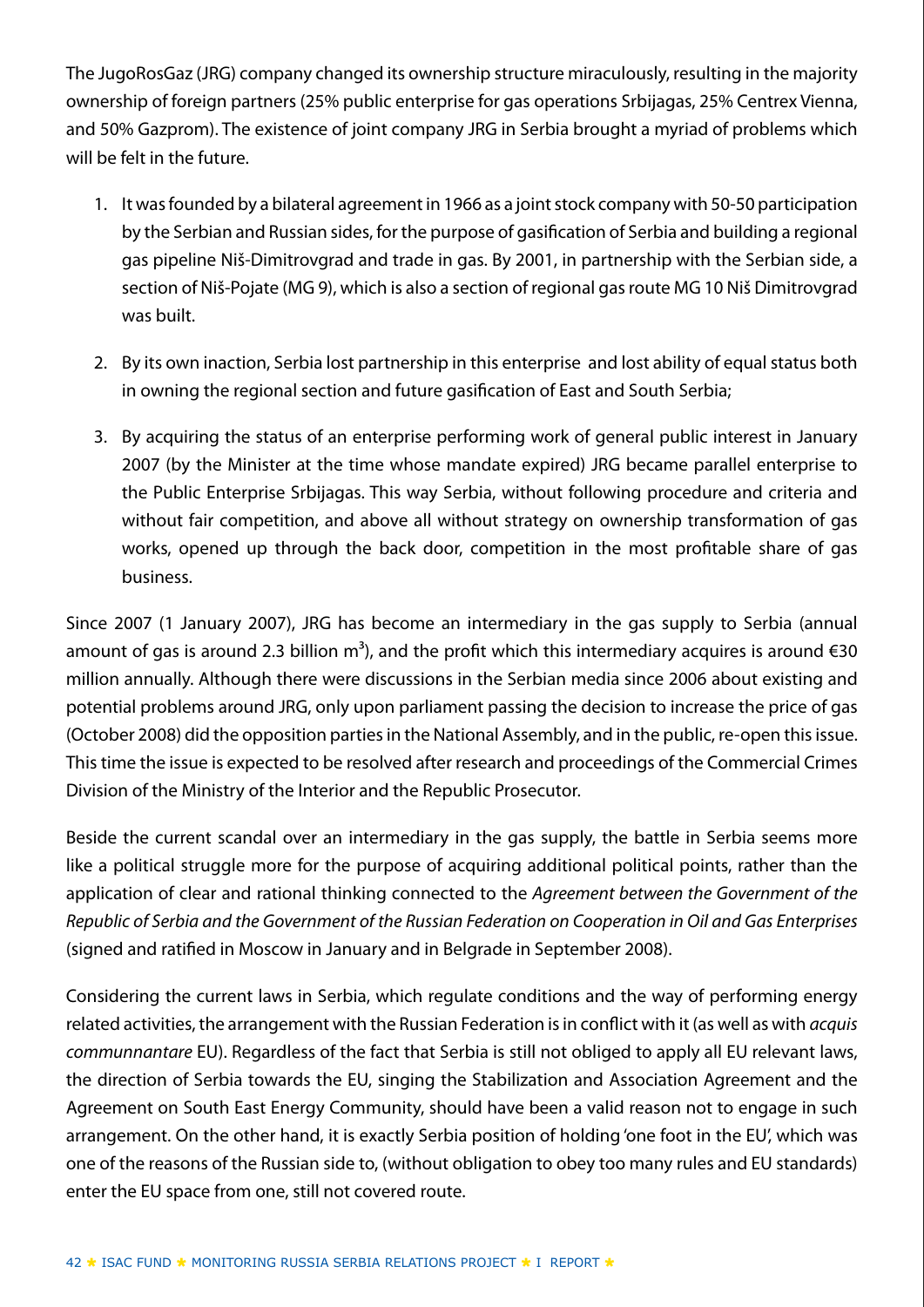For Serbia, this document, in comparison to all other documents that the Russian Federation entered into with other countries, with regards to the building of the South Stream gas pipeline, is by far the worst. The biggest problem is the status of the so called "linked transaction", according to which Serbia sells, through a direct sale, NIS and gains in return one branch of the gas pipeline. Even if one disregards the fact of this most primitive way of doing business (trade – feudalism), a large number of unresolved questions and problems remain.

1. By having a regional branch of the gas pipeline, it is possible to secure gas energy stability, collect profit from gas transit and secure a long – term geostrategic position of Serbia. The capacity assumed by the Agreement of "minimum 10 billion m<sup>2</sup>/annually" (Article 4) is not only insufficient, but it also does not represent a "regional branch". Bearing in mind that a 2006 Memorandum of Understanding between Gazexport and the Ministry of Energy of Serbia, for the purpose of building a transport gas pipeline over the territory of Serbia (towards the Croatian border), stated that the pipeline would be 400 km in length and have a total capacity between 18 and 20 billion  $m^3$ /annually, and considering the conditions of the agreement from 2008, one can conclude that Russia has a reduced level of interest for having a regional branch of a gas pipeline go through Serbia. Considering that the South Stream gas pipeline will have a total capacity of between 30– 33 billion  $m^3$ /annually, the Serbian regional branch should realistically have at least 15 billion  $m^3$ /annually.

2. The "gas part" of the Agreement presupposes solving the construction of the underground gas storage "Banatski Dvor", but of an insufficient capacity of 300 million  $m<sup>3</sup>$  annually. The storage facility is of extreme importance because it secures energy stability, both by means of covering peaks of consumption and during other possible disturbances in gas supply. If Serbia had phase I operational of the gas storage facility during the gas war between Russia and Ukraine (winter 2005 / 2006), it would not have had a 50% reduction in gas supply, resulting in the shut down of 184 businesses and causing a serious disturbances in the energy sector.

This facility, according to all estimates, could and should be a regional one, with previously projected capacity of 800 – 860 million  $m<sup>3</sup>$  gas / annually. Bearing in mind that the strategic partner is interested in this facility by developing only one half of the potential capacity, than the existence of the "regional" branch of gas pipeline through Serbia is "dubious".

3. The issue of the share capital in the future company, in charge of gas business, reflects the Russian opinion of the inferiority of its Serbian partner and the inability of the Serbian side to negotiate. The Russian partner will be the majority shareholder (51%) and Srbijagas will be the minority shareholder (49%) of the newly founded company. In no other agreement with any other country is the Russian partner a majority shareholder, but has an equal relationship (50-50).

The construction and the usage of the gas pipeline for gas transport is being planed without clear and legally defined obligations, which must exist for controlling a venture which is in the general public interest (transport of natural gas and managing of the transport system). Transport and managing of the regional gas pipeline (gas pipeline with high pressure) is of vital significance for any country, and by its nature a monopoly (and thus has to be regulated). These conditions are clearly stipulated in the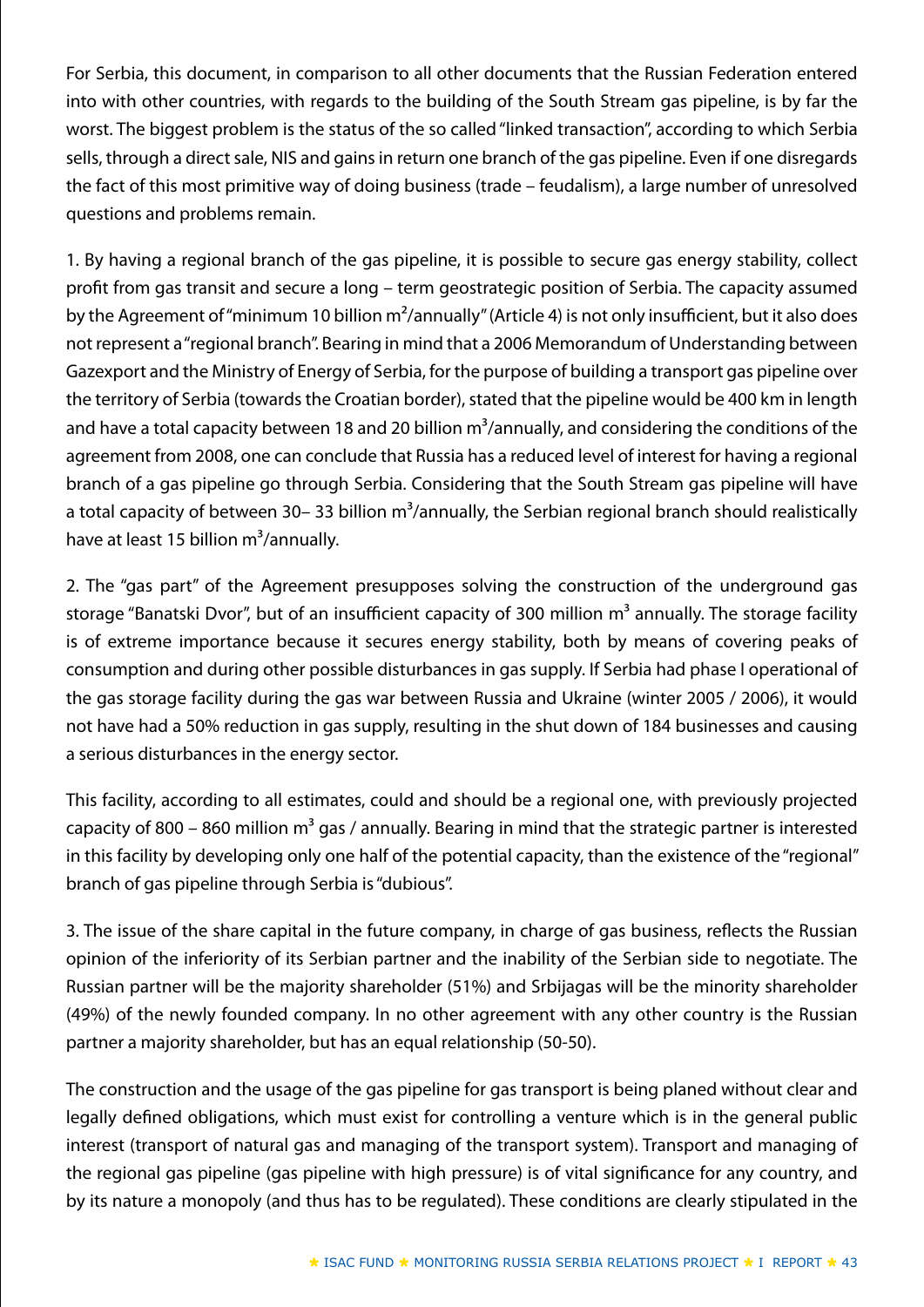Law on Energy, the Law on Ratification of the Agreement on the Creation of South East Europe Energy Community, Directive 2003/55/EC (on **c**ommon rules for the internal market in natural gas**).**

While it is clear that the feasibility study for the South Stream gas pipeline, which will provide the details on the capacity and the route of the pipeline, will not be completed before the end of 2009, the pressure coming from the Russian side and the approval from the Serbian side on the conclusion of the Sale/ Purchase Agreement on the Ownership Transformation of NIS is worrisome. The negotiations connected to NIS entail several very important parts and details.

1. The price for NIS, largely debated in public ( $\epsilon$  400 million) is only one of the elements, but by no means the most important one. NIS requires large investments, estimated to be around € 1 billion, so the broad term "minimum €500 million for investments" (as stated in the Protocol) is neither precise nor sufficient.

The agreed sale (between the two sides) in the case of sale of refineries is against the law, and generally goes against market rules. They are being sold - given away - without clearly defined obligations on environmental protection, quality of derivates and obligations development, improvement and sustaining production capacities (which would be an obligation especially bearing in mind the Program for Fulfilling of the Strategy of the Serbian Energy Sector until 2015).

2. The question of research and production of domestic oil and gas is not treated separately in the Protocol, and that is of utmost importance for achieving a certain degree of energy security. Domestic oil covers 20% of Serbian needs, while gas covers around 10%. There are no reasons for the Serbian side to sell the right to exploit its own domestic resources. Serbian oil is of good quality and with low sulphate level (below 0.5% of sulphate) and largely belongs to the light oil group with more white components (petrol and diesel). One should not even mention that, from an ecological point of view, light oil with low sulphate level (below 0.5%) is more suitable for processing in refineries. The reserves of domestic oil are estimated to last for another 40 years, while the estimated geological reserves are 3 times the size of balance reserves, which points to the need of further research. Furthermore, Serbia is rich in one type of good quality of specific crude oil type called "Velebit oil", a rare commodity suitable for the production of good quality oils and lubricants. With an annual production of this oil and its processing (into oil for generators, and oil based oils) Naftagas could acquire an additional \$1billion annually (the price of Velebit oil is € 1,000 – 1,250/t, and generator oil is €1,600 – 1,800/t)

Due to the fact that NIS owns all segments of the oil industry, including the systems of primary energy (production of raw oil and gas, import of oil), the systems of transformation of the primary energy (processing of raw oil in refineries) and the final energy system (consumption of final energy for energy producing and non-energy producing purposes), it is necessary to envisage in the agreement a level of investments per one segment, as well as the dynamics of investment. The programs and projects of modernization must envisage the following: investments in expanding exploration on the territory of Serbia, investment in the existing production capacities for oil exploration and production, increase in the technological level for the purpose of euro diesel and petrol production, technological development of refineries, an increase in technological and technical reliability of processing and non-processing facilities, and investments in environmental protection.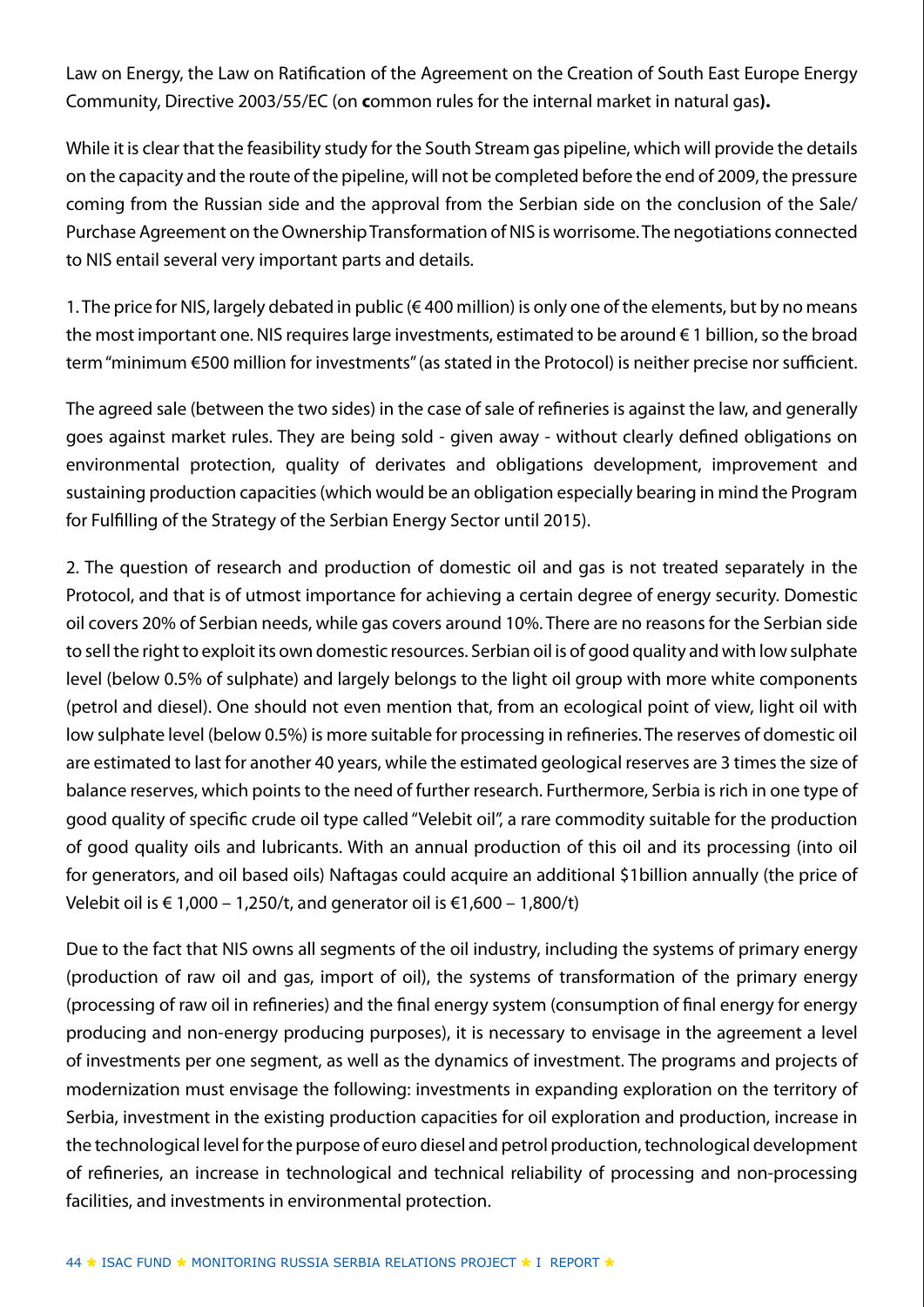3. The Protocol on the Sale of NIS does not deal with environmental standards at all, which should have been an "alarm signal". Basically, the Russian side through this agreement envisage maintaining an oil import monopoly up until 2012, as well as moratorium on European Environment Standards. If someone should have the monopoly on the import of oil, than the transfer of property over to NIS is not even necessary. NIS today has a monopoly on the import of oil, so there is no change there. A far more serious issue is the problem of the environment. Serbia has at least tried to improve the situation in this field, which is extremely difficult to do without additional investments. Should the strategic partner require a moratorium, then that clearly shows the lack of willingness to deal with environment protection. Serbia does not need a single barrel of oil, a single liter of euro diesel, if obtaining it leads to the increase in lung cancer mortality rate in, for example, Pančevo.

Regardless of the fact that any enterprise is subjected to Serbia's environment protection laws, and bearing in mind the difficult environment situation in Pančevo, the future energy agreement must contain provisions which additionally oblige the future strategic partner to use and apply only the latest energy, environmental and economic efficient technologies. Any other solutions may mean that the oil industry will not receive modern and technologically advanced, and efficient equipment. In the situation when the energy efficiency of Serbia is five times lower compared to that of the world average, and even eight times lower compared to the OECD countries, it is only natural that a country asks everyone investing in itto bring new and modern technologies.

4. The issue of preserving the Decree on Exclusion of Oil Derivates Import, planned to stay in force for "at least two years" is an unusual request (The Decree on Prohibition of Import of Oil Derivates cannot last longer than 31 December 2010) because there are obligations which Serbia accepted by ratifying the Agreement on South East Energy Community, ratified in July 2006). Preserving this Decree even after the ratification of the Agreement, Serbia is effectively protecting the Russian company.

Any signing and entering into effect the Sale Purchase Agreements on property transfers of NIS is risky unless the Feasibility Study for South Stream gas pipeline is completed or a written guarantee that the regional branch of the gas pipeline of an accurately determined capacity will go through Serbia.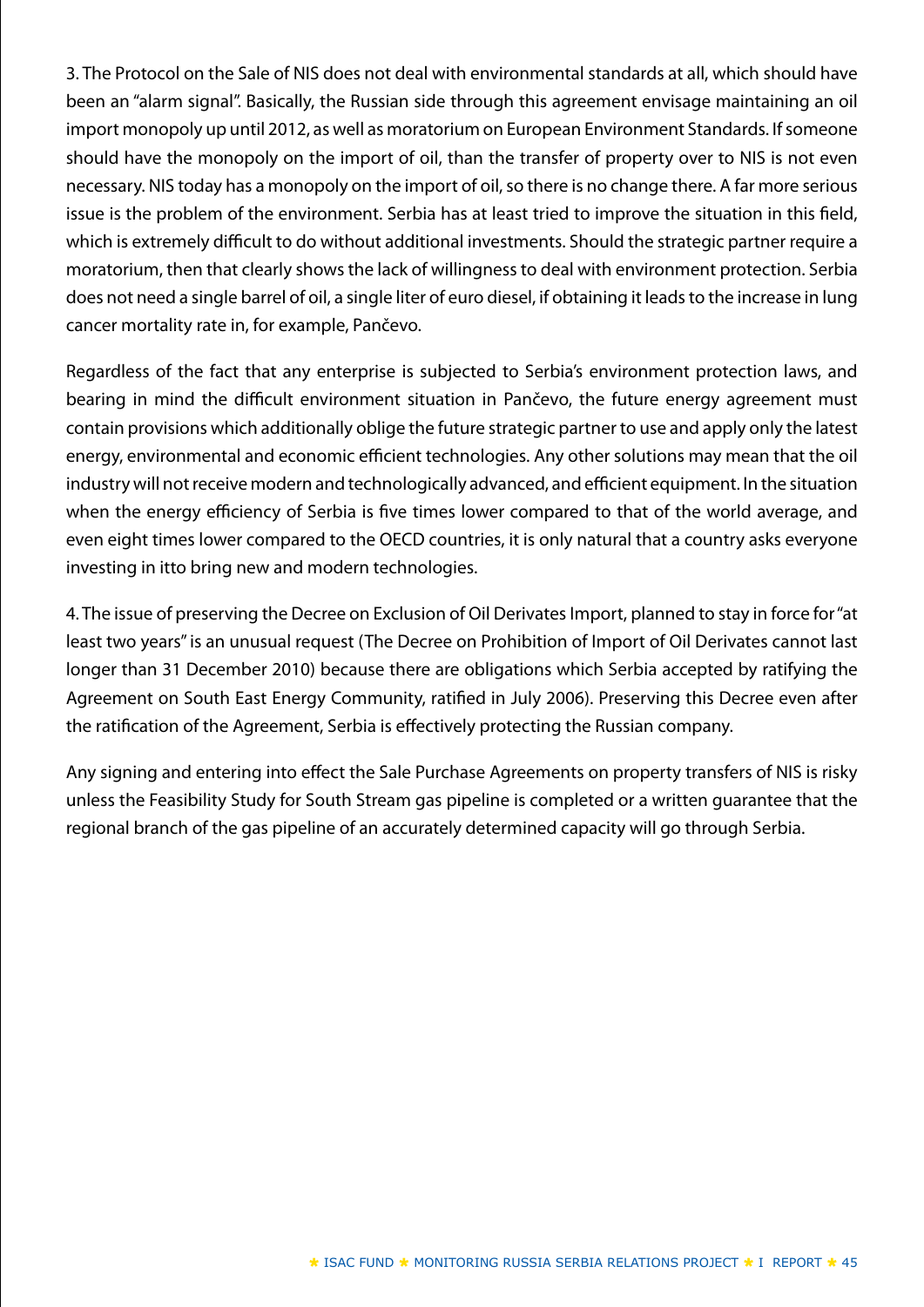### **A View to the Perspective of Russia Serbia Relations at the Beginning of the 21st Century**

(Introductory observations within the *Monitoring Russia Serbia Relations* project)

*Žarko Petrović1*

Serbia does not have an alternative in the political and economic turn towards Russia. There are numerous reasons for this and none of them are based on a Manichean portrait of Europe as "good" and Russia as "evil" and none of them dispute the necessity of cooperation with Russia in the framework of economy, culture, religion, and even political cooperation, within the agenda that does not contradict Serbia's path into the European Union (EU).

To the "right" of the Serbian political spectrum, one can notice a growth of self – confidence, steaming from the "resurgent Russia" concept. Tomislav Nikolic, speaking as the Deputy President of Serbian Radical Party, raised, in the wake of the last presidential elections in Serbia, the possibility of the deployment of Russian bases in Serbia.<sup>2</sup> Other parties from that side of the political spectrum do not fall far behind, but they are not the only ones to carry such a view: Branko Ružić, speaking as the Chairperson of the Executive Board of the Socialist Party of Serbia, stated that Serbia is "Returning towards Russia" and that the "Oil – Gas Arrangement has not only economic, but also a political and security aspect".<sup>3</sup> On the other hand, the words of the Minister of Foreign Affairs of Serbia Vuk Jeremić, in an interview to the Viennese Daily "Die Presse", where he stated that Serbia is not part of the Russia's sphere of influence, so that it will not recognize the independence of Abkhazia and South Ossetia,<sup>4</sup> clearly portray Serbia's European orientation. This orientation, clear and seldom so pinpointing from the mouth of a Serbian politician, did not receive in Serbia support it deserves. The issue of Serbia's European integration is seen against the backdrop of the recognition of independence of Kosovo by the majority of EU member states and euroscepticism of parts of Serbian society, i.e. a new form of an old dilemma in Serbia: "Russia or the West", "gathering" or "enlightenment", "popularism" or "liberalism" – one and the same dilemma troubling Serbia since the third century.

Serbia should, in its long term political orientation, take into account only rational factors: questions of security, economic and social prosperity, including values the Serbian society wishes to base itself upon. However, before we turn to these factors in the context of Russia - Serbia relations, one should take an overall look to Russia's position in the contemporary international affairs.

3) http://www.politika.rs/rubrike/Politika/Ruzic-Ne-okrecemo-se-Rusiji-vracamo-joj-se.sr.html

<sup>1)</sup> *Žarko Petrović ISAC Consultant on "Monitoring Russia Serbia Relations" Project, for Russia and the CIS.*

<sup>2) &</sup>quot;I think that the best would be in Kopaonik or Pasuljanske livade. As a military topographer I thought about that a lot. There are locations in Serbia from where the Russians could control the defence of their country very well" Source in Serbian: B92, Nikolić: Ruske baze u Srbiji 19. December 2007. http://www.b92.net/info/vesti/index.php?yyyy=2007&mm=12&dd=19&nav\_id=277248&nav\_category=11

<sup>4)</sup> Die Presse 23.09.2008, Interview with Vuk Jeremić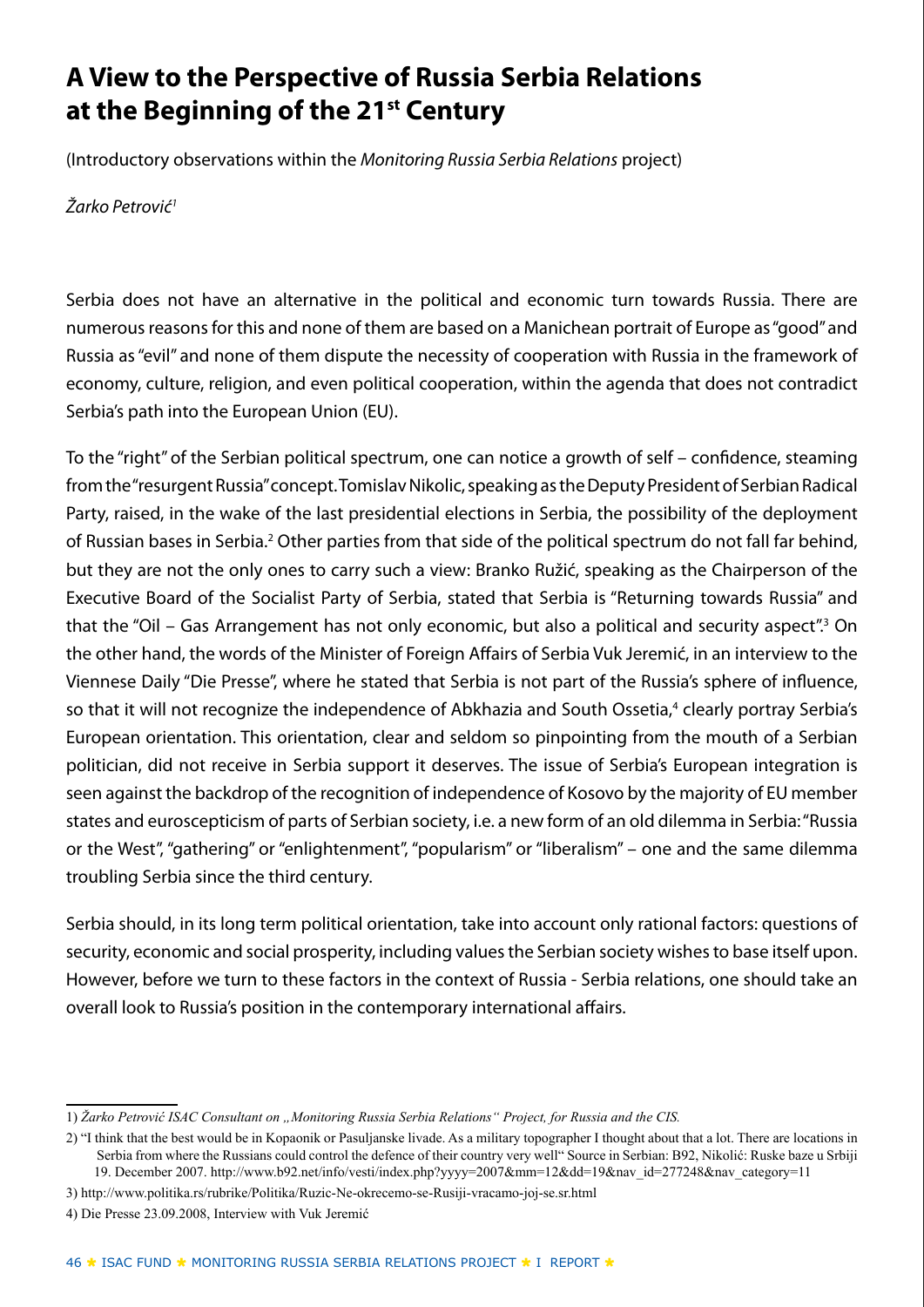### **Challenges and Frictions in Russia West Relations**

Russia sees a "unipolar world" as the basic problem of the contemporary international affairs, and unlimited freedom of action, enjoyed by the United States of America (US) as a destabilizing factor.<sup>1</sup> Russia claims that it seeks a correction of the existing system in which decisions should be passed by means of a consensus within the framework of the existing institutions, international principles and law, and not unilaterally. Simultaneously, Russia aims at reaching a new European Security Treaty and reinstating the balance in Europe which Russia sees as violated as a result of the expansion of NATO and installing of the US Anti Ballistic Missile Shield.<sup>2</sup> In December 2007, Russia suspended the Conventional Forces in Europe Treaty and engaged into active and confrontational rhetoric against installing of the antiballistic shield in Poland and the Czech Republic.3

Claims and denials of both Russian and Western officials of a new Cold War, speaks exactly of the depth and intensity of misunderstandings and challenges which lie ahead of them. Even a superficial analysis leads to the conclusion that both sides have valid concerns and solid arguments, which they should address to each other. Both see the other one as aggressive. While Russia is perceived in the West as authoritarian and unpredictable, the West is seen in Russia as conniving opponent, whose ultimate goal is the dissolution or at least subordination of Russia. Our goal here is not to pass judgments, but rather to emphasize the realistic position of Russia in the international arena. Russia did not manage to dissuade the US from raising its antimissile shield "against Iran and North Korea", and its saber rattling in the form of renewed patrolling of its strategic bombers, their recent visit to Venezuela and sending warships of the North Fleet to joint maneuvers with this country in December caused more shoulder shrugging, or even disregard, than worry.<sup>4</sup> The last OSCE Ministerial Council on 4 – 5 December 2008 brought exactly the opposite of what Russia wanted: the new European Security Treaty was paid only lip service to, while the topic of Georgia dominated the Council, exactly contrary to Russia's wishes.

For Russia, its action in Georgia in August 2008, represents an answer to the recognition of independence of Kosovo by the West, and for the West a challenge by Russia.<sup>5</sup> The scope and reach of this challenge is extraordinarily important for Serbia. Russia received almost no support in its unilateral recognition of Abkhazia and South Ossetia,<sup>6</sup> with the exception of purely rhetoric support of Belarus, which did not mean recognition of these regions yet. China did not support Russia, and neither did the Shanghai Cooperation Organization. Kazakhstan, with a record of Moscow's key partner in Eurasia abstained. Armenia, whose entire security largely depends on Russia, did not vocally support Russia. Visible was also the abstention of Kyrgyzstan, Uzbekistan and Tajikistan who owe Russia much from the recent past

<sup>1)</sup> Sergei Lavrov, the Minister of Foreign Affairs of the Russian Federation, Freedom of speech is also necessary on the world stage (...) every pressure on those who think differently, putting "under the carpet" existing disagreements bears negative consequences for the whole of the international community. "Present and Future of the Global Policy: A View from Moscow", April 2007 http://www.globalaffairs.ru/ numbers/25/7287.html;

<sup>2)</sup> President Medvedev speech in Evian "World Policy Conference", 8 October 2008, http://www.kremlin.ru/appears/2008/10/08/1619\_ type63374type63377type82634\_207422.shtml

<sup>3)</sup> The US withdrew before that from the Anti Ballistic Missile Treaty, a key document in maintaining the strategic balance in 2002.

<sup>4)</sup> Rice Speech at German Marshall Fund on U.S.-Russia Relations 18 September 2008. 2008 http://www.america.gov/st/texttransenglish/2008/September/20080918155132eaifas0.4152033.html;

<sup>5)</sup> George Friedman**,** Georgia and Kosovo: A Single Intertwined Crisis http://www.stratfor.com/weekly/georgia\_and\_kosovo\_single\_ intertwined\_crisis

<sup>6)</sup> Except for Nicaragua.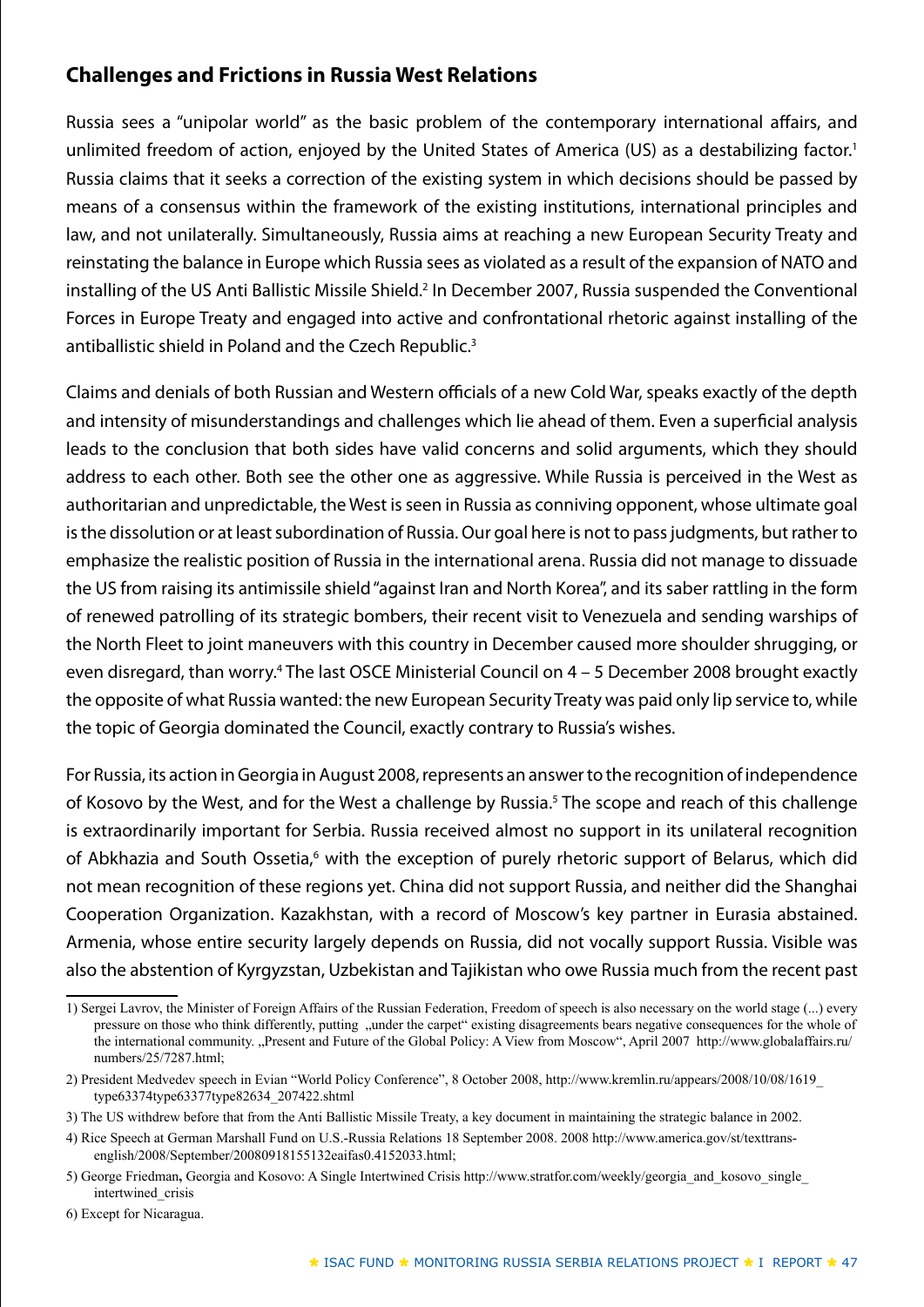and invest a lot in the future of this relationship. Other Russia's neighbors were unified in condemning Russia and so were other European states, individually as well as the EU itself. The US and Canada also condemned Russia. The strength of condemnation of Russia's action in Georgia by Poland, Lithuania, Latvia and Estonia is so intensive that it represents an obstacle for the rest of the EU in finding ways to overcome crisis and continue dialogue with Russia.

In its *realpolitik* and international relations in general, Russia uses its developed "energy policy". This policy is based on "parallelism" and interdependence of political and economic priorities of the Russian Federation. Russia's political disputes with neighboring states often coincide with economic disputes, especially in the field of energy sources. Specifically, the dispute over the monument to the Soviet soldier in Estonian capital Tallinn coincided with problems in gas delivery to this country. The arrest of four Russian officers in Tbilisi in fall 2006 caused Russia's economic embargo to Georgia. Also, often mentioning of the gas debt and raising gas prices in the wake of political decisions in Ukraine are quite familiar. Gazprom initiated the issue of Ukrainian debt for gas, in the wake of commemoration of Holodomor<sup>1</sup> and in the wake of a NATO summit 2 – 3 2008, which was supposed to discuss further plans for membership of Ukraine (and Georgia) into NATO.

Russian President Medvedev, in the Concept of Russia's Foreign Policy, speaks of the use of many instruments, including economic ones, proportional to their real significance, in securing Russia's foreign policy priorities.<sup>2</sup> Influential analysts consider Moscow's desire to control routes of energy sources as completely logical: *"Of course it is ideal for us to have pipelines passing through our territory […] I want you to depend on me, rather than me depending on you".*<sup>3</sup> The European Commission published a plan on reducing energy dependency on Russia in November 2008, by, among other things, emphasizing priorities of connecting Baltic states with European energy network and increasing efforts towards the construction of the Southern gas corridor.4

The international position of Russia is of great importance for Serbia as a state. The path towards European integration cannot disregard the fact that Serbia aims to integrate in system(s) with which Russia has a problematic relationship. Therefore, with the integration of Serbia into the EU these problems become also Serbia's problems. Simultaneously, building bilateral relations with Russia could hardly ever contradict priorities which the EU has in relations with Russia, otherwise one could not speak of the possibility of Serbia's integration into the EU. Besides, the accuracy of assessments that Russia uses energy as a weapon is particularly important for Serbia, since Serbia's relations with Russia in, for instance, oil and gas, and the energy sphere in general, could, significantly limit political choices which Serbia could make and, consequently, question the feasibility of Serbia's European integration processes.

<sup>1) &</sup>quot;Holodomor" is Ukrainian word which signifies events in the 1930s, when a large number of citizens of the Soviet Union died due to malnutrition. The events particularly hard hit Ukraine, the wheat producing part of the USSR. While the Ukrainian Government wishes to depicts these events as a policy of violent "sovietization" and punishing Ukrainians and declare it a "genocide" Russia maintains that people were dying also in Russia and Kazakhstan that it was not the policy and therefore cannot be considered genocide.

<sup>2)</sup> Foreign Policy Concept of the Russian Federation, 12 July 2008, www.kremlin.ru/text/docs/2008/07/204108.shtml

<sup>3)</sup> Sergei Markov in the International Conference of the "Ari Movement", Turkish Daily News, 13.09.2008, Russian-US debate reminiscent of Cold War, http://arama.hurriyet.com.tr/arsivnews.aspx?id=-637250

<sup>4)</sup> www.guardian.co.uk/world/2008/nov/13/eu-russia-energy EU unveils energy plan to reduce dependence on Russia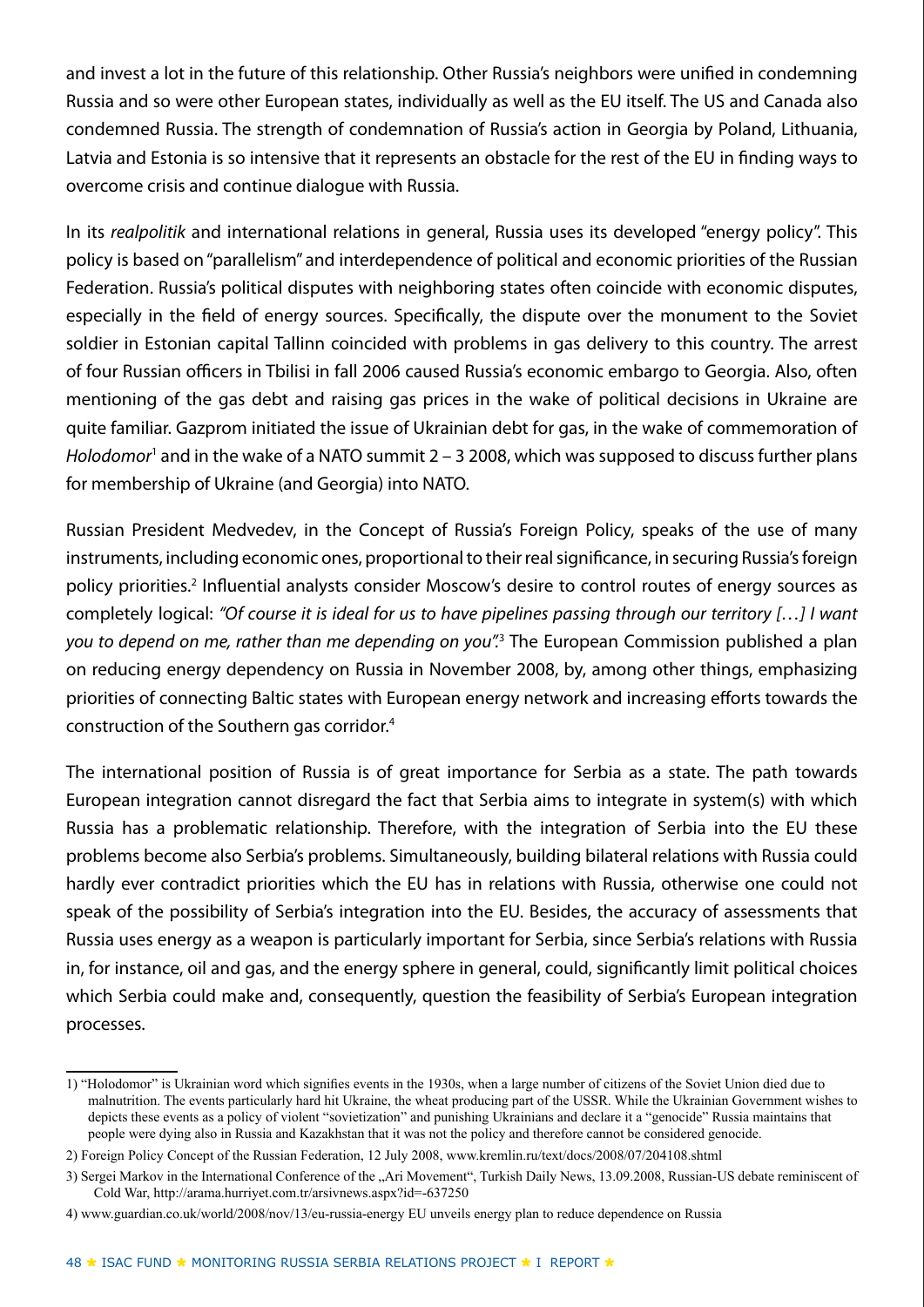### **The Problem of Serbia's Integrity: Russia as an Alternative to the EU?**

Regardless of what Serbia's current security challenges are, the question of whether Russia could, in the current state of international affairs, be a better alternative than the EU (and/or NATO) in ensuring security and integrity of Serbia should be measured against Russia's willingness and ability to ensure integrity and security of Serbia. Both the willingness and the ability of Russia to ensure integrity and security of Serbia should be examined before the declared foreign policy orientation of Serbia begins to change.

Willingness of Russia to undertake concrete steps in international affairs must be viewed through the prism of a general Russian orientation in international affairs. Russian leaders often emphasize that modern relations should be based on pragmatic approach<sup>1</sup> and suggest the development of bilateral and multilateral relations (multivectoral approach) on non ideological attitude by means of finding mutual interests. Bilateral interests, however, cannot be considered isolated from common EU interests, in the European context to which Serbia strives. In fact, EU member states are often subjected to criticism if they do not pay enough attention to the common interests within the EU.

The issue of territorial integrity of Serbia, in light of the recognition of independence of Kosovo, depicts a difference between Russia's and the EU's approach to this problem. Russia sees the issue of recognition of Kosovo independence as a matter of setting a precedent, which deviates from the international law principles and the existing practice of consensual recognition of independence of new states. The EU, on the other hand, aims to resolve the question of long – term stability, while it leaves the matters of principles and law to its member states. The EU, unlike the majority of its member states, did not recognize the independence of Kosovo. It focuses on stability by way of the EULEX Mission, thereby trying to overcome the difference in positions of its member states, and even Serbia.

Russia, on the other hand, remains opposed to the independence of Kosovo. Its arguments, however, are changing. Until the August conflict in Georgia, they were: 1) there is no agreement by the two sides; 2) it is too early for independence, because the possibilities for negotiations are not exhausted; 3) it contradicts international principles and international law; 4) Kosovo is not an isolated case (despite claims of Western countries that it is) because such precedent could be applied to other regions in the world, such as Abkhazia or South Ossetia. The EU and other Western countries maintain that Kosovo and Georgian provinces cannot be compared, because Kosovo is a sui *generis case* (although with different rationales).

After the August conflict in Georgia, Russia recognized the independence of Abkhazia and South Ossetia, basing the recognition on the notion that in this way it permanently ensures the security of these regions, in light of the Georgian and Saakashvili attack. When its arguments were turned against her, Russia emphasized that it is true that the cases of Kosovo and Abkhazia and South Ossetia are different, because Serbia never attacked Kosovo as Georgia attacked South Ossetia, therefore the case of South Ossetia is *sui generis*, and not the case of Kosovo.2

<sup>1)</sup> Sergei Lavrov, the Minister of Foreign Affairs of the Russian Federation "Present and the Future of the Global Policy: A View from Moscow", April 2007 http://www.globalaffairs.ru/numbers/25/7287.html

<sup>2)</sup> SergeI Lavrov, Face to Face with America: Between Confrontation and Convergence, Jurnal "Profil", No 38, October 2008, available in Russian at: http://www.mid.ru/Brp\_4.nsf/arh/B3C8684DEA14B242C32574E1002FD07B?OpenDocument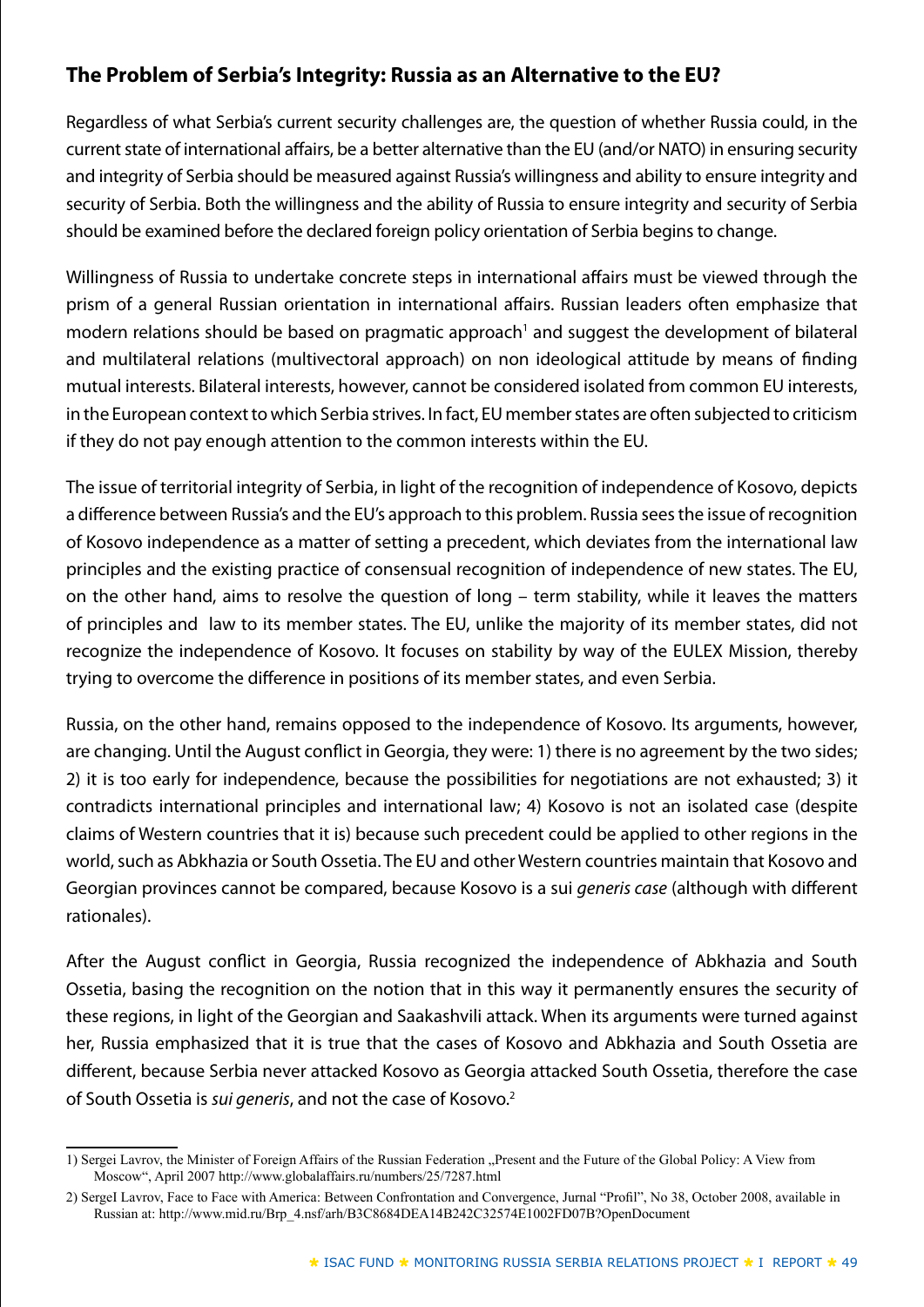This change in approach, accompanied by excellent diplomatic argumentation, however, poses a reasonable question: Is the change in the Russian approach regarding "renegade regions" motivated by protection of Serbian interests with regards to Kosovo or *realpolitik* battle on the international diplomatic field, and protection of its own interest? By continuing to relativize international law, initiated by the recognition of the independence of Kosovo, Russia exposes itself to the same criticism of inconsistency which it itself used in supporting the Serbian position regarding the independence of Kosovo. Besides, this change in approach and maintaining position opens Russia to serious criticism in the international arena connected to its own application of "double standards". This scares its neighbors and countries with problems with separatism (such as Azerbaijan and Moldova) and creates new problems with which Russia will be spending its strength and resources in solving. Therefore, there are no guarantees that Russia will not change its position regarding Kosovo further, in connection to this *ad hoc* approach, in accordance with its own interests and priorities and necessity to protect itself from attacks and subsequent problems.

The EU, on the other hand, striving to accommodate its interest of stability to interests of its member states and to find common interests, creates a situation in which Serbia, by virtue of its membership, would become part of this common interest. It would also gain a decision making voice in accordance with its relative strength, which is far more efficient than the voice of those who are drifting away from the contemporary integration trends. The EU did not (yet) condition Serbia's membership in the EU by the recognition of Kosovo independence. Therefore it leaves (still) the possibility to find a *sui generis* solution for this *sui generis* problem.

Integration into the EU (and NATO) is the answer to security challenges for all countries in Serbia's neighborhood in modern times. To the contrary, Moscow's ability to assist Serbia in the protection of its security and integrity by supporting confrontation with the EU must be observed in the context of its relations with the EU (and NATO) and priorities which these instill. These relations contain a high level of cooperation and vast interdependence, but also challenges and frictions from which only some have been mentioned. Cooperation is, on the other hand, visible in many fields. For instance, certain EU member states, for the purpose of their NATO engagement in Afghanistan conduct military transports over the Russian territory, cooperate in the fight against terrorism, space research, etc. The Russia – NATO Council (currently suspended) gave a forum for the political and security debate.

The most significant factor in this equation is, of course, the economy.

Russia is only the third most important trade partner to the EU, after the US and China, while the EU is Russia's first and the biggest trade partner, with 51.5% ratio in the total Russia's trade turnover. The EU investments in Russia are 75% of the total investments in Russia.<sup>1</sup> The EU need for sources of energy and raw materials from Russia correspond to Russia's need for capital and investments, technology and the *know how* in energy – related area transfer and modern infrastructure. For more than 20% of the world's gas reserves, 5% of proven oil reserves and at least one fifth of the world coal reserves, yjr EU will probably remain the main trade exchange partner, to whom 62% of the total Russian gas export and

<sup>1)</sup> European Commission, Bilateral Trade Relations with Russia: http://ec.europa.eu/trade/issues/bilateral/countries/russia/index\_en.htm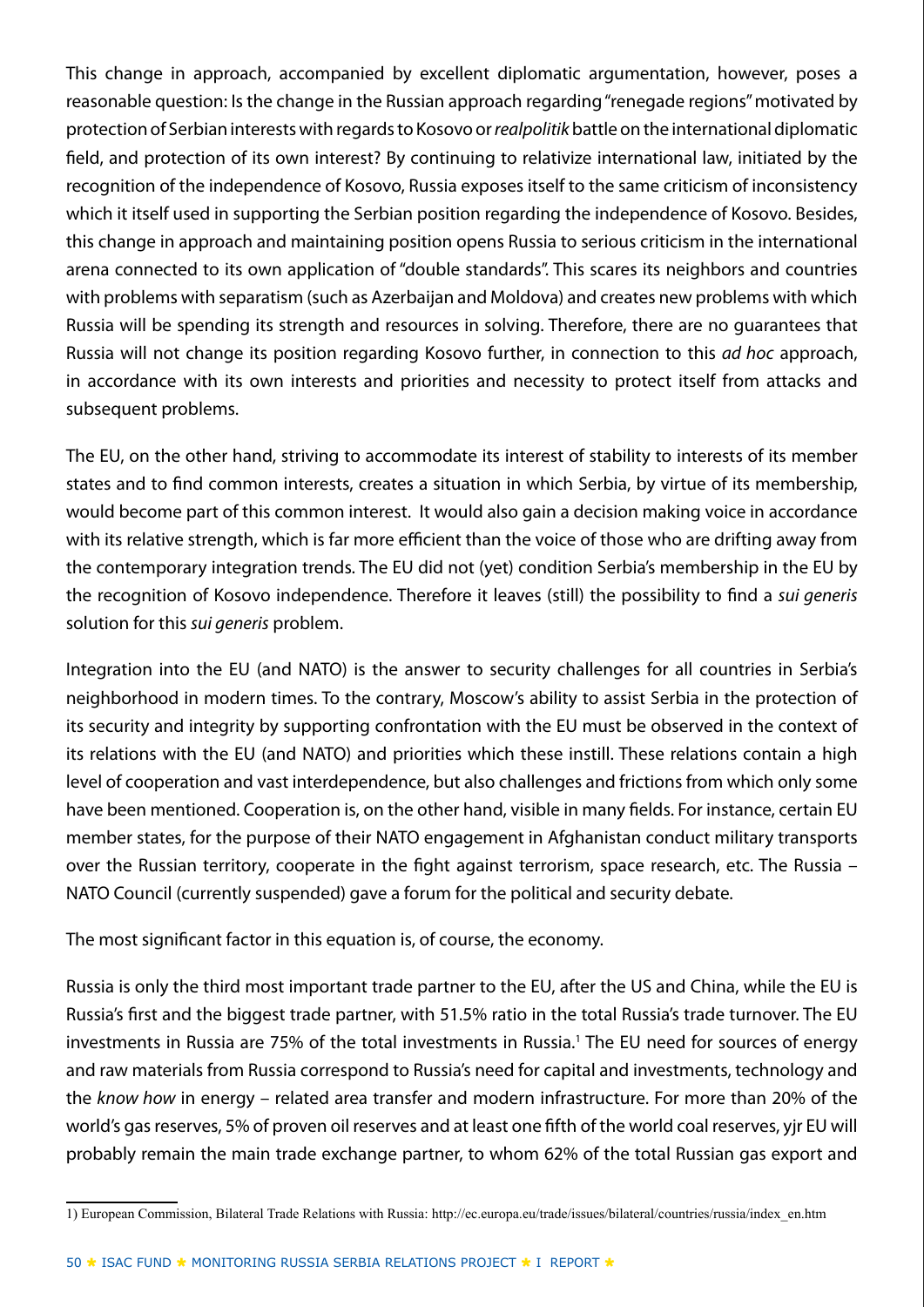around 63% of the total oil export goes.<sup>1</sup> The biggest oil and gas imports into the EU come from Russia, which is also the main EU supplier of uranium. However, the EU economy is about fifteen times the size of Russia's<sup>2</sup> and the Russian and EU trade data speak more of interdependence than of the possibility of Russia's control over the EU with resources it has. The EU military budgets are about seven times the size of Russia's military budget.<sup>3</sup>

Given the level of interconnectedness and interdependence between the EU and Russia, a question of whether it is realistic to expect extracting some political gain from their potential conflict is raised. The conflict in Georgia in August 2008, certainly the greatest challenge in Russia – West relations since the times of Soviet invasion of Afghanistan, did not lead to the collapse of relations. Russia and Europe are connected in such a manner that they can overcome many challenges in mutual relations. Even if this at some point should not be the case, is it realistic to expect the chilling of relations and Russia's need for allies to give such prominence to Serbia for it to be able to extract some political gain, for instance, in the form of different EU approach to Kosovo independence?

### **Economic and Social Prosperity of Serbia: Russia as an Alternative to the EU?**

World Bank estimates are that Russia has perhaps one half of the planet's coal and perhaps the biggest gas reserves in the world. Its 143.5 million inhabitants have about \$12,500 per capita, compared to 490.9 million EU inhabitants with approximately \$38,500 per capita.<sup>4</sup> GDP growth in Russia was 6.5% – 7% annually from 2000 – 2007 and Russia brought down the number of people below the subsistence level to only 14%. All this data is a testify of Russia's impressive performances in the last few years.<sup>5</sup>

However, with the exception of territory and natural resources, the advantage of the Russian economy is still difficult to compare to that of EU economy. The Russian trade surplus with the EU was approximately EUR 54 billion in 2007 which is the result of the increase in the price of Russian energy resource exports into the EU in the period 2000 (EUR 36 billion) to 2007 (EUR 94 billion)<sup>6</sup>. From the structure of the trade exchange between the EU and Russia, one can immediately see a huge Russian surplus in exchange of primary products (raw materials, energy sources), compared to the huge Russian deficit in exchange of final products (chemicals, machines, cars etc) of EUR 56.6 billion and in exchange in services of EUR 6.6 billion in 2007.<sup>7</sup> Differences are also visible in the sum of foreign direct investments (FDI). While the sum

<sup>1)</sup> EU Country Strategy Paper 2007-2013, Russian Federation: http://ec.europa.eu/external\_relations/russia/docs/2007-2013\_en.pdf Strana 35.

<sup>2)</sup> Marc Leonard, Nicu Popescu, A Power Audit of the EU Russia Relations, European Council on Foreign Relations, Policy Paper,

www.ecfr.eu/content/entry/pr\_power\_audit/ (15 January 2008).

<sup>3)</sup> Ibid.

<sup>4)</sup> IMF Data http://www.imf.org/external/datamapper/index.php

<sup>5) (</sup>GNI, Atlas method, WDI-2007). http://web.worldbank.org/WBSITE/EXTERNAL/COUNTRIES/ECAEXT/RUSSIANFEDERATIONEX TN/0,,contentMDK:21054807~menuPK:517666~pagePK:1497618~piPK:217854~theSitePK:305600,00.html

<sup>6)</sup> EUROSTAT News Release, 90/2008 - 24 June 2008.g. http://epp.eurostat.ec.europa.eu/pls/portal/docs/PAGE/PGP\_PRD\_CAT\_PREREL/ PGE\_CAT\_PREREL\_YEAR\_2008/PGE\_CAT\_PREREL\_YEAR\_2008\_MONTH\_06/6-24062008-EN-BP.PDF 7) ibid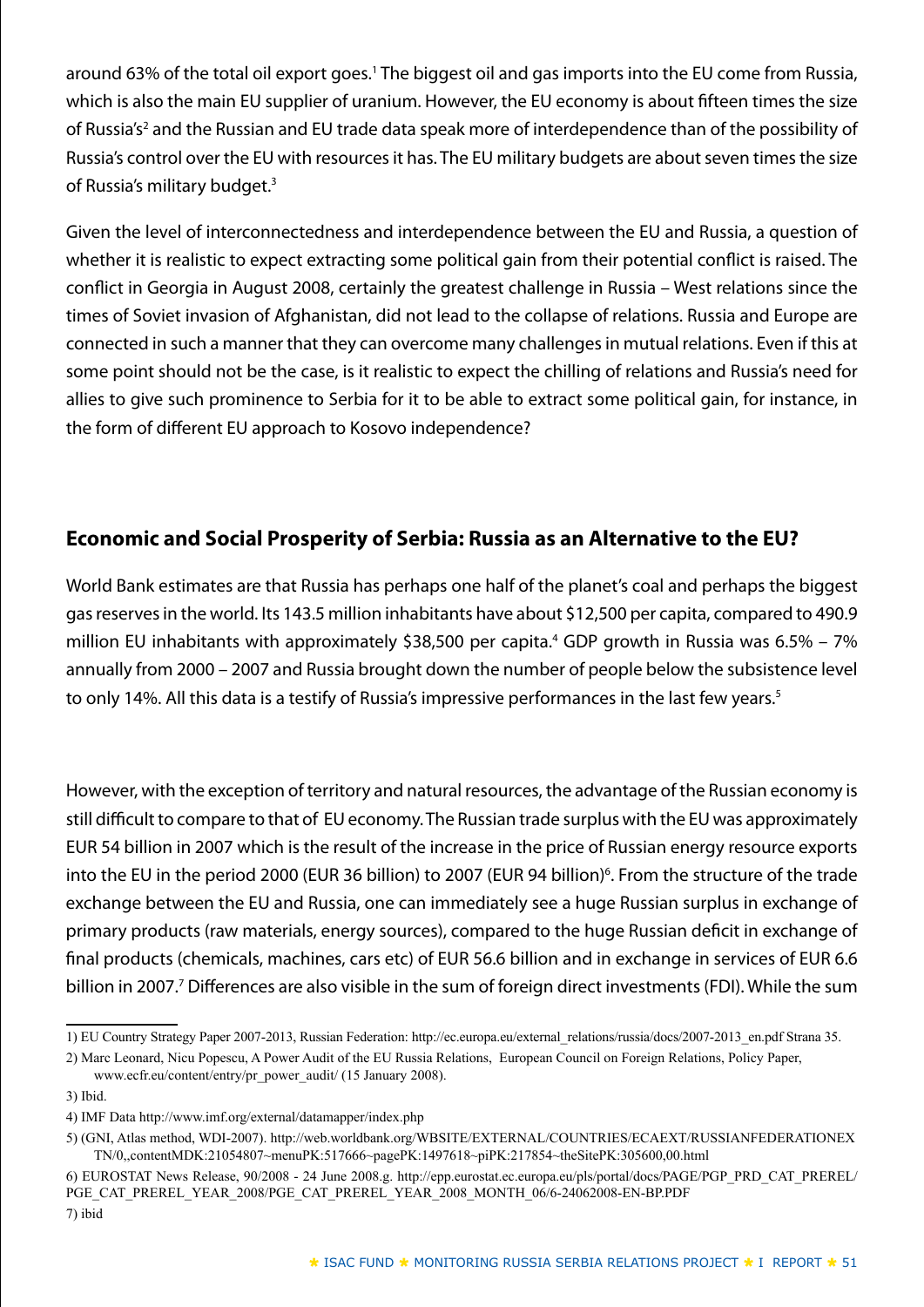of the EU investments in Russia was EUR 17.1 billion, direct Russian investments to EU were only EUR 0.96 billion, thereby making a positive balance in favor of the EU of EUR 16.1 billion.<sup>1</sup>

Economic experts' estimations concur that the Russian economy will continue to be dependent on high prices of natural resources in the foreseeable future. Natural resources make approximately two thirds of the total Russian export (depending on the world prices of these resources).<sup>2</sup> This makes the whole economy too dependent on the unpredictable fluctuations of these products. Due to the lack of diversification of the economy and unpredictability of financial markets and capital flows, Russia dramatically reacts to considerable changes on the market. The period of prosperity, which was jeopardized by the recent fall in natural resource prices, Russia's main exporting product, threatens to jeopardize the entire economy. The price of stability, according to some estimates, in the peak of the financial crisis during September and October 2008 was \$ 100 billion.3

Corruption is one of the biggest problems facing the Russian society and economy. According to the Transparency International Corruption Perception Index, Russia is in the 147<sup>th</sup> place, of 180 ranked states. President Medvedev emphasized that the corruption is enemy number one of the democratic, free and just society in his annual address in 2008, and stressed the necessity of the fight against corruption. It remains unclear, however, how will Russia fight corruption in conditions of questionable level of media freedom and independence of judiciary.

Russia's social indicators are worrisome. With negative birth ration of -0.4% during 1995 – 2005, Russia lost approximately 5 million inhabitants, compared to the EU whose population is in constant growth. If one considers education as an indicator, which leans on the previous example, one could see Russia's lag, which in 2004 invested only 3.1% of its budget in education, compared to EU's 5.1%. Russian citizens are aware where the quality in education lies and, according to the Moscow Levada center, even 63% of the surveyed in Russia would like their children to study abroad (28% do not wish so).<sup>4</sup> Russia currently suffers from the relative intellectual poverty compared to the EU. The brain drain during 1990s took its dues. Any university ranking in the world does not include many Russian universities and high educational institutions (if at all). In its recent address to the Federal Council of the Russian Federation, President Medvedev emphasized a need for a widespread and systematic search for talents in Russia and abroad in the form of a "headhunting" and accelerates the formation of strong state and private centers for development of new technologies.5

Both Russian and EU citizens are aware of the difference in the quality of life in Russia and the EU. The indicators of mutual visits display that much more Russian citizens travel into the EU than in the opposite direction.<sup>6</sup> Of course, the situation improved drastically in the last ten years in Russia, but it is still not even close to what the European way of life offers. Russians themselves know this. According to the

1) ibid

<sup>2)</sup> Vladimir Popov, Russian Analytical Digest, 48/08, 17 October 2008

<sup>3)</sup> The Price of Stability \$100 billion: http://www.izvestiya.ru/economic/article3122742/

<sup>4)</sup> EU Russia Centre, Review VII, Voices from Russia II: What the Russian Middle Class Think About Their Own Country and About Europe, 2008.: http://www.eu-russiacentre.org/assets/Review\_September\_2008.pdf page 18;

<sup>5)</sup> Address to the Federal Council of the Russian Federation, 5 November 2008. www.kremlin.ru/text/appears/2008/11/208749.shtml

<sup>6)</sup> The European Union and Russia, Statistical Comparison, EUROSTAT statistical book 2007.g. http://epp.eurostat.ec.europa.eu/cache/ITY\_ OFFPUB/KS-77-07-231/EN/KS-77-07-231-EN.PDF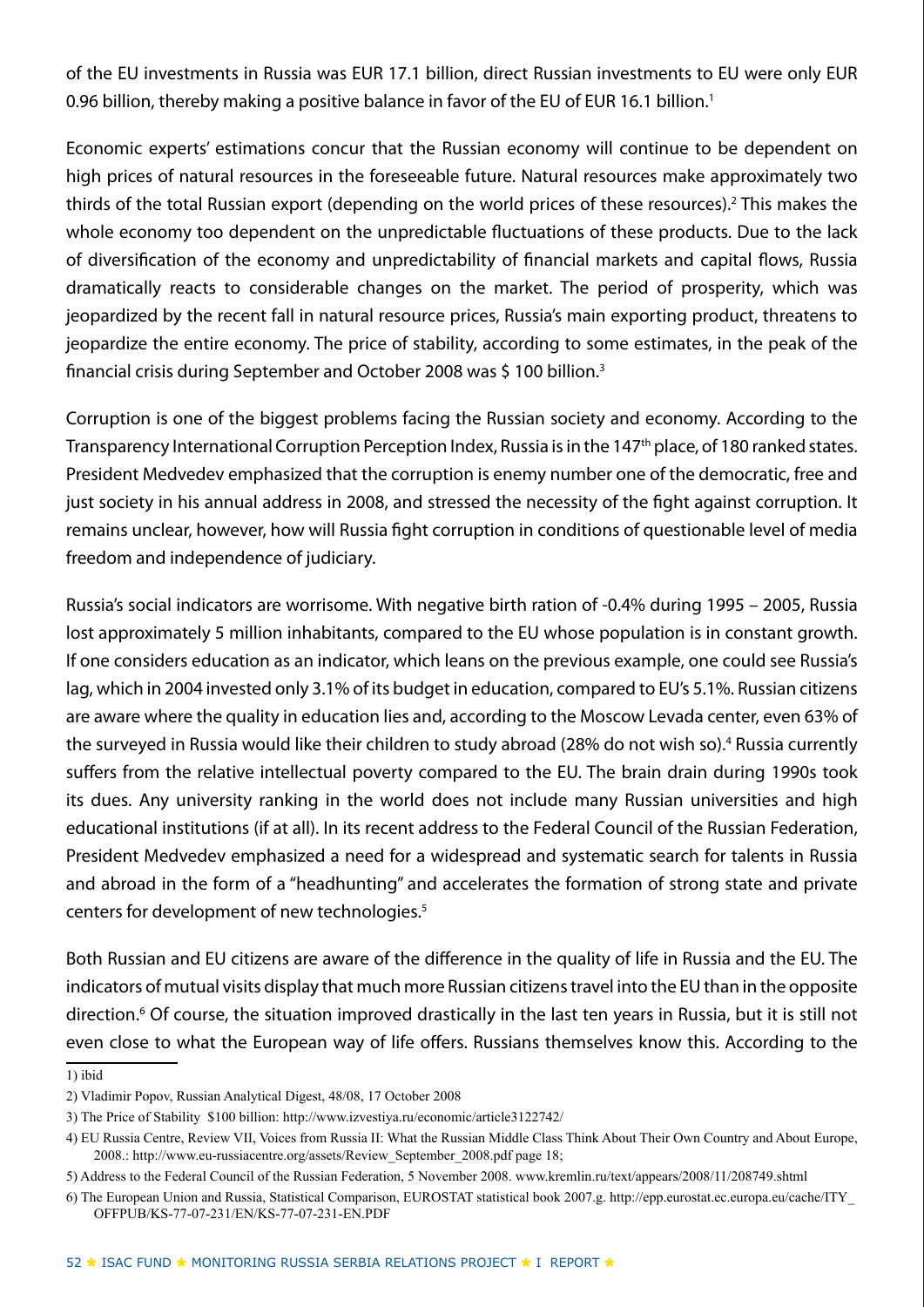abovementioned research, only 46% of citizens agreed with the statement that Russia reached stability and only 29% of those think that this stability is long-term.<sup>1</sup>

Other social indicators, for instance in the sphere of health also speak of advantages of the EU. The following table shows the causes of death per 100,000 deaths in 2007.<sup>2</sup>

|            | <b>Total</b> | Infectious and<br>Parasite – related<br>diseases | Malignant<br><b>Neoplasm</b> | Circular<br><b>System</b><br><b>Diseases</b> | <b>Respiratory</b><br><b>System</b><br><b>Diseases</b> | <b>Digestive</b><br><b>System</b><br><b>Diseases</b> | Outside<br>Causes<br><b>Injuries and</b><br><b>Poisons</b> |
|------------|--------------|--------------------------------------------------|------------------------------|----------------------------------------------|--------------------------------------------------------|------------------------------------------------------|------------------------------------------------------------|
| <b>RUS</b> | 504.2        | 26.2                                             | 183.4                        | 839.7                                        | 61.7                                                   | 61.9                                                 | 205.8                                                      |
| EU         | 671.1        | 8.4                                              | 180.2                        | 264.8                                        | 46.2                                                   | 33.6                                                 | 42.9                                                       |

Even a glance at economic and social indicators comparing Russia and the EU indicate that Serbia's prosperity is tightly connected to the EU. Not one of these indicators speak against cooperation with Russia in trade and investments, on mutually beneficial basis, which are not against Serbia's EU integration priorities. Instead, they only speak about the fact that linking Serbia with Russia in a way which would prevent or impede further integration of Serbia into the EU, would simultaneously lead to the economic and social setback of Serbia. Economically speaking, vulnerability and unpredictability of the Russian economy would, in such connectedness, lead to the vulnerability and unpredictability of Serbian, which is also valid for the sum of investments. The examples of economic cooperation with Russia, connected with some previous experiences with negotiations on oil and gas arrangement, speak of the character of Russian investments which, at the outset, do not look for total legal certainty and independent judiciary in the measure in which investments coming from the EU are demanding. For instance, the agreement between the government of the Republic of Serbia and the government of the Russian Federation in Oil and Gas Entrepreneurship is an inter – state agreement, which, to a certain extent, excludes the application of Serbian laws. EU investments, on the other hand, very much entail the independence of the judiciary and legal certainty, which is the reason why these principles were supported in Serbia since 2000. These are all value changes. No country in Eastern Europe underwent these social system changes, meaning independent judiciary and respect for human rights, on their own, but rather through the determination and the "influence from the West". Positive results of this influence are clearly visible and difficult to disprove, because economic and social advancement of countries such as Poland, Czech Republic, Hungary and Slovenia are tightly connected to improvements in the field of democracy, rule of law and adhering to human rights which these countries fulfilled.

<sup>1</sup>) EU Russia Centre, Review VII, Voices from Russia II: What the Russian Middle Class Think About Their Own Country and About Europe, 2008: http://www.eu-russiacentre.org/assets/Review\_September\_2008.pdf page 6

<sup>2</sup>) The European Union and Russia, Statistical Comparison, 2007 EUROSTAT statistical book 2007. page 88. http://epp.eurostat.ec.europa.eu/ cache/ITY\_OFFPUB/KS-77-07-231/EN/KS-77-07-231-EN.PDF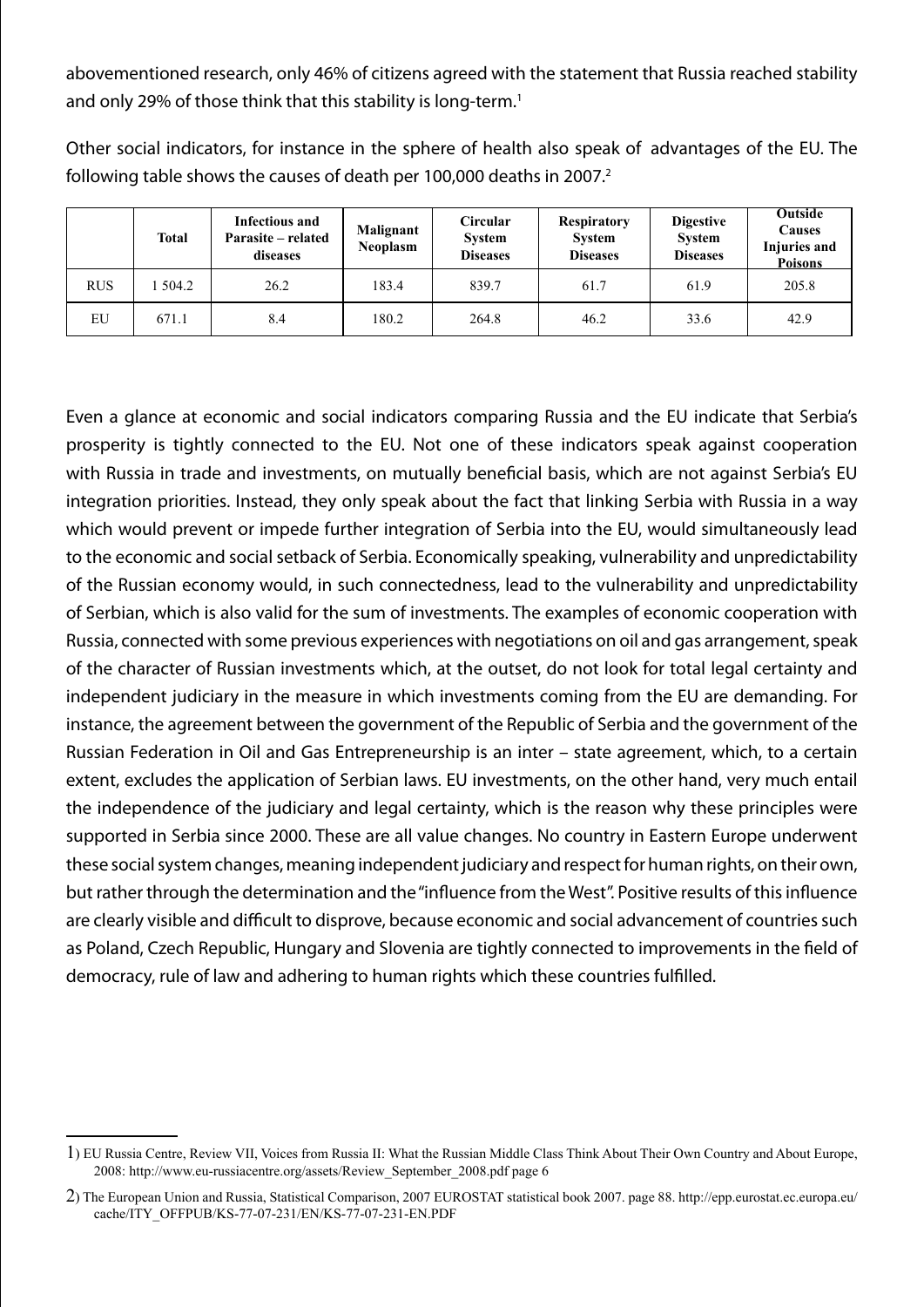### **Conclusions**

Serbia's choices are limited. Few indicators from Russia suggest that a turn towards Russia would, in any respect, be possible to ensure security and integrity as well as economic and social well – being in Serbia. Therefore, it does not seem reasonable and useful to use the "Russia card" neither in international nor in domestic policy. In international policy it is easy to see through it as a "bluff", because otherwise it does not represent a long-term sustainable policy, which could eventually hurt Serbia itself and only Serbia. In domestic policy, this card generates unrealistic hopes and expectations that the "Resurgent Russia" will be willing and able to help Serbia.

Poor results of one ideology's taught Russia a lesson to adopt a "no ideology" approach in international affairs. For instance, changes which happened in Georgia, Azerbaijan and Ukraine, and even Serbia are, for Russia, the result of a geopolitical struggle of the West to move closer to Russia's borders or, in a softer version, control of these states, and not a choice of value changes of these peoples in those countries.<sup>1</sup> Russia expects to find a mutually beneficial bilateral basis for cooperation and in this context has little understanding for choices which would be made based on value priorities or priorities which European integration imposes. Serbia's course towards European integration, rule of law, upholding human rights and free market reform, however, precisely mean the change in values which are also expressed both in domestic and foreign policy. Practical benefits from these changes are visible through examples of other neighboring countries in Eastern Europe and can bee seen in Serbia's own experience since 2000, and they are more than obvious. These value changes, however, could easily come at odds with the "no ideology" Russian approach to politics and thereby put Serbia in the position of having to choose between the bad and the worse.

The President of the Russian Federation, Medvedev, also laid down that the, "fundament of our policy must be ideology, the center of which is a human being".<sup>2</sup> There are but a few more eloquent statements of political orientation towards upholding human rights, rule of law and freedom in general. However, Russian performances in the fulfillment of this ideology so far testify that this sentence is more President Medvedev's policy orientation for the future, rather than the current state of affairs.

Geography, political orientations of all its neighbors as well as unpredictability of Russia's economy and its interests and international priorities do not leave Serbia an alternative in the political and economic turn towards Russia as an alternative to the EU. Challenges and frictions sparking between Russia and the West, pose additional and even more important question: what would be the price of Serbia's neutrality in this latent conflict?

<sup>1)</sup> Sergei Kara – Murza, Revolutions for Export (Револуции на экспорт) Eksmo Algoritm Knjiga, 2006

<sup>2)</sup> Address to the Federal Council of the Russian Federation, 5 November 2008. www.kremlin.ru/text/appears/2008/11/208749.shtml